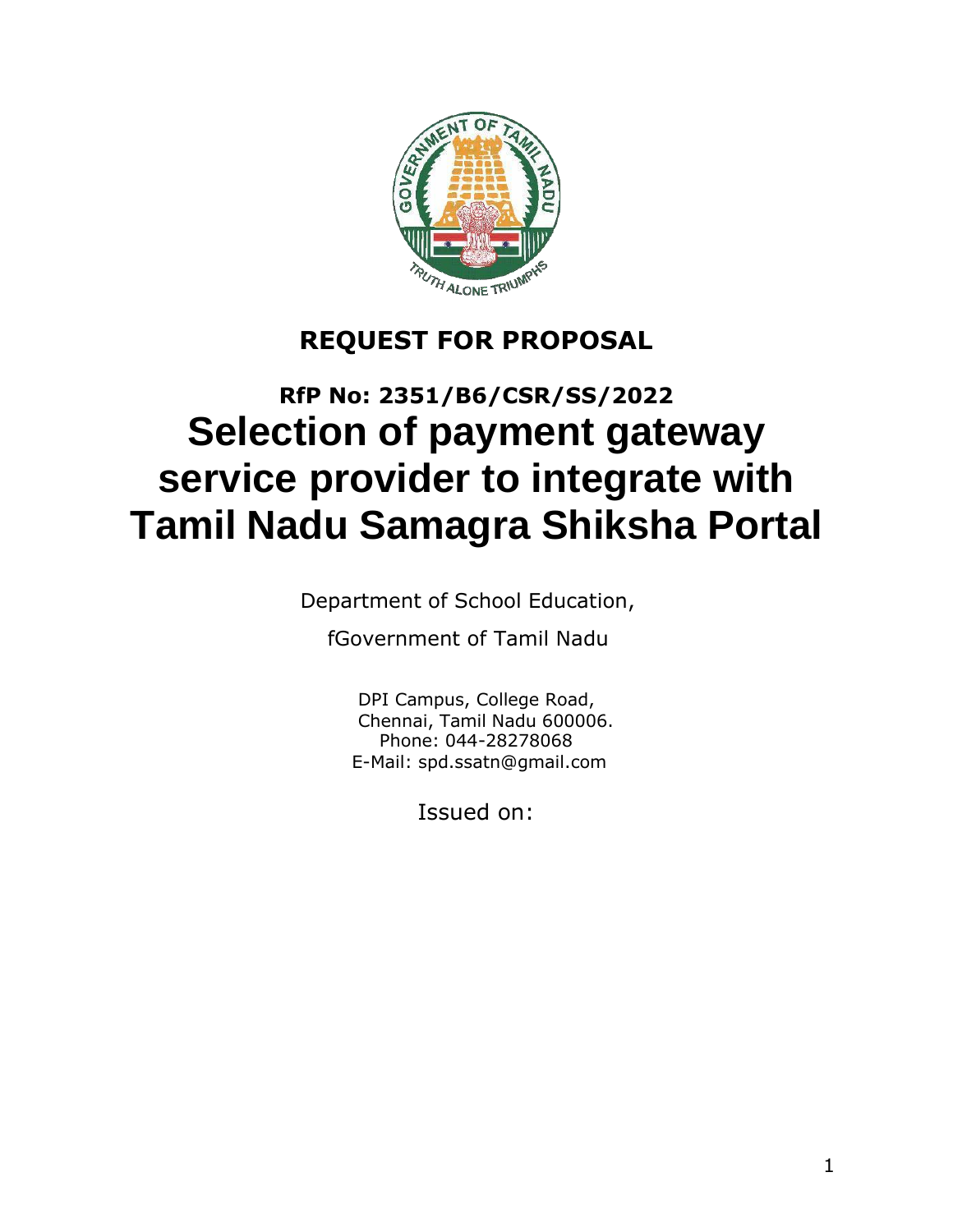# **TABLE OF CONTENTS**

| А.  |                                                        |
|-----|--------------------------------------------------------|
| 1.  |                                                        |
| 2.  |                                                        |
| 3.  |                                                        |
| 4.  |                                                        |
| 5.  |                                                        |
| 6.  |                                                        |
| В.  |                                                        |
| 7.  |                                                        |
| 8.  |                                                        |
| 9.  |                                                        |
| 10. |                                                        |
| 11. |                                                        |
| 12. |                                                        |
| 13. |                                                        |
| 14. |                                                        |
| 15. |                                                        |
|     | C. PREPARATION, SUBMISSION, OPENING AND EVALUATION  14 |
| 16. |                                                        |
| 17. |                                                        |
| 18. |                                                        |
| 19. |                                                        |
| 20. |                                                        |
| 21. |                                                        |
| 22. |                                                        |
| 23. |                                                        |
| D.  |                                                        |
| 24. |                                                        |
| 25. |                                                        |
| 26. |                                                        |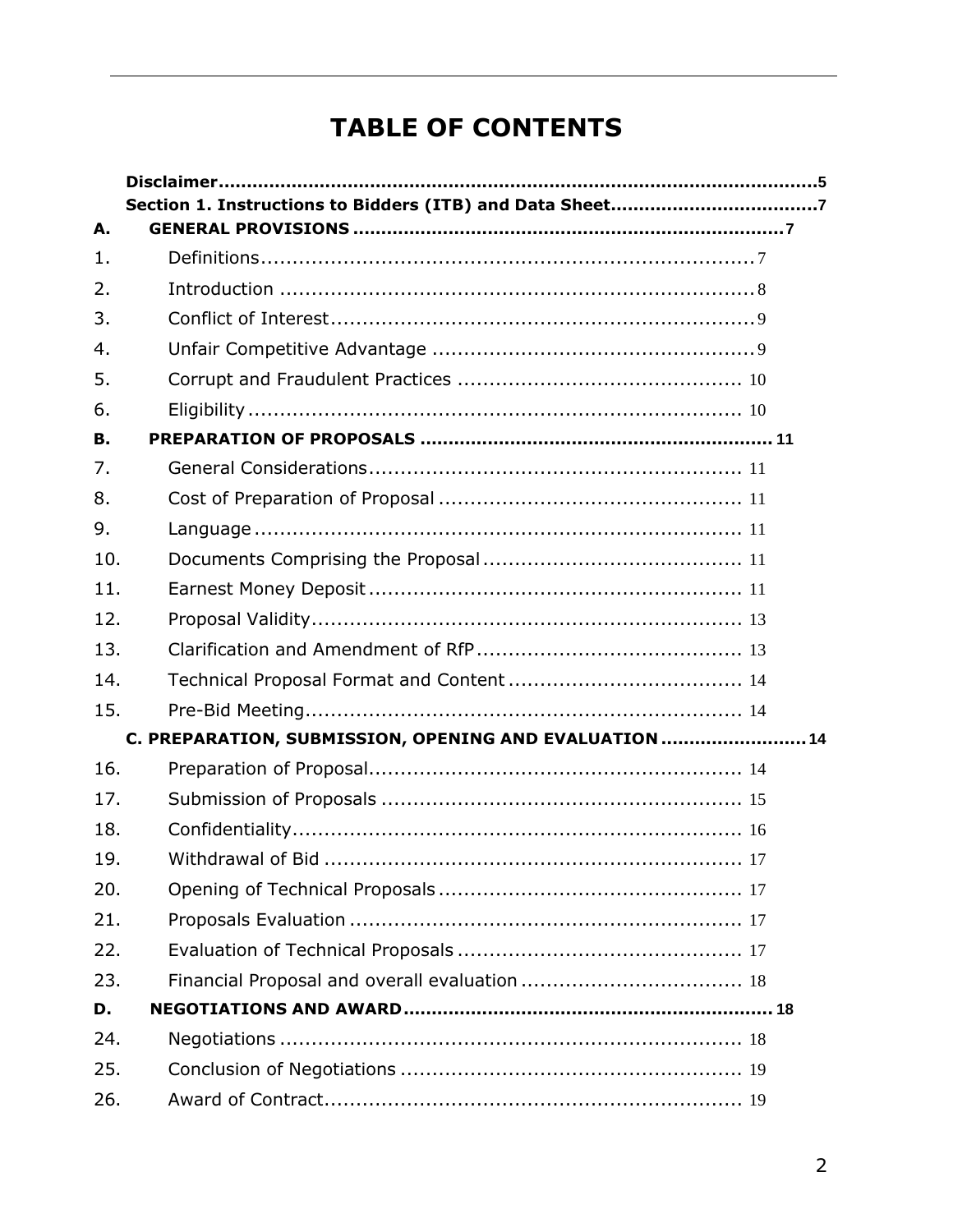| 27. |                                                                              |  |
|-----|------------------------------------------------------------------------------|--|
| 28. |                                                                              |  |
| 29. |                                                                              |  |
| Ε.  |                                                                              |  |
| 30. |                                                                              |  |
| 31. |                                                                              |  |
| 32. |                                                                              |  |
| 33. |                                                                              |  |
| 34. |                                                                              |  |
| 35. |                                                                              |  |
| 36. |                                                                              |  |
| 37. |                                                                              |  |
| F.  |                                                                              |  |
|     |                                                                              |  |
|     |                                                                              |  |
|     |                                                                              |  |
|     |                                                                              |  |
|     |                                                                              |  |
|     |                                                                              |  |
|     |                                                                              |  |
|     |                                                                              |  |
|     |                                                                              |  |
|     |                                                                              |  |
|     |                                                                              |  |
|     | А.                                                                           |  |
|     | Appendix-I: EMD and Performance Bank Guarantee Format  56                    |  |
|     |                                                                              |  |
|     | Appendix-II A: General Power of Attorney Format for Authorised Signatory  59 |  |
|     | Appendix-III: Standard Form of Contract for Consultant  60                   |  |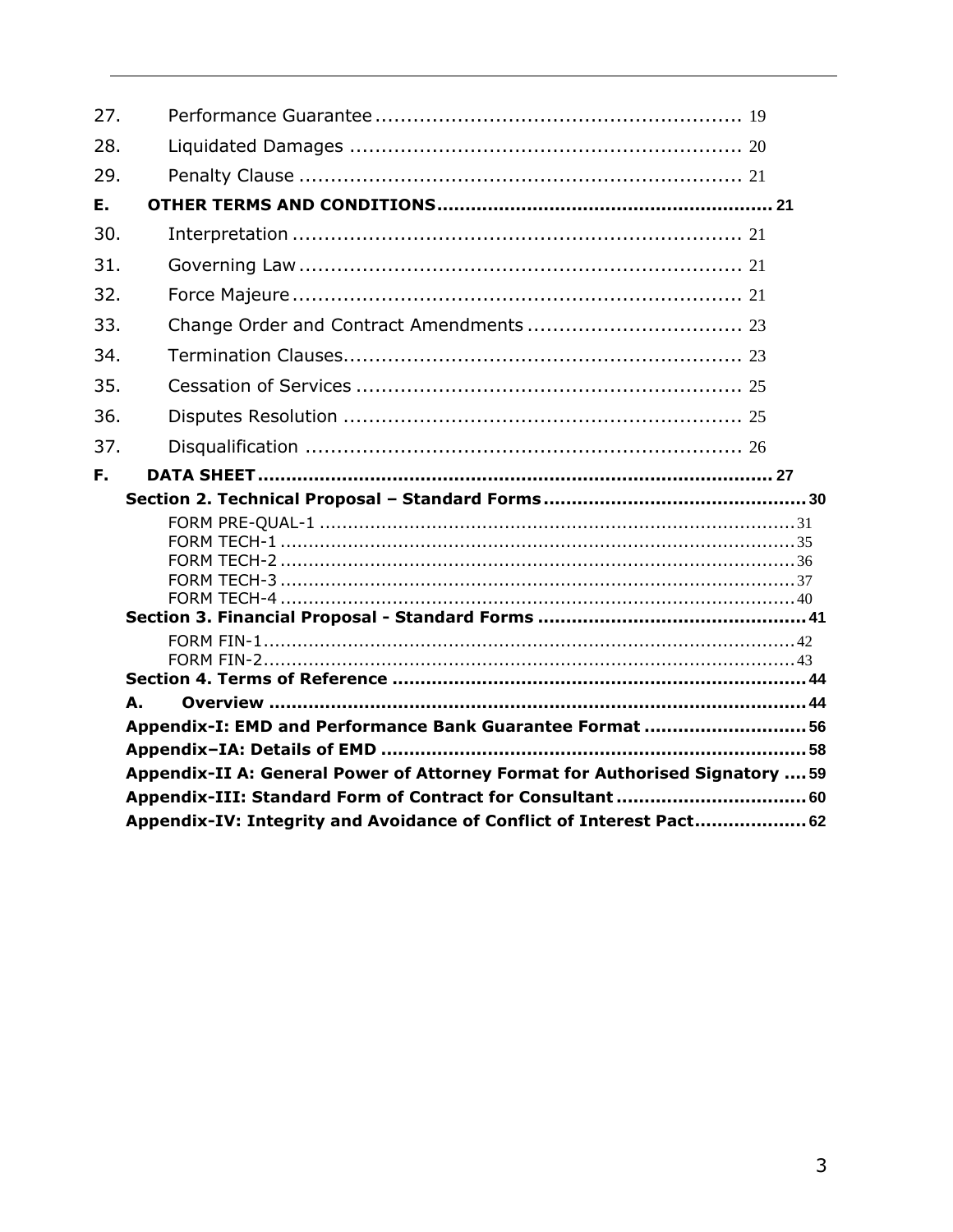# **LETTER OF INVITATION**

#### **State Project Director,**

Samagra Shiksha Office, DPI Campus, College Road, Chennai, Tamil Nadu 600006

#### **Date: 20 May 2022**

#### **RfP Reference:** 2351/B6/CSR/SS/2022

**Assignment Title:** Selection of payment gateway service provider to integrate with the Tamil Nadu Samagra Shiksha Portal

The Samagra Shiksha, School Education Department, Government of Tamil Nadu (hereinafter referred as "Authority") has been implementing the Integrated Scheme for School Education to ensure inclusive and equitable quality education from Classes 1 to 12. class 1<sup>st</sup> -12<sup>th</sup> standard.

As part of the above, the Authority, intends to appoint a firm to support SS for the Assignment as titled above.

The RfP comprises of the following 4 sections:

Section 1: Instruction to Bidder and Data Sheet Section 2: Technical Proposal – Standard Forms Section 3: Financial Proposal – Standard Forms Section 4: Terms of Reference Appendixes

Thanking you,

Yours sincerely,

State Project Director, Samagra Shiksha Office, Department of School Education, Government of Tamil Nadu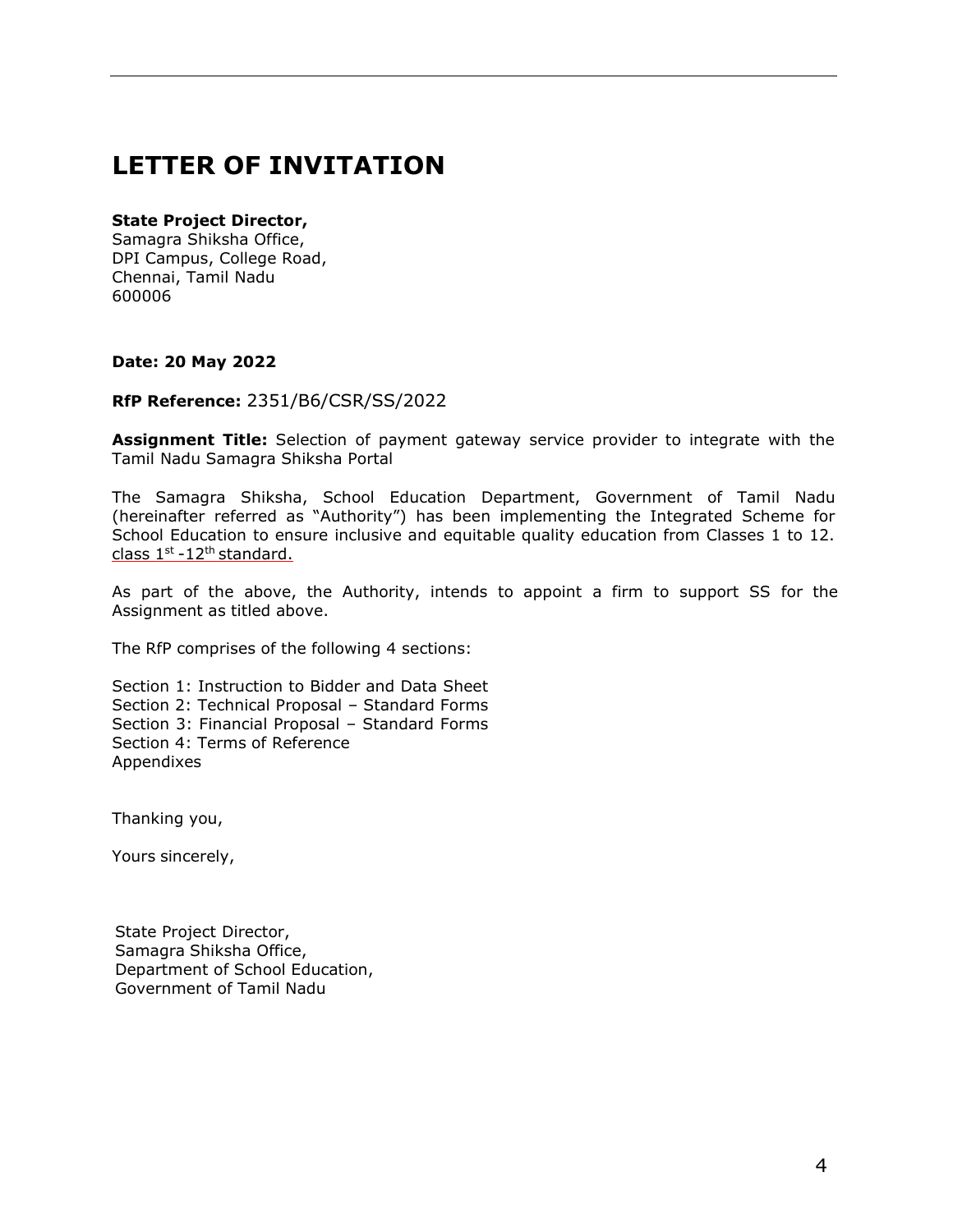# <span id="page-4-0"></span>**Disclaimer**

- 1. The information contained in this Request for Proposal (hereinafter referred to as "RfP") document provided to the Bidders, by the Authority, or any of their employees or advisors, is provided to the Bidder(s) on the terms and conditions set out in this RfP document and all other terms and conditions subject to which such information is provided.
- 2. The purpose of this RfP document is to provide the Bidder(s) with information to assist in the formulation of Proposals. This RfP document does not purport to contain all the information each Bidder may require. This RfP document may not be appropriate for all persons, and it is not possible for the Authority to consider the business/investment objectives, financial situation and particular needs of each Bidder who reads or uses this RfP document. Each Bidder should conduct its own investigations and analysis and should check the accuracy, reliability and completeness of the information in this RfP document and where necessary obtain independent advice from appropriate sources.
- 3. The Authority and its employees make no representation or warranty and shall incur no liability under any law, statute, rules or regulations as to the accuracy, reliability or completeness of the RfP document.
- 4. The Authority may, in its absolute discretion, but without being under any obligation to do so, update, amend or supplement the information in this RfP document.
- 5. The Authority accepts no liability of any nature whether resulting from negligence or otherwise however caused arising from reliance of any bidder upon the statements contained in this RfP.
- 6. The Authority reserves the right to reject all or any of the Proposals and cancel or suspend the bid without assigning any reasons whatsoever.
- 7. The issue of this RfP does not imply that the Authority is bound to select a bidder or to appoint the selected bidder, as the case may be, for the consultancy.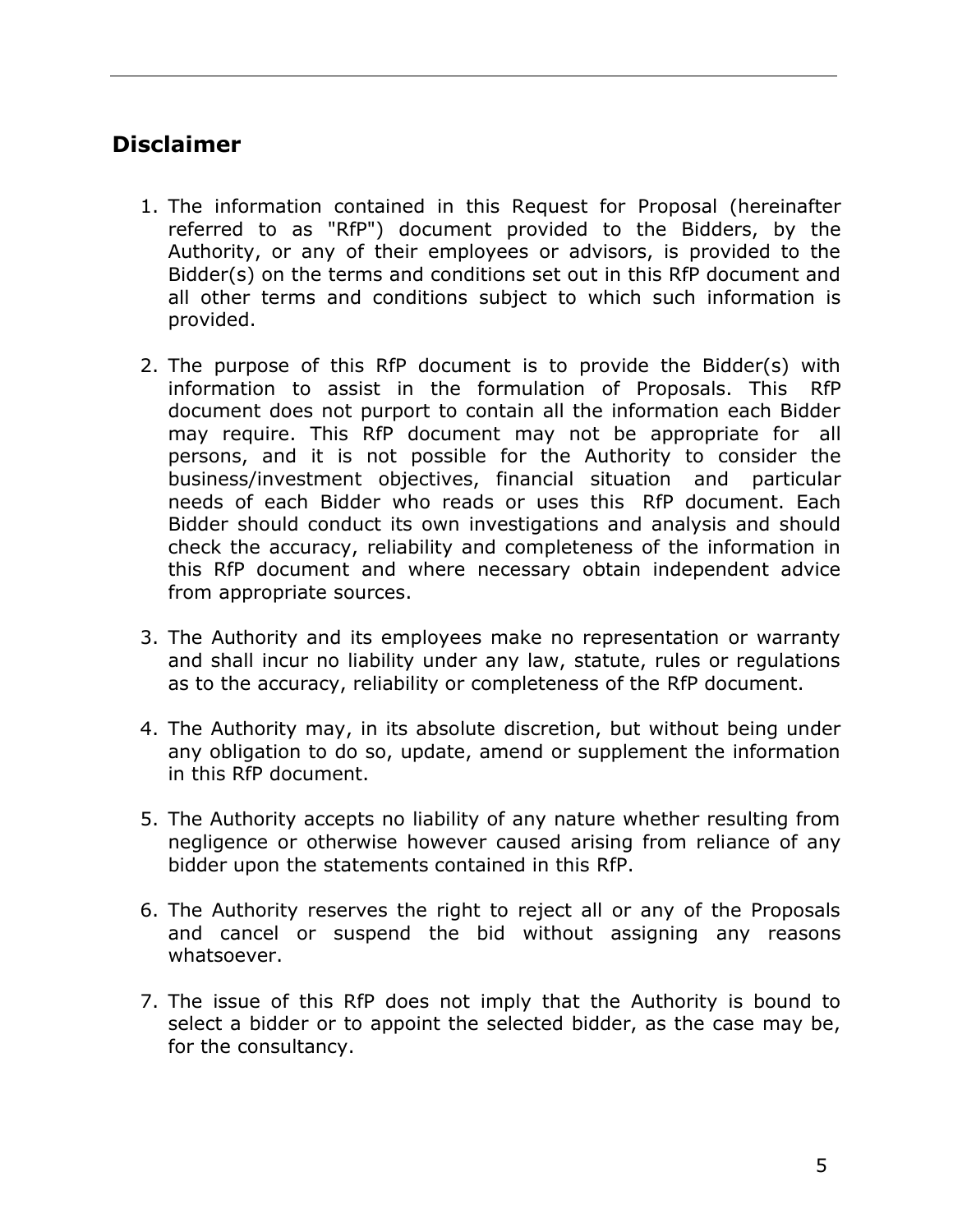8. The bidder shall bear all costs associated with or relating to the preparation and submission of its Proposal and attending various meetings thereof. The Authority shall not be liable in any manner whatsoever for the same or for any other costs or other expenses incurred by the bidder in preparation or in submission of the Proposal, regardless of the conduct or outcome of the selection process.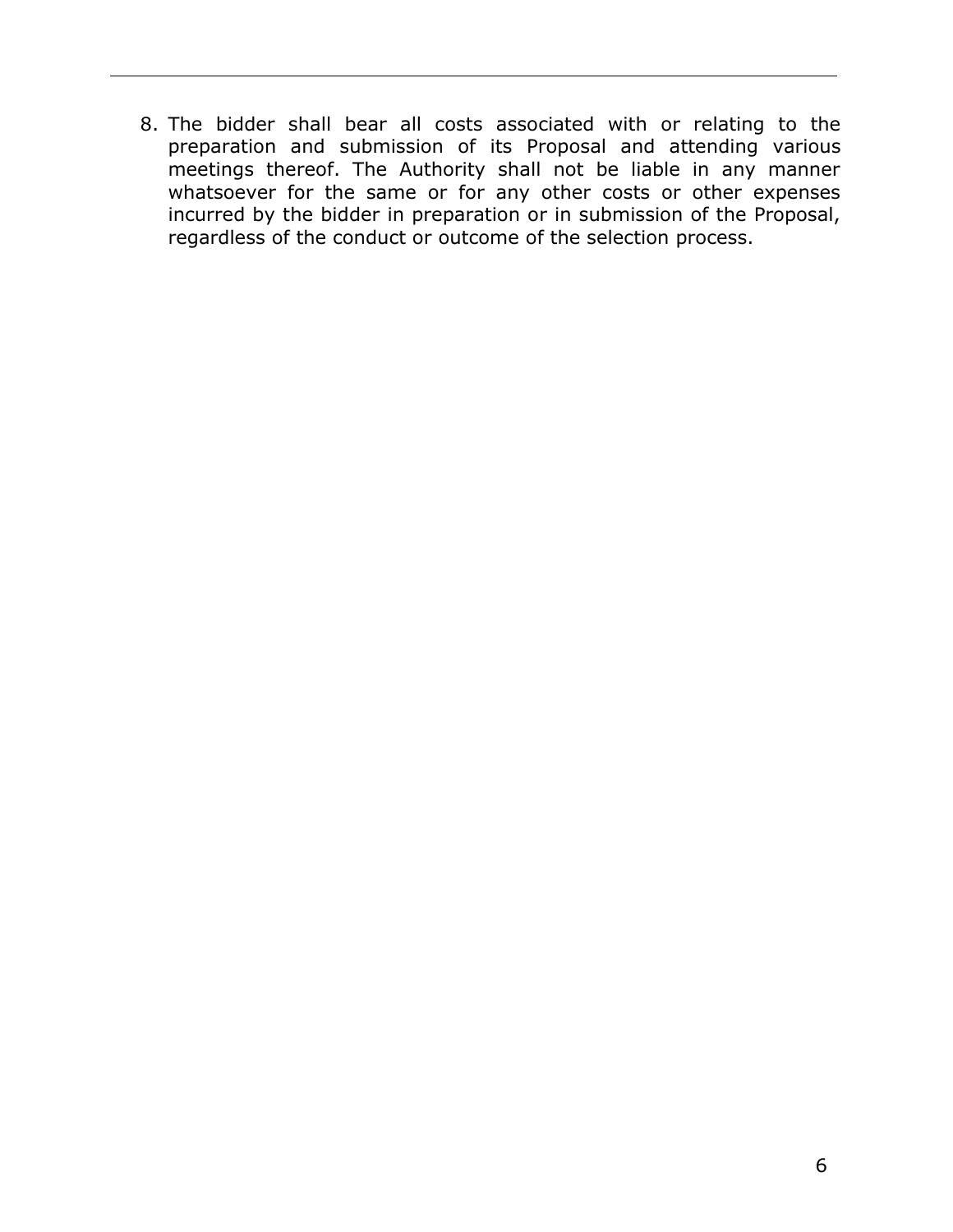# <span id="page-6-0"></span>**Section 1. Instructions to Bidders (ITB) and Data Sheet**

#### <span id="page-6-1"></span>**A. GENERAL PROVISIONS**

<span id="page-6-2"></span>

| 1. Definitions | (a) "Applicable Guidelines" means the policies of GoTN governing the<br>selection and Contract award process as set forth in this RfP.                                                                                                              |
|----------------|-----------------------------------------------------------------------------------------------------------------------------------------------------------------------------------------------------------------------------------------------------|
|                | (b) "Applicable Law" means the laws and any other instruments<br>having the force of law in India and specifically Tamil Nadu, as<br>they may be issued and in force from time to time.                                                             |
|                | (c) "Authority" means Tender inviting authority i.e. Additional State<br>Project Director-1, Assistant/ Deputy Director, Samagra<br>Shiksha, School Education Department, Government of Tamil<br>Nadu.                                              |
|                | (d) "Bidder" means an individual firm.                                                                                                                                                                                                              |
|                | (e) "Consultant" means a legally established firm or an entity that<br>may provide or provides the Services to the Authority under the<br>Contract.                                                                                                 |
|                | (f) "Contract" means a legally binding written agreement signed<br>between the Authority and the successful Bidder and includes all<br>additional documents as may be specified by the Authority.                                                   |
|                | (g) "Data Sheet" means an integral part of the Instructions to<br>Bidders (ITB) Section 1 that is used to reflect specific assignment<br>conditions to supplement, but not to over-write, the provisions of<br>the ITB.                             |
|                | (h) "Day" means a calendar day.                                                                                                                                                                                                                     |
|                | (i) "Experts" means, collectively, Key Experts, Non-Key Experts, or<br>any other personnel of the Consultant.                                                                                                                                       |
|                | (j) "Key Expert(s)" means an individual professional whose skills,<br>qualifications, knowledge and experience are critical to the<br>performance of the Services under the Contract.                                                               |
|                | (k) "Non-Key Expert(s)" means an individual professional provided<br>by the Bidder who is assigned to perform the Services or any<br>part thereof under the Contract.                                                                               |
|                | "Government" means the Government of Tamil Nadu (GoTN).<br>(1)                                                                                                                                                                                      |
|                | (m)"in writing" means communicated in written form (e.g., by mail,<br>e-mail, fax, including, if specified in the Data Sheet, distributed<br>or received through the electronic-procurement system used by<br>the Authority) with proof of receipt. |
|                | (n) "ITB" (this Section 1 of the RfP) mean the Instructions to Bidders<br>that provides the Bidders with all information needed to prepare                                                                                                          |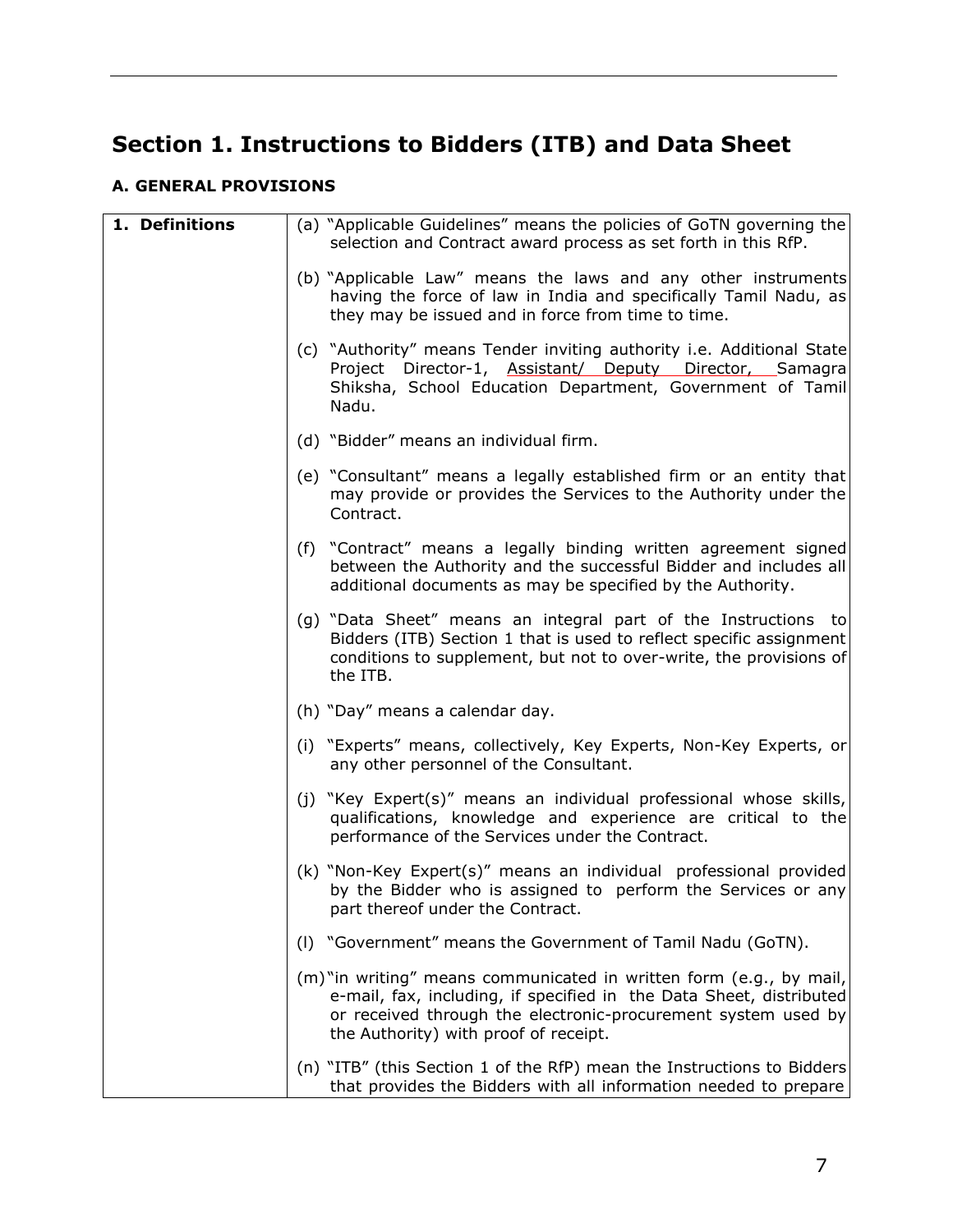<span id="page-7-0"></span>

|                 |  |                                                                                                                                                                                                                                                                                                                                                                                                                                                                    | their Proposals.                                                                                                                                                                                                                                                                                                                                                                                                                                                                                                                                                                                                                                           |
|-----------------|--|--------------------------------------------------------------------------------------------------------------------------------------------------------------------------------------------------------------------------------------------------------------------------------------------------------------------------------------------------------------------------------------------------------------------------------------------------------------------|------------------------------------------------------------------------------------------------------------------------------------------------------------------------------------------------------------------------------------------------------------------------------------------------------------------------------------------------------------------------------------------------------------------------------------------------------------------------------------------------------------------------------------------------------------------------------------------------------------------------------------------------------------|
|                 |  |                                                                                                                                                                                                                                                                                                                                                                                                                                                                    | (o) "Proposal" means the Technical Proposal of the Consultant.                                                                                                                                                                                                                                                                                                                                                                                                                                                                                                                                                                                             |
|                 |  |                                                                                                                                                                                                                                                                                                                                                                                                                                                                    | (p) "RfP" means this Request for Proposal prepared by the Authority<br>for the selection of consultants.                                                                                                                                                                                                                                                                                                                                                                                                                                                                                                                                                   |
|                 |  |                                                                                                                                                                                                                                                                                                                                                                                                                                                                    | (q) "Services" means the work to be performed by the Consultant<br>pursuant to the Contract.                                                                                                                                                                                                                                                                                                                                                                                                                                                                                                                                                               |
|                 |  | outcomes.                                                                                                                                                                                                                                                                                                                                                                                                                                                          | (r) "ToR" means the Terms of Reference that explain the objectives,<br>scope of work, activities, and tasks to be performed, respective<br>responsibilities of the Authority and the Consultant, and expected                                                                                                                                                                                                                                                                                                                                                                                                                                              |
| 2. Introduction |  |                                                                                                                                                                                                                                                                                                                                                                                                                                                                    | 2.1 The Firms are invited to submit a Technical Proposal and a<br>Financial Proposal, as specified in the Data Sheet for the<br>services required for the Assignment named in the Data Sheet.<br>The Proposals will be the basis for contract negotiations and the<br>signing of a contract with the selected Firms.                                                                                                                                                                                                                                                                                                                                       |
|                 |  |                                                                                                                                                                                                                                                                                                                                                                                                                                                                    | 2.2 Authority will select a Firm among those whose proposals are<br>accepted, in accordance with the evaluation criteria and<br>selection methodology indicated in Section 4.                                                                                                                                                                                                                                                                                                                                                                                                                                                                              |
|                 |  | 2.3 Notwithstanding anything contained in this RfP, the Authority<br>reserves the right to accept or reject any proposal and to annul<br>the Selection Process and reject all proposals, at any time<br>without any liability or any obligation for such acceptance,<br>rejection, or annulment, and without assigning any reasons<br>thereof. Without prejudice to the generality of the above<br>clause, the Authority reserves the right to reject any Proposal |                                                                                                                                                                                                                                                                                                                                                                                                                                                                                                                                                                                                                                                            |
|                 |  |                                                                                                                                                                                                                                                                                                                                                                                                                                                                    | 2.3.1 At any time, a material misrepresentation is made or<br>discovered, or                                                                                                                                                                                                                                                                                                                                                                                                                                                                                                                                                                               |
|                 |  |                                                                                                                                                                                                                                                                                                                                                                                                                                                                    | 2.3.2 The firm does not provide, within the time specified by<br>the Authority, the supplemental information sought by the<br>Authority for evaluation of the Proposal.                                                                                                                                                                                                                                                                                                                                                                                                                                                                                    |
|                 |  |                                                                                                                                                                                                                                                                                                                                                                                                                                                                    | 2.4 Misrepresentation by/ improper response by/delay or non-<br>submission of supplemental information required from the firm<br>may lead to the disqualification of the firm. The firms shall be<br>responsible for all of the costs associated with the preparation<br>of their Proposals and their participation, visits to Authority, if<br>any, etc. Authority will not be responsible or in any way liable<br>for such costs, regardless of the conduct or outcome of the<br>process. Firms may not associate with other firms/organizations<br>in the form of a joint venture or a sub- consultancy<br>arrangement to enhance their qualifications. |
|                 |  |                                                                                                                                                                                                                                                                                                                                                                                                                                                                    | 2.5 Bidders can bid as per the Data Sheet.                                                                                                                                                                                                                                                                                                                                                                                                                                                                                                                                                                                                                 |
|                 |  |                                                                                                                                                                                                                                                                                                                                                                                                                                                                    | 2.6 Participating organisations who wish to bid must fulfill the pre-                                                                                                                                                                                                                                                                                                                                                                                                                                                                                                                                                                                      |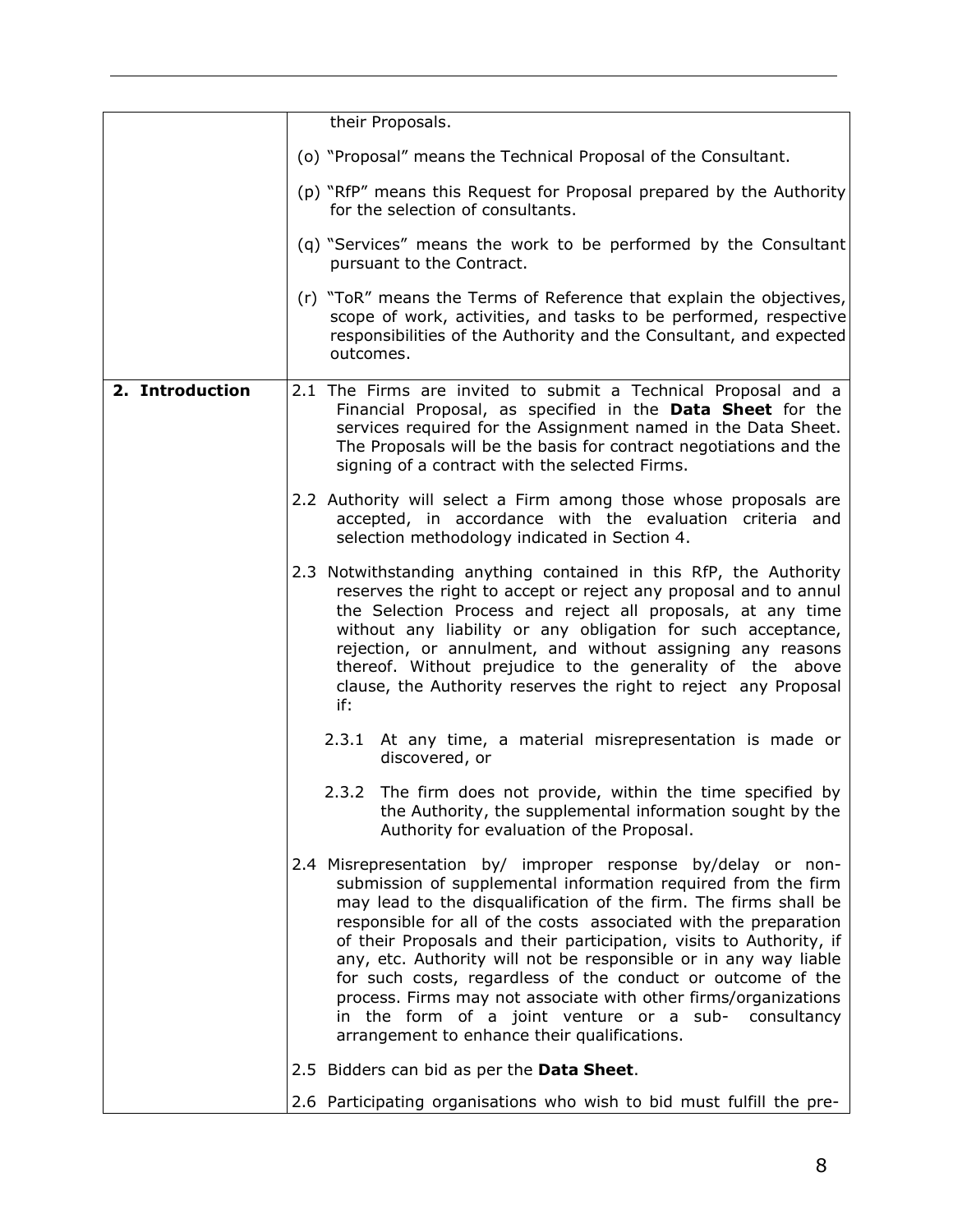<span id="page-8-1"></span><span id="page-8-0"></span>

|                                                               |      | requisites for prequalification as shown in the Data Sheet.                                                                                                                                                                                                                                                                                                                                                                                                                                                                                                                                                                              |
|---------------------------------------------------------------|------|------------------------------------------------------------------------------------------------------------------------------------------------------------------------------------------------------------------------------------------------------------------------------------------------------------------------------------------------------------------------------------------------------------------------------------------------------------------------------------------------------------------------------------------------------------------------------------------------------------------------------------------|
|                                                               |      | 2.7 The duration of the project will be as shown in the Data Sheet.                                                                                                                                                                                                                                                                                                                                                                                                                                                                                                                                                                      |
| 3. Conflict of<br><b>Interest</b>                             | 3.1  | The Bidder is required to provide services, at all times holding<br>the Authority's interest paramount, strictly avoiding conflicts<br>with other assignments or its own corporate interests and<br>acting without any consideration for future work as per the<br>Integrity and Avoidance of Conflict of Interest Pact as per<br>Appendix V to this RfP.                                                                                                                                                                                                                                                                                |
|                                                               | 3.2  | The Bidder has an obligation to disclose to the Authority any<br>situation of actual or potential conflict that impacts its capacity<br>to serve the best interest of the Authority. Failure to disclose<br>such situations may lead to the disqualification of the Bidder or<br>the termination of its Contract and/or sanctions by the<br>Authority.                                                                                                                                                                                                                                                                                   |
|                                                               |      | 3.2.1 Without limitation on the generality of the foregoing, the<br>Bidder shall not be hired under the circumstances set<br>forth below:                                                                                                                                                                                                                                                                                                                                                                                                                                                                                                |
| a. Conflicting<br>projects                                    | (i)  | Conflict among projects: A Bidder (including its Experts) shall<br>not be hired for any assignment that, by its nature, may be in<br>conflict with another assignment of the Bidder for the same or<br>for another Client.                                                                                                                                                                                                                                                                                                                                                                                                               |
|                                                               | (ii) | No Entity, who is a part of one applying Consortium, can be<br>another single Applicant or be part of other consortia applying<br>for the Project. In the event that this is violated, the<br>application submitted first in chronology by an Entity, either<br>singly or as a part of a Consortium, shall be considered<br>responsive; all other applications of such an Entity shall be<br>considered non-responsive. For verification purposes of this<br>basic condition, every Entity of an Applicant must register<br>themselves on the e-bid portal through only one authorized<br>representative/ signatory for the project.     |
| b. Conflicting<br>relationships                               |      | (iii) Relationship with the Authority's staff: a Bidder (including its<br>Experts) that has a close business or family relationship with a<br>professional staff of the Authority, who are directly or<br>indirectly involved in any part of (i) the preparation of the<br>Terms of Reference for the assignment, (ii) the selection<br>process for the Contract, or (iii) the supervision of the<br>Contract, may not be awarded a Contract, unless the conflict<br>stemming from this relationship has been resolved in a<br>manner acceptable to the Authority throughout the selection<br>process and the execution of the Contract. |
| 4.<br><b>Unfair</b><br><b>Competitive</b><br><b>Advantage</b> | 4.1  | Fairness and transparency in the selection process require<br>that the Bidders competing for a specific assignment do not<br>derive a competitive advantage from having had past<br>engagements with the Authority. To that end, the Authority<br>shall indicate in the Data Sheet and make available to all                                                                                                                                                                                                                                                                                                                             |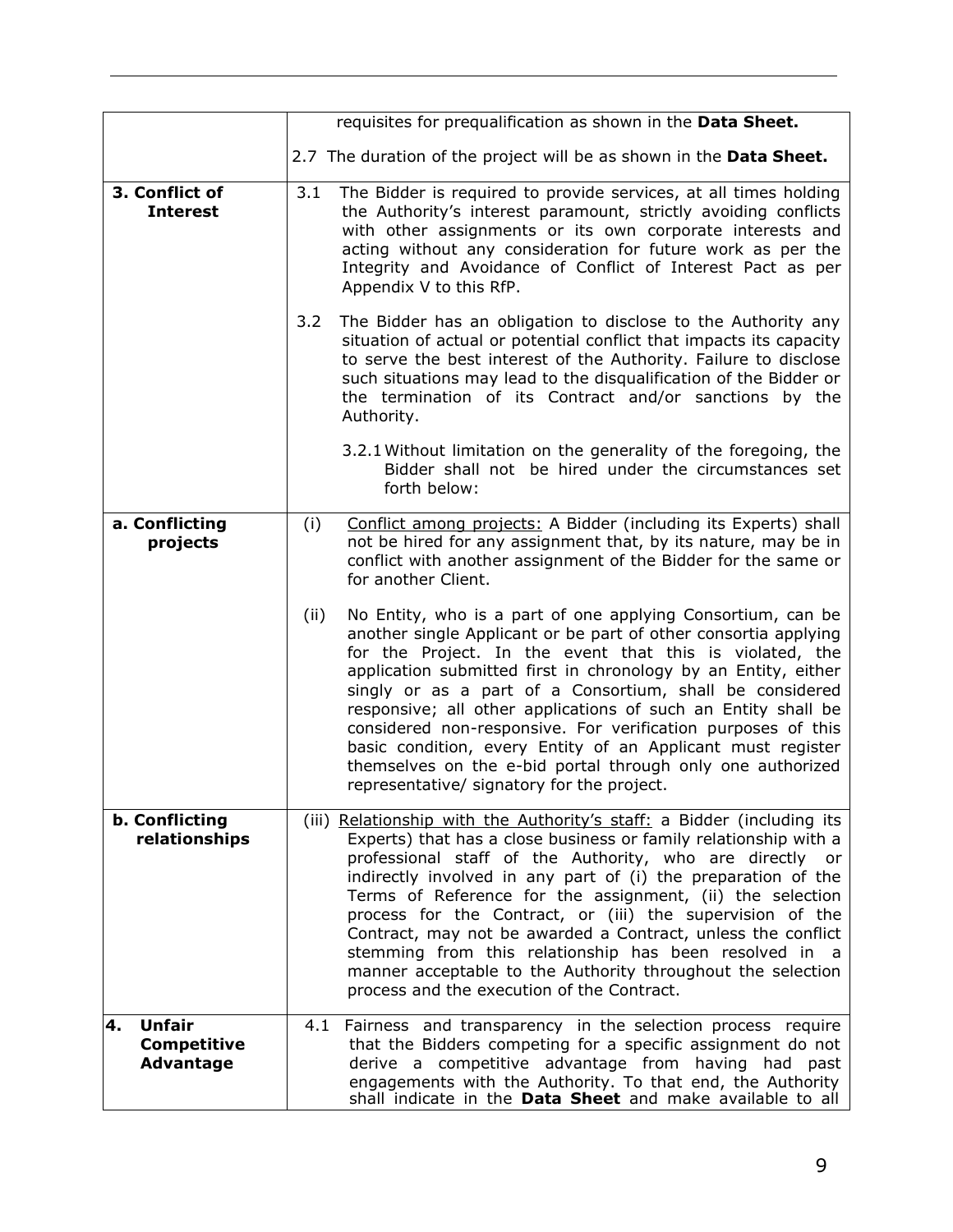<span id="page-9-1"></span><span id="page-9-0"></span>

|    |                                         |     | Bidders together with this RfP all information that would in<br>that respect give such Bidder<br>any<br>unfair competitive<br>advantage over competing Bidders.                                                                                                                                                                                                                                                                                                                                                                                                                                                                                                                                                                                                                |
|----|-----------------------------------------|-----|--------------------------------------------------------------------------------------------------------------------------------------------------------------------------------------------------------------------------------------------------------------------------------------------------------------------------------------------------------------------------------------------------------------------------------------------------------------------------------------------------------------------------------------------------------------------------------------------------------------------------------------------------------------------------------------------------------------------------------------------------------------------------------|
|    |                                         |     | If a self declaration to this effect is found to be false, it may lead to<br>the disqualification of the bidder or the termination of the contract<br>and/ to sanctions by the Authority at the sole discretion of the<br>Authority.                                                                                                                                                                                                                                                                                                                                                                                                                                                                                                                                           |
| 5. | <b>Corrupt and</b><br><b>Fraudulent</b> | 5.1 | GoTN requires compliance with its policy in regard to corrupt<br>and fraudulent practices.                                                                                                                                                                                                                                                                                                                                                                                                                                                                                                                                                                                                                                                                                     |
|    | <b>Practices</b>                        | 5.2 | In further pursuance of this policy, Bidders if necessary, shall<br>permit and shall cause their Experts to permit the Authority to<br>inspect all accounts, records, and other documents relating to<br>the submission of the Proposal and contract performance (in<br>case of an award), and to have them audited by auditors<br>appointed by the Authority.                                                                                                                                                                                                                                                                                                                                                                                                                 |
|    | 6. Eligibility                          | 6.1 | The Authority permits Bidders, from India to offer services<br>under this contract unless otherwise blacklisted/ de-barred by<br>Government of India/ Tamil<br>Nadu/ other<br>the<br>state<br>governments in India or undertakings/ entities under/ owned<br>by these governments.                                                                                                                                                                                                                                                                                                                                                                                                                                                                                             |
|    |                                         | 6.2 | Furthermore, it is the Bidder's responsibility to ensure that it's<br>Experts (declared or not), and/or their employees meet the<br>eligibility requirements as established in this document.                                                                                                                                                                                                                                                                                                                                                                                                                                                                                                                                                                                  |
|    |                                         |     | 6.3 Government-owned enterprises or institutions in India shall be<br>eligible only if they can establish that they (i) are legally and<br>financially autonomous, (ii) operate under commercial law,<br>and (iii) that they are not dependent agencies of the<br>Authority.                                                                                                                                                                                                                                                                                                                                                                                                                                                                                                   |
|    |                                         |     | To establish eligibility, the government-owned enterprise or<br>institution should provide all relevant documents (including its<br>charter) sufficient to demonstrate that it is a legal entity<br>separate from the government; it does not currently receive<br>any substantial subsidies or budget support; it is not obligated<br>to pass on its surplus to the government; it can acquire rights<br>and liabilities, borrow funds, and can be liable for repayment<br>of debts and be declared bankrupt; and it is not competing for<br>a contract to be awarded by the government department or<br>agency which, under the applicable laws or regulations, is its<br>reporting or supervisory authority or has the ability to<br>exercise influence or control over it. |
|    |                                         |     | 6.4 Serving Government officials and civil servants in India are<br>not eligible to be included as Experts in the Bidder's Proposal<br>unless such engagement does not conflict with any of the<br>provisions of this engagement or employment or other laws,<br>regulations, or policies of India.                                                                                                                                                                                                                                                                                                                                                                                                                                                                            |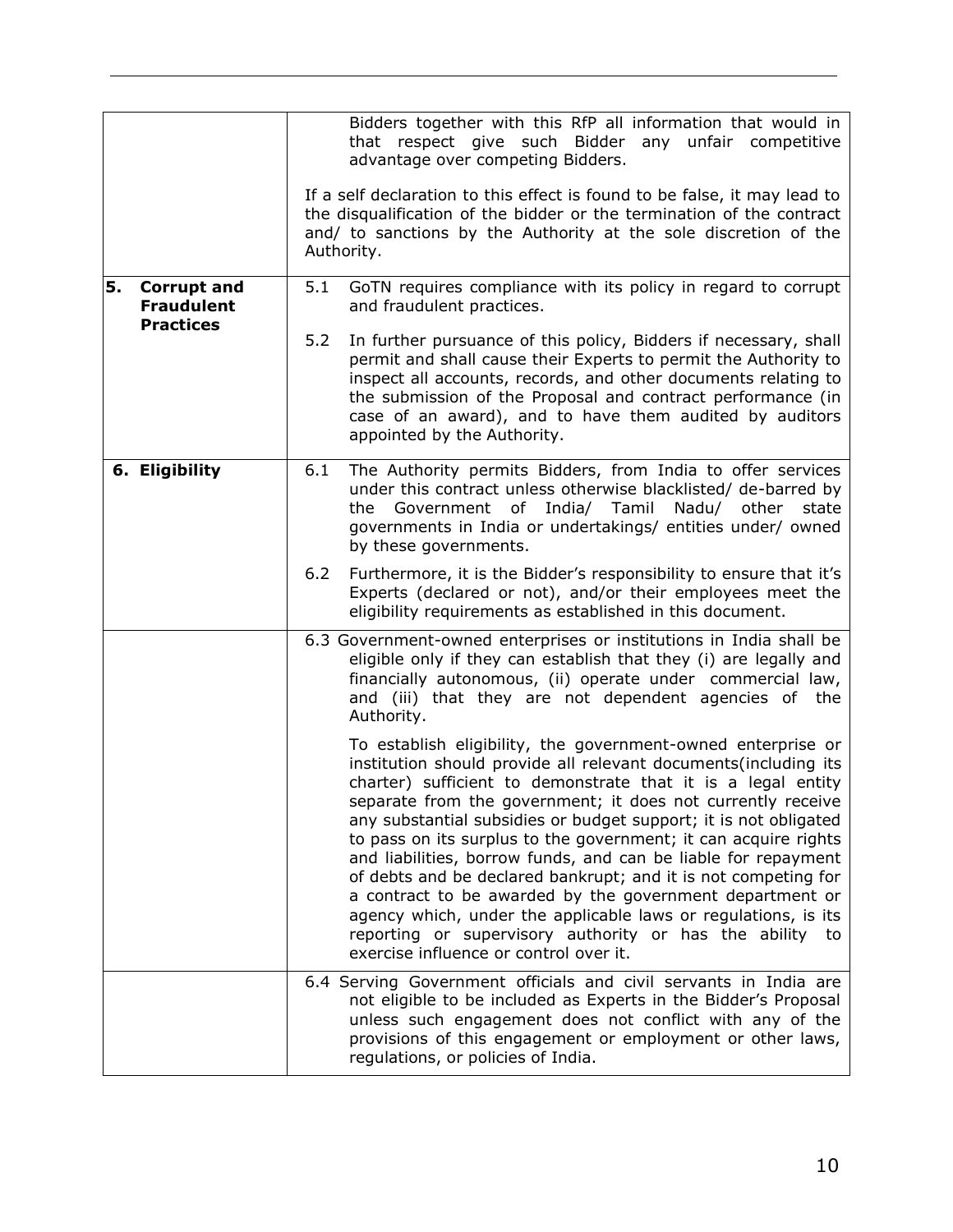#### <span id="page-10-0"></span>**B. PREPARATION OF PROPOSALS**

<span id="page-10-5"></span><span id="page-10-4"></span><span id="page-10-3"></span><span id="page-10-2"></span><span id="page-10-1"></span>

| 7. General<br><b>Considerations</b><br>8. Cost of<br><b>Preparation of</b><br><b>Proposal</b> | 7.1 In preparing the Proposal, the Bidder is expected to examine<br>the RfP in detail. Material deficiencies in providing the<br>information requested in the RfP may result in rejection of<br>the Proposal.<br>The Bidder shall bear all<br>8.1<br>costs<br>associated<br>with<br>the<br>preparation and submission of its Proposal, and the Authority<br>shall not be responsible or liable for those costs, regardless<br>of the conduct or outcome of the selection process. The<br>Authority is not bound to accept any proposal and reserves<br>the right to annul the selection process at any time prior to<br>Contract award, without thereby incurring any liability to the<br>Bidder. |
|-----------------------------------------------------------------------------------------------|---------------------------------------------------------------------------------------------------------------------------------------------------------------------------------------------------------------------------------------------------------------------------------------------------------------------------------------------------------------------------------------------------------------------------------------------------------------------------------------------------------------------------------------------------------------------------------------------------------------------------------------------------------------------------------------------------|
| 9. Language                                                                                   | 9.1 The Proposal, as well as all correspondence and documents<br>relating to the Proposal exchanged between the Bidder and<br>the Authority shall be written in the language specified in the<br>Data Sheet.                                                                                                                                                                                                                                                                                                                                                                                                                                                                                      |
| <b>10.Documents</b><br><b>Comprising the</b><br><b>Proposal</b>                               | 10.1 The Proposal shall comprise the documents and forms listed<br>in the Data Sheet.                                                                                                                                                                                                                                                                                                                                                                                                                                                                                                                                                                                                             |
| <b>11.Earnest Money</b><br><b>Deposit</b>                                                     | 11.1 Every bidder participating in the bidding process must furnish<br>the required Earnest Money Deposit (EMD) as specified in<br>the Request for Proposal. Bids received<br>without the<br>specified Earnest Money Deposit shall<br>be<br>summarily<br>rejected.<br>11.2 Form of EMD: The EMD will be paid either through NEFT or<br>through Demand Draft (DD) from bidder's branch or online<br>through NEFT and a scan/ copy of transaction challan from<br>bank/ transaction receipt of online NEFT transfer will have to<br>be submitted as per template provided in Appendix IA in the<br>technical proposal.                                                                              |
|                                                                                               | Other details required to be furnished by the bidder as part<br>of Appendix IA of the RfP with respect to EMD are as below:                                                                                                                                                                                                                                                                                                                                                                                                                                                                                                                                                                       |
|                                                                                               | . Proof of EMD paid: scan/ copy of transaction challan<br>from bank/ transaction receipt of online NEFT transfer<br>or original copy of DD.                                                                                                                                                                                                                                                                                                                                                                                                                                                                                                                                                       |
|                                                                                               | . The details given in the following format typed against<br>purpose/ comments/ subject: Samagra Shiksha-EMD-<br>bidder name.                                                                                                                                                                                                                                                                                                                                                                                                                                                                                                                                                                     |
|                                                                                               | • Bidder's Bank details:                                                                                                                                                                                                                                                                                                                                                                                                                                                                                                                                                                                                                                                                          |
|                                                                                               | Bank name:<br>IFSC code:<br><b>Bank Account Name:</b><br><b>Bank Account number:</b><br>Transaction Reference number:                                                                                                                                                                                                                                                                                                                                                                                                                                                                                                                                                                             |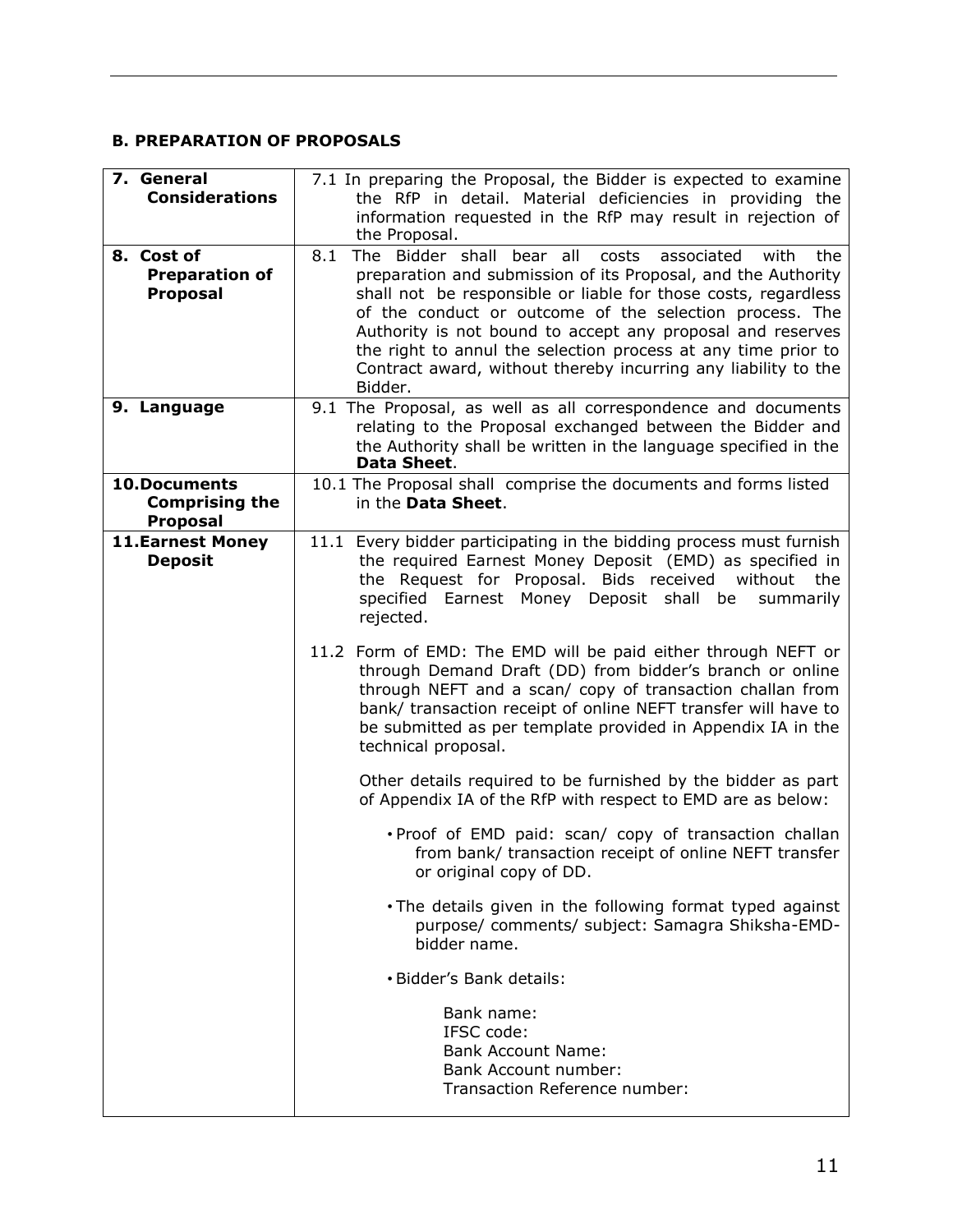| 11.3 The EMD amount shall be paid to the below mentioned Bank<br>account with the purpose/ subject/ comments as Samagra<br>Shiksha-EMD-bidder name.                                                                                                                                                                                                                                                                    |
|------------------------------------------------------------------------------------------------------------------------------------------------------------------------------------------------------------------------------------------------------------------------------------------------------------------------------------------------------------------------------------------------------------------------|
| 11.4 The bidder may go to their branch and provide the account<br>details of the Authority given in the paragraph above. The<br>branch will do the NEFT transaction and provide the<br>transaction reference number which has to be mentioned in<br>the response AND copy of the transaction challan from the<br>bank has to be scanned and attached along with the<br>application.                                    |
| 11.5 NEFT from account online: The bidder has to login to their<br>bank account and make a NEFT payment to the account of<br>the Authority. In comments "Samagra Shiksha-EMD-bidder<br>name" should be mentioned. The transaction reference<br>should be noted and mentioned in the response. Electronic<br>copy of transaction receipt should be attached along with the<br>response.                                 |
| 11.6 In the case of the EMD being a DD, a DD from a scheduled<br>Indian Bank in favour of "Tamil Nadu State Mission of<br>Education for All - Samagra Shiksha", payable at Chennai,<br>for each component as shown in the Data Sheet will be<br>required to be submitted by each firm along with the<br>technical proposal. The EMD amount should be the exact<br>amount and there should be no excess or less amount. |
| 11.7 Earnest Money Deposits of firms shall be returned, without<br>any interest, within three months after signing the contract<br>with the selected Firm or when the selection process is<br>cancelled by the Authority.                                                                                                                                                                                              |
| 11.8The EMD shall be valid for the period of Bid Validity as<br>mentioned in the Data Sheet.                                                                                                                                                                                                                                                                                                                           |
| 11.9 Refund of EMD: The EMD of unsuccessful bidders shall be<br>refunded within 60 days after final acceptance of bid and<br>signing of contract with the successful bidder.                                                                                                                                                                                                                                           |
| 11.10EMD of Successful Bidder: EMD of the successful bidder<br>may be adjusted against their Performance Bank Guarantee<br>(PBG) amount or returned back to the successful bidder<br>upon receipt of full PBG.                                                                                                                                                                                                         |
| 11.11 Forfeiture of EMD: The EMD taken from the bidder shall be<br>forfeited in the following cases: -                                                                                                                                                                                                                                                                                                                 |
| - When the bidder withdraws or modifies his bid proposal<br>after opening of bids.                                                                                                                                                                                                                                                                                                                                     |
| - When the bidder does not execute the agreement after<br>placement of order within the specified time.                                                                                                                                                                                                                                                                                                                |
|                                                                                                                                                                                                                                                                                                                                                                                                                        |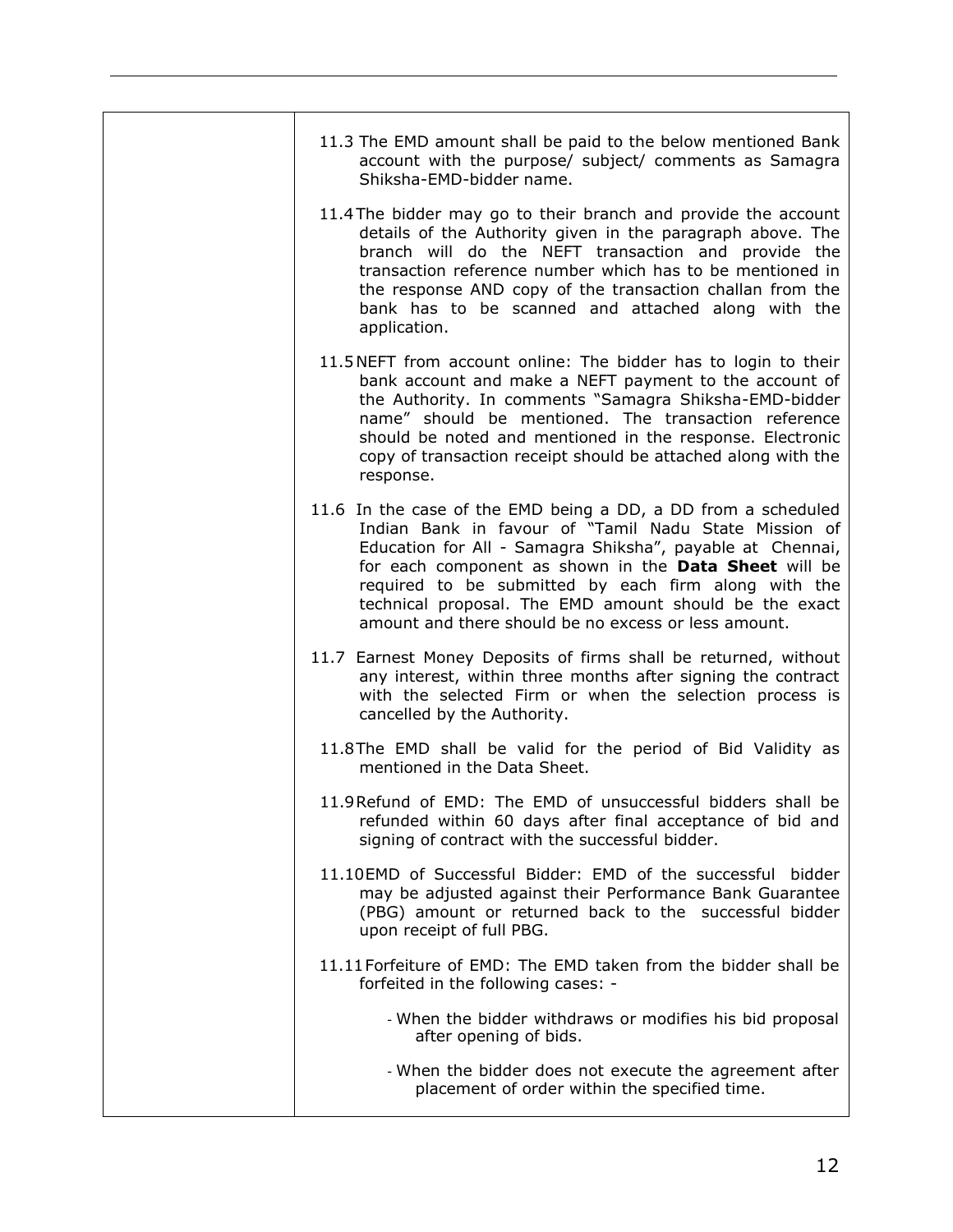<span id="page-12-1"></span><span id="page-12-0"></span>

|                                                            |      | - When the bidder does not deposit the Performance<br>Guarantee in the form of Bank Guarantee after the<br>work order is placed.                                                                                                                                                                                                                                                                                                                                                                                                    |
|------------------------------------------------------------|------|-------------------------------------------------------------------------------------------------------------------------------------------------------------------------------------------------------------------------------------------------------------------------------------------------------------------------------------------------------------------------------------------------------------------------------------------------------------------------------------------------------------------------------------|
| 12. Proposal<br><b>Validity</b>                            | 12.1 | The Data Sheet indicates the period during which the<br>Bidder's Proposal must remain valid after the Proposal<br>submission deadline.                                                                                                                                                                                                                                                                                                                                                                                              |
|                                                            | 12.2 | During this period, the Bidder shall maintain its original<br>Proposal and the financial proposal without any change.                                                                                                                                                                                                                                                                                                                                                                                                               |
|                                                            | 12.3 | If it is established that any Expert nominated in the Bidder's<br>Proposal was not available at the time of Proposal<br>submission or was included in the Proposal without his/her<br>confirmation, such Proposal shall be disqualified<br>and<br>rejected for further evaluation.                                                                                                                                                                                                                                                  |
| a. Extension of<br><b>Validity Period</b>                  | 12.4 | The Authority will make its best effort to complete the<br>negotiations within the proposal's validity period. However,<br>should the need arise, the Authority may request, in writing,<br>all Bidders who submitted Proposals prior to the submission<br>deadline to extend the Proposal's validity.                                                                                                                                                                                                                              |
|                                                            | 12.5 | If the Bidder agrees to extend the validity of its Proposal, it<br>shall be done without any change in the original Proposal.                                                                                                                                                                                                                                                                                                                                                                                                       |
|                                                            | 12.6 | The Bidder has the right to refuse to extend the validity of<br>its Proposal (without forfeiture of the EMD) in which case<br>such Proposal will not be further evaluated.                                                                                                                                                                                                                                                                                                                                                          |
| 13. Clarification and<br><b>Amendment of</b><br><b>RfP</b> | 13.1 | At any time before the submission of Proposals, the<br>Authority may, for any reason, whether on it's own initiative<br>or in response to a clarification requested by any firm,<br>modify the RfP documents by issuing an Addendum/<br>Corrigendum. Addenda/ Corrigenda shall be sent only by<br>email or shall be uploaded on the Authority's website.                                                                                                                                                                            |
|                                                            |      | 13.2 Authority may at its discretion extend the deadline for the<br>submission of Proposals by issuing an Addenda/ Corrigenda.                                                                                                                                                                                                                                                                                                                                                                                                      |
|                                                            |      | 13.3 Firms may request clarification(s) on any item of the RfP<br>document up to the date indicated in the Data Sheet before<br>the Proposal submission date. Any request for clarification<br>must be sent by electronic mail (email) indicated in the Data<br>Sheet. Authority will respond only by email to such requests<br>and/or will upload the response on the Authority office's<br>website - https://www.tnschools.gov.in (including<br>an<br>explanation of the query but without identifying the source<br>of inquiry). |
|                                                            |      | 13.4 The Authority requires that while submitting queries<br>as part of the pre-bid discussions, Bidders must<br>mandatorily list out the various charges that the<br>Bidder is likely to charge (without specifying the                                                                                                                                                                                                                                                                                                            |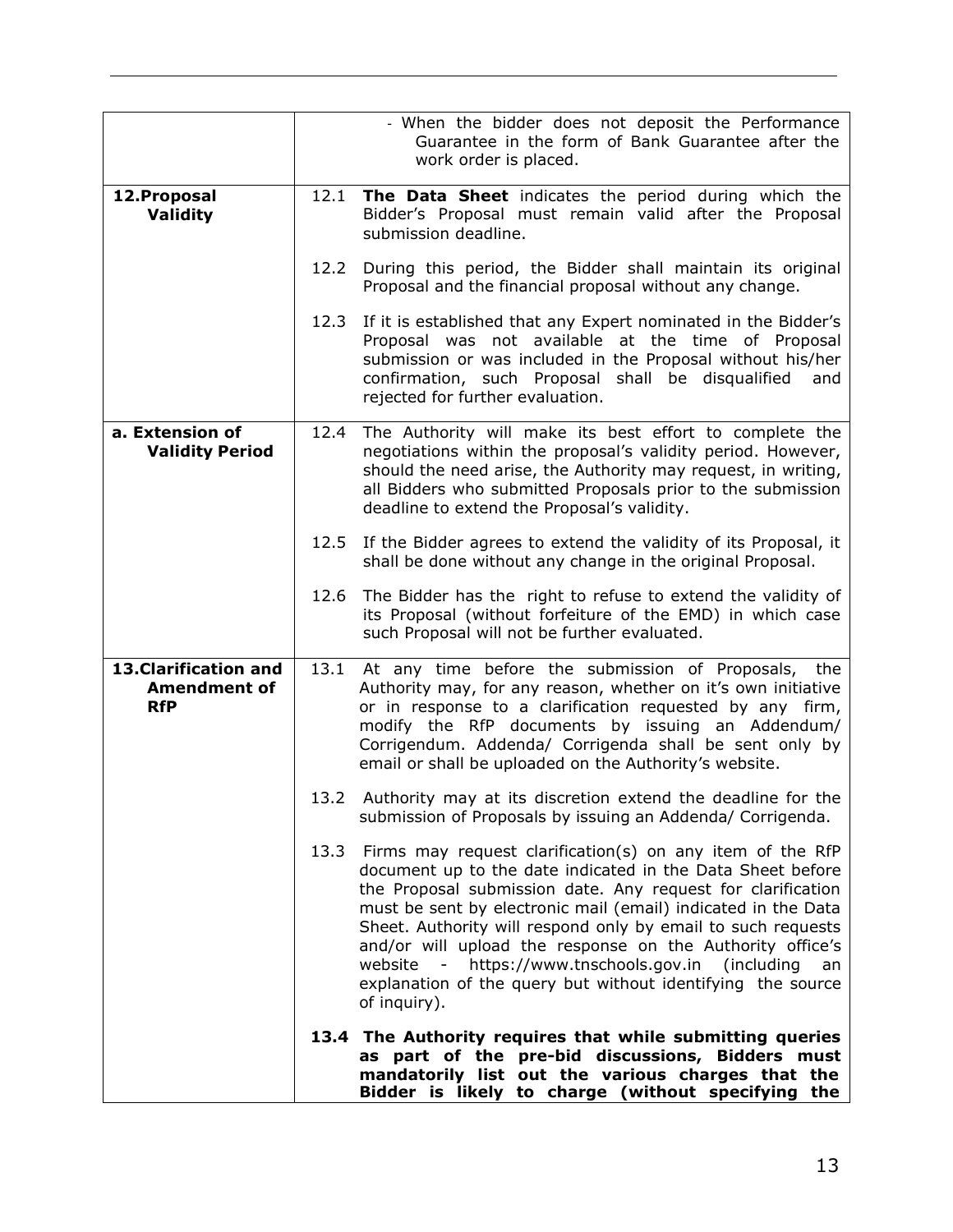<span id="page-13-0"></span>

|                                                                                |      | amounts) and specify in each case whether the charge<br>is one time, recurring or percentage based. The<br>Authority may make modifications to the Financial<br>Template based on these inputs received.                                                                                                                                                                                                |
|--------------------------------------------------------------------------------|------|---------------------------------------------------------------------------------------------------------------------------------------------------------------------------------------------------------------------------------------------------------------------------------------------------------------------------------------------------------------------------------------------------------|
|                                                                                |      | 13.5 All firms are requested to browse the official website & any<br>amendments/ corrigendum/modification will be notified on<br>our website only and such modification will be binding on<br>them.                                                                                                                                                                                                     |
|                                                                                |      | 13.6 In order to allow service providers reasonable time to take<br>the amendment into account in preparing their bids,<br>Authority at its discretion, may extend the deadline for the<br>submission of bids.                                                                                                                                                                                          |
| <b>14. Technical</b><br><b>Proposal</b><br><b>Format and</b><br><b>Content</b> | 14.1 | The Technical Proposal shall be prepared using the Standard<br>Forms provided in Section 2 of the RfP and shall comprise<br>the documents listed in the Data Sheet. The Technical<br>Proposal shall not include any financial information. A<br>Technical Proposal containing material financial information<br>shall be declared non-responsive.                                                       |
|                                                                                | 14.2 | The Financial Proposal shall be prepared using the Standard<br>Forms provided in Section 3 of the RfP. It shall list all costs<br>associated with the assignment.                                                                                                                                                                                                                                       |
| 15. Pre-Bid Meeting                                                            |      | 15.1 Queries raised by the service providers will be clarified<br>during the pre-bid meeting and / or will be communicated by<br>email to all those who have sent their queries regarding the<br>RfP, by email. Firms are requested to send their pre-bid<br>queries to the email id at least four days prior to the pre-bid<br>meeting. The pre-bid meeting details are provided in the<br>Data Sheet. |

#### <span id="page-13-2"></span><span id="page-13-1"></span>**C. PREPARATION, SUBMISSION, OPENING AND EVALUATION**

<span id="page-13-3"></span>

| 16. Preparation of<br><b>Proposal</b> | 16.1 | The Proposal shall contain no inter lineation or overwriting,<br>except as necessary to correct errors made by the Applicant<br>itself. Any such corrections must be initiated by the person or<br>persons who sign(s) the Proposal.                                                            |
|---------------------------------------|------|-------------------------------------------------------------------------------------------------------------------------------------------------------------------------------------------------------------------------------------------------------------------------------------------------|
|                                       | 16.2 | The Authorised Representative of the firm should sign all<br>pages of Technical and Financial proposals. The Authorised<br>Representative's authorisation should be confirmed by a<br>written power of attorney or equivalent document by the<br>competent authority accompanying the Proposal. |
|                                       | 16.3 | <b>Technical Proposal:</b>                                                                                                                                                                                                                                                                      |
|                                       |      | a) In preparing the Technical Proposal, firms are expected to<br>examine the documents comprising this RfP in detail. Material<br>deficiencies in providing the information requested may result<br>in the rejection of the proposal.                                                           |
|                                       |      | b) Technical proposals should follow the prescribed Standard                                                                                                                                                                                                                                    |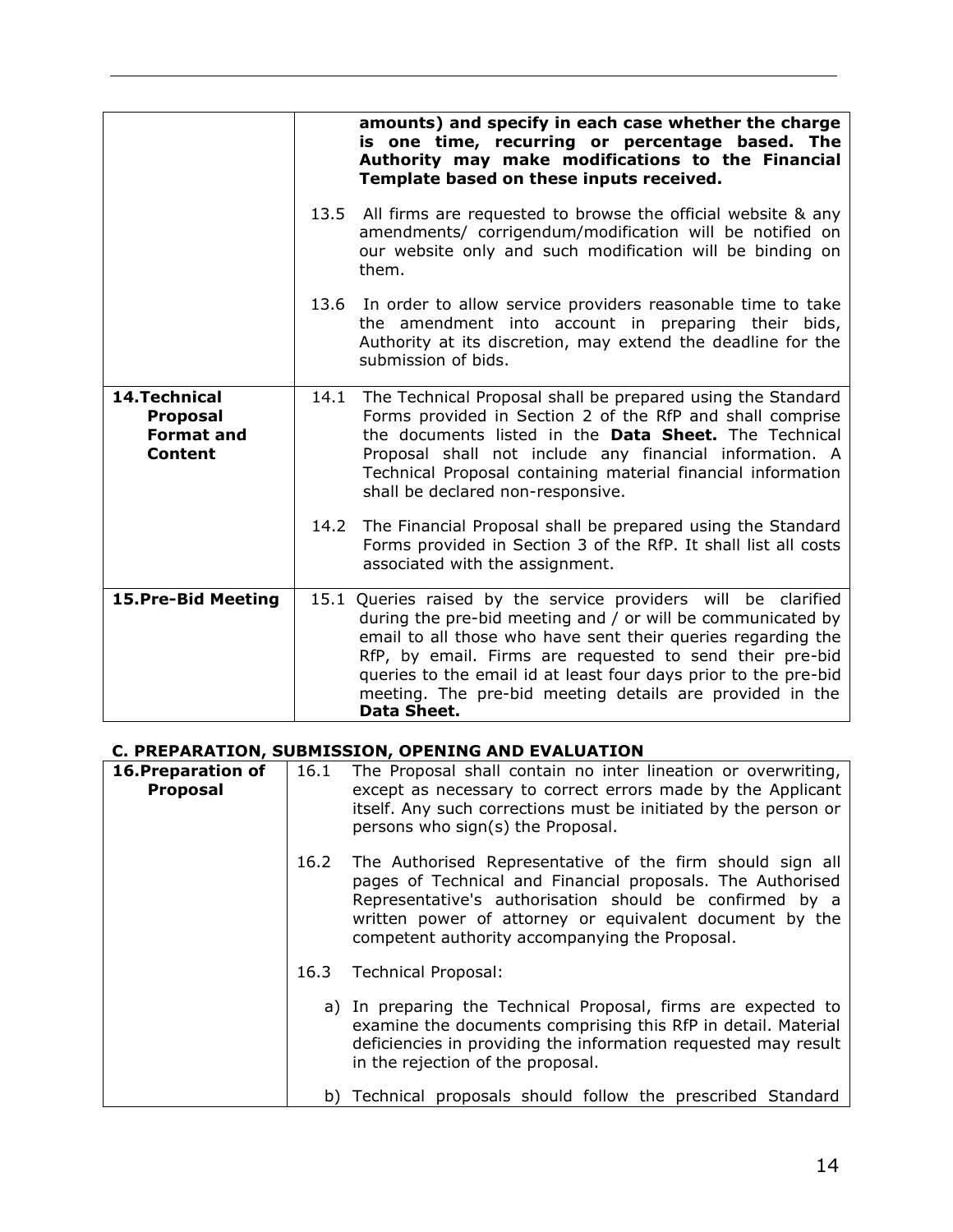<span id="page-14-0"></span>

|                                      |      | Forms provided in Section 2.                                                                                                                                                                                                                                                                                                                                                                                                                                                                |
|--------------------------------------|------|---------------------------------------------------------------------------------------------------------------------------------------------------------------------------------------------------------------------------------------------------------------------------------------------------------------------------------------------------------------------------------------------------------------------------------------------------------------------------------------------|
|                                      |      | c) The Technical Proposal shall not include any Financial<br>Proposal.                                                                                                                                                                                                                                                                                                                                                                                                                      |
|                                      |      | d) Bidders will be invited to make an in-person presentation of<br>their Technical proposal. Financial proposals will be opened<br>after all bidders have presented their technical proposal.                                                                                                                                                                                                                                                                                               |
|                                      | 16.4 | <b>Financial Proposal</b>                                                                                                                                                                                                                                                                                                                                                                                                                                                                   |
|                                      |      | a) In preparing the Financial Proposal, firms are expected to<br>take into account the requirements and conditions of the RfP<br>documents. The Financial Proposal should follow Standard<br>Forms provided in Section 3.                                                                                                                                                                                                                                                                   |
|                                      |      | b) Service Providers must express the price of their services in<br>Indian Rupees.                                                                                                                                                                                                                                                                                                                                                                                                          |
|                                      | 16.5 | Wherever a specific form is prescribed in the Bid document,<br>the firm shall use the form to provide relevant information. If<br>the form does not provide space for any required information,<br>space at the end of the form or additional sheets shall be<br>used to convey the said information. Failing to submit the<br>information in the prescribed format, the bid is liable for<br>rejection. For all other cases, firms shall design a form to<br>hold the required information |
|                                      | 16.6 | Modification/ withdrawal of the Bid:                                                                                                                                                                                                                                                                                                                                                                                                                                                        |
|                                      |      | a) Firm may modify or withdraw its bid before the due date of<br>bid submission.                                                                                                                                                                                                                                                                                                                                                                                                            |
|                                      |      | b) No Bid may be modified after the deadline for submission of<br>bids.                                                                                                                                                                                                                                                                                                                                                                                                                     |
|                                      |      | c) No Bid may be withdrawn in the interval between the<br>deadline for submission of bids and the expiration of the<br>period of Bid validity specified by the firm on the bid letter<br>form. Withdrawal of a Bid during this interval may result in<br>the firm's forfeiture of its Bid security.                                                                                                                                                                                         |
| 17.Submission of<br><b>Proposals</b> | 17.1 | The proposal, its contents and all correspondence and<br>documents shall be in English.                                                                                                                                                                                                                                                                                                                                                                                                     |
|                                      | 17.2 | The proposals shall remain valid for 120 days from the last<br>date of bid submission.                                                                                                                                                                                                                                                                                                                                                                                                      |
|                                      | 17.3 | The completed Proposal must be delivered at the submission<br>address on or before the Bid Due Date (BDD). No Proposal<br>shall be accepted after the closing time of Proposals.                                                                                                                                                                                                                                                                                                            |
|                                      | 17.4 | The fee should be quoted in the financial bid only, in case<br>found in the Technical bid that will be rejected.                                                                                                                                                                                                                                                                                                                                                                            |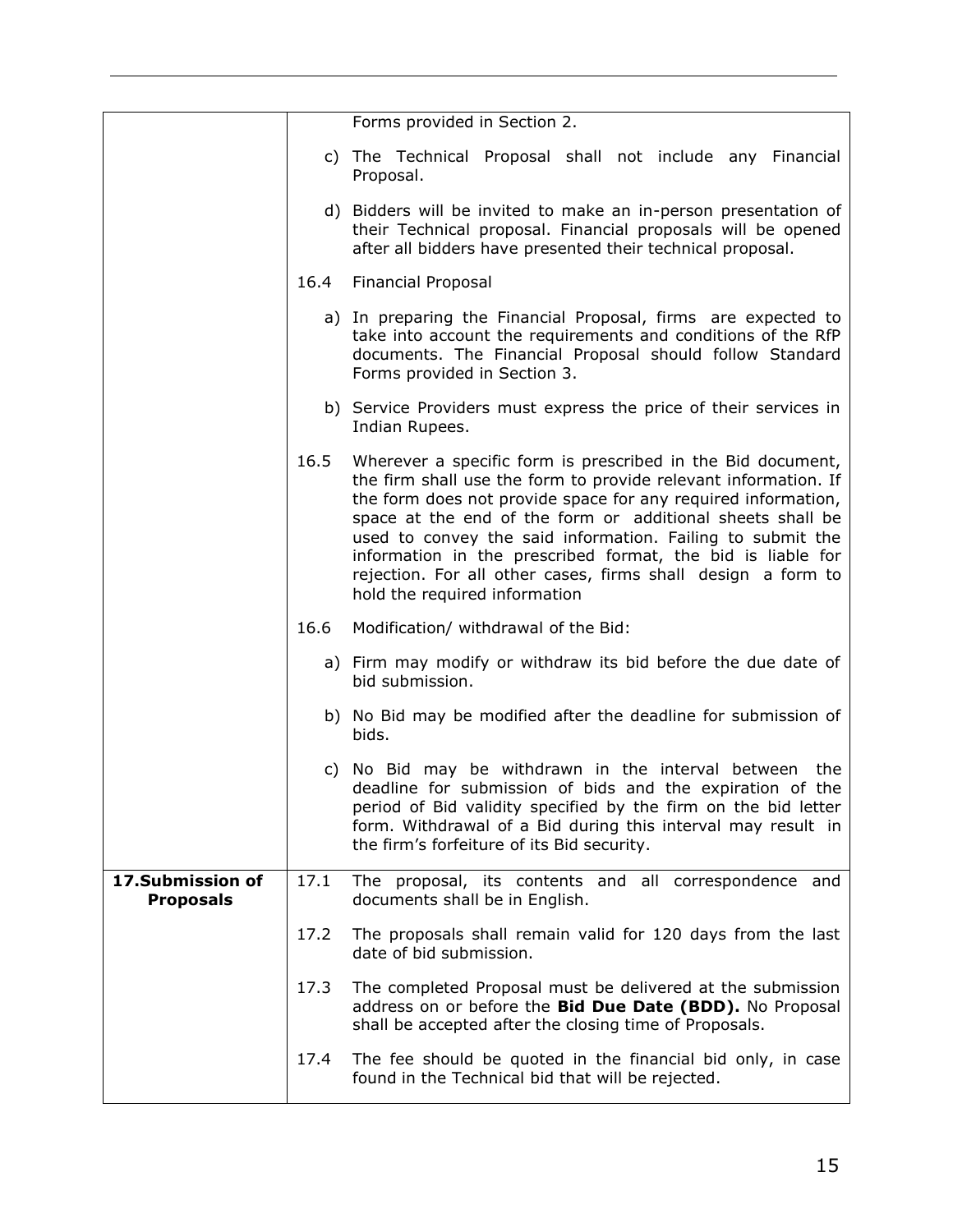<span id="page-15-0"></span>

|                           | 17.5                                                        | reason.                                                                                                                                                                                                                                                                                                                                                                                                                                                                                                                                                                                            | Prior to the evaluation of proposals, the Authority will<br>determine whether each proposal is responsive to<br>requirements of the RfP at each evaluation stage.<br>Authority may, at its sole discretion, reject any Proposal that<br>is not responsive hereunder. The Authority reserves all rights<br>to accept or reject any proposal without assigning                                                                                           | the<br>the<br>any            |
|---------------------------|-------------------------------------------------------------|----------------------------------------------------------------------------------------------------------------------------------------------------------------------------------------------------------------------------------------------------------------------------------------------------------------------------------------------------------------------------------------------------------------------------------------------------------------------------------------------------------------------------------------------------------------------------------------------------|--------------------------------------------------------------------------------------------------------------------------------------------------------------------------------------------------------------------------------------------------------------------------------------------------------------------------------------------------------------------------------------------------------------------------------------------------------|------------------------------|
|                           | 17.6                                                        | The firm shall submit two (2) copies of the Technical Proposal<br>(one original and one copy) and one copy of the Financial<br>Proposal. The Technical and Financial Proposals<br>must<br>necessarily be 'Hard Bound' separately and all pages serially<br>numbered. 'Hard Bound' implies such binding between two<br>covers through stitching whereby it will not be possible to<br>replace any paper without disturbing the document. In case<br>of any discrepancy between the original and the copy of the<br>technical proposal, the contents as per the original will only<br>be considered. |                                                                                                                                                                                                                                                                                                                                                                                                                                                        |                              |
|                           | 17.7                                                        |                                                                                                                                                                                                                                                                                                                                                                                                                                                                                                                                                                                                    | Submission Address:                                                                                                                                                                                                                                                                                                                                                                                                                                    |                              |
|                           | 17.8                                                        |                                                                                                                                                                                                                                                                                                                                                                                                                                                                                                                                                                                                    | State Project Director,<br>Samagra Shiksha, DPI Campus, College Road,<br>Nungambakkam, Chennai, Tamil Nadu 600006<br>Proposal Submission:                                                                                                                                                                                                                                                                                                              |                              |
|                           | <b>Envelop</b>                                              |                                                                                                                                                                                                                                                                                                                                                                                                                                                                                                                                                                                                    | <b>Content</b>                                                                                                                                                                                                                                                                                                                                                                                                                                         | <b>Forms</b>                 |
|                           | Pre-<br>qualification<br>Envelope<br><b>RfP</b><br>Envelope |                                                                                                                                                                                                                                                                                                                                                                                                                                                                                                                                                                                                    | Request for Proposal (RfP)<br>envelop and EMD (Separately<br>sealed envelope)                                                                                                                                                                                                                                                                                                                                                                          | Appendix 1/1A<br>Pre Qual 1  |
|                           |                                                             |                                                                                                                                                                                                                                                                                                                                                                                                                                                                                                                                                                                                    | <b>Technical Proposal (Separately</b><br>sealed envelope)                                                                                                                                                                                                                                                                                                                                                                                              | Tech Form<br>1, 2, 3, 4, 5   |
|                           |                                                             |                                                                                                                                                                                                                                                                                                                                                                                                                                                                                                                                                                                                    | Financial proposal (Separately<br>sealed envelope)                                                                                                                                                                                                                                                                                                                                                                                                     | <b>Financial Form</b><br>1,2 |
|                           | 17.9                                                        |                                                                                                                                                                                                                                                                                                                                                                                                                                                                                                                                                                                                    | After the Proposal submission until the contract is awarded,<br>if any firm wishes to contact the Client on any matter related<br>to its proposal, it should do so in writing at the Proposal<br>submission address. Any effort by the firm to influence the<br>Client during the Proposal evaluation, Proposal comparison<br>or contract award decisions may result in the rejection of the<br>firm's proposal.                                       |                              |
| <b>18.Confidentiality</b> | 18.1                                                        |                                                                                                                                                                                                                                                                                                                                                                                                                                                                                                                                                                                                    | From the time the Proposals are opened to the time the<br>Contract is awarded, the Bidder should not contact the<br>Authority on any matter related to its Proposal. Information<br>the evaluation of Proposals<br>relating to<br>recommendations shall not be disclosed to the Bidders who<br>submitted the Proposals or to any other party not officially<br>concerned with the process, until the publication of the<br>Contract award information. | and<br>award                 |
|                           | 18.2                                                        |                                                                                                                                                                                                                                                                                                                                                                                                                                                                                                                                                                                                    | Any attempt by Bidders or anyone on behalf of the Bidder to<br>influence improperly the Authority in the evaluation of the                                                                                                                                                                                                                                                                                                                             |                              |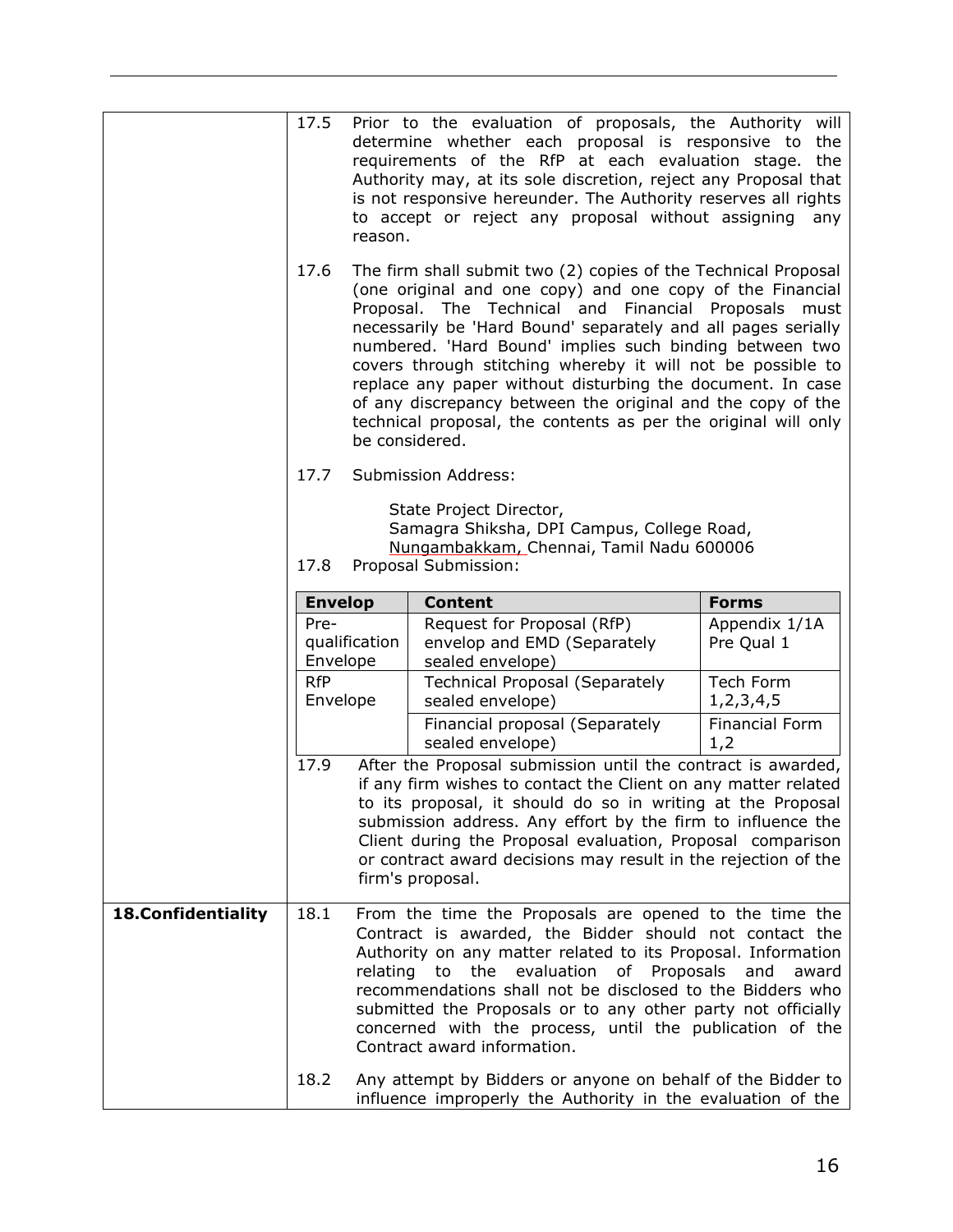<span id="page-16-3"></span><span id="page-16-2"></span><span id="page-16-1"></span><span id="page-16-0"></span>

|                                                          |      | Proposals or Contract award decisions may result in the<br>rejection of the relevant Proposal. Such bidders may be<br>subject to the application of prevailing Authority's sanctions/<br>penal procedures.<br>18.3 Notwithstanding the above provisions, from the time of the<br>Proposals' opening to the time of Contract award publication,<br>if any Bidder wishes to contact the Authority on any matter<br>related to the selection process, it should do so only in<br>writing. |
|----------------------------------------------------------|------|----------------------------------------------------------------------------------------------------------------------------------------------------------------------------------------------------------------------------------------------------------------------------------------------------------------------------------------------------------------------------------------------------------------------------------------------------------------------------------------|
| 19. Withdrawal of<br><b>Bid</b>                          |      | 19.1 The Bidder may modify, substitute or withdraw its Bid after<br>submission, provided that written notice of the modification,<br>substitution or withdrawal is received on the e-bid portal<br>prior to the BDD and time. No Bid shall be modified,<br>substituted or withdrawn by the Bidder on or after the BDD<br>and time.                                                                                                                                                     |
| 20.Opening of<br><b>Technical</b><br><b>Proposals</b>    |      | 20.1 The Authority's evaluation committee shall<br>conduct the<br>opening of the Technical Proposals in the presence of the<br>Bidders' authorized representatives who choose to attend<br>(electronically or in person). The opening date, time and the<br>address are stated in the Data Sheet.                                                                                                                                                                                      |
|                                                          | 20.2 | At the opening of the Technical Proposals the following shall<br>be made known: (i) the name of the Bidder and/or the name<br>of the lead member and the names of all members; (ii)<br>whether there are any modifications to the Proposal<br>submitted prior to proposal submission deadline and, (iii) any<br>other details as maybe required.                                                                                                                                       |
| 21. Proposals<br><b>Evaluation</b>                       |      | 21.1 The Bidder is not permitted to alter or modify its Proposal in<br>any way after the BDD and time. While evaluating the<br>Proposals, the Authority will conduct the evaluation solely on<br>the basis of the submitted Technical Proposals, initially.                                                                                                                                                                                                                            |
| <b>22.Evaluation of</b><br>Technical<br><b>Proposals</b> | 22.1 | The Authority's evaluation committee shall evaluate the<br>Technical Proposals on the basis of their responsiveness to<br>the Terms of Reference and the RfP, applying the pre-<br>qualifying criteria, evaluation criteria, and point system<br>specified in the Terms or Reference. Each<br>responsive<br>Proposal will be given a technical score. A Proposal shall be<br>rejected at this stage if it does not respond to important<br>aspects of the RfP.                         |
|                                                          |      | 22.2 The shortlisted bidders will be contacted for document<br>verification with originals wherever required, on the basis of<br>which the qualified bidders will be invited for making a<br>presentation before the Authority.                                                                                                                                                                                                                                                        |
|                                                          | 22.3 | The bid process will be taken forward even if only one bid is<br>received in response to this RfP.                                                                                                                                                                                                                                                                                                                                                                                     |
|                                                          | 22.4 | The Authority shall award marks to each of the qualified                                                                                                                                                                                                                                                                                                                                                                                                                               |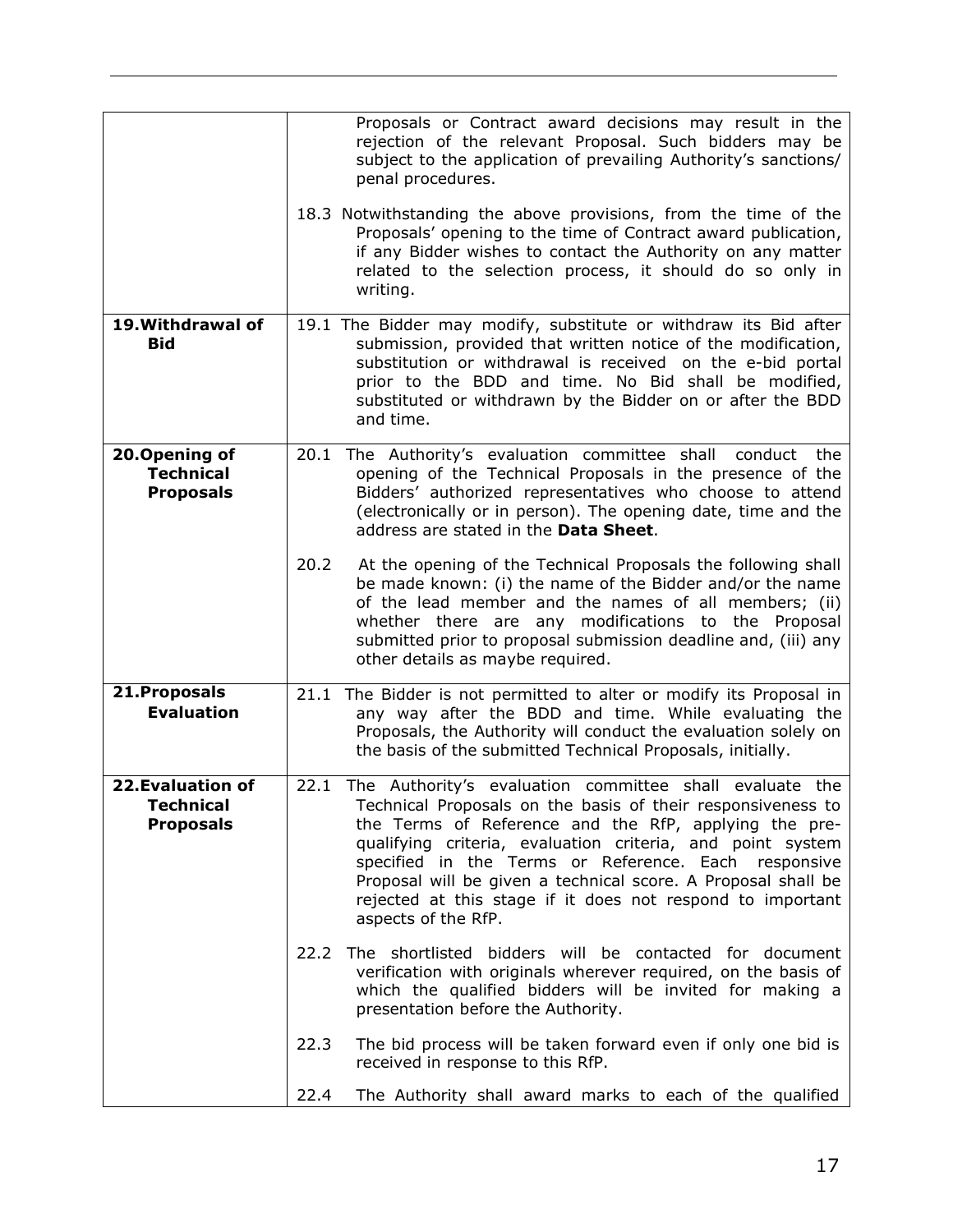|                                                               |      | bidders for their presentation and also reconfirm marks<br>already awarded in the technical scores on the basis of<br>expertise of the experts whose CVs were included in the<br>Technical Proposal. |
|---------------------------------------------------------------|------|------------------------------------------------------------------------------------------------------------------------------------------------------------------------------------------------------|
|                                                               | 22.5 | The presentations can be made physically or electronically;<br>the Authority will intimate the bidders closer to the<br>presentation date.                                                           |
| 23. Financial<br><b>Proposal and</b><br>overall<br>evaluation | 23.1 | The Authority's evaluation committee shall open the Financial<br>quotations only for those bidders who are 'Technically<br>Qualified' on the basis of the scores given by the Authority.             |
|                                                               | 23.2 | The overall score of the bidders will be a weighted average of<br>their technical and financial scores as per the criteria<br>specified in the Terms of Reference.                                   |

#### <span id="page-17-1"></span><span id="page-17-0"></span>**D. NEGOTIATIONS AND AWARD**

<span id="page-17-2"></span>

| <b>24. Negotiations</b>                  | 24.1 | The negotiations will be held after the Authority evaluates<br>the proposals of the prospective bidders, with<br>the<br>successful bidder's representative(s) who must<br>have<br>written power of attorney to negotiate and sign a Contract<br>on behalf of the Bidder. Physical presence of all concerned<br>during negotiations is preferred.                                                                                                                                                                                              |
|------------------------------------------|------|-----------------------------------------------------------------------------------------------------------------------------------------------------------------------------------------------------------------------------------------------------------------------------------------------------------------------------------------------------------------------------------------------------------------------------------------------------------------------------------------------------------------------------------------------|
|                                          | 24.2 | The Authority shall prepare the contract on the basis of<br>these negotiations. There shall be no separate minutes for<br>negotiations.                                                                                                                                                                                                                                                                                                                                                                                                       |
| a. Availability of<br><b>Key Experts</b> | 24.3 | The invited Bidder shall confirm the availability of all Key<br>Experts included in the Proposal as a pre-requisite to the<br>negotiations. Failure to confirm the Key Experts' availability<br>may result in the rejection of the Bidder's Proposal and the<br>Authority proceeding to negotiate the Contract with the<br>next-ranked Bidder. In the same way the Authority can<br>proceed to the next-ranked bidder, if needed.                                                                                                             |
|                                          | 24.4 | Notwithstanding the above, the substitution of Key Experts<br>at the negotiations may be considered if due solely to<br>circumstances outside the reasonable control of and not<br>foreseeable by the Bidder, including but not limited to<br>death or medical incapacity. In such case, the Bidder shall<br>offer a substitute Key Expert within the period of time<br>specified in the letter of invitation to negotiate the<br>Contract, who shall have equivalent or better qualifications<br>and experience than the original candidate. |
| <b>b.</b> Technical<br>negotiations      |      | 24.5 The negotiations include discussions of the Terms<br>of<br>(ToRs), the proposed<br>Reference<br>methodology,<br>the<br>Authority's inputs, the special conditions of the Contract,<br>and finalizing the "Description of Services" part of the<br>Contract. These discussions shall not substantially alter the                                                                                                                                                                                                                          |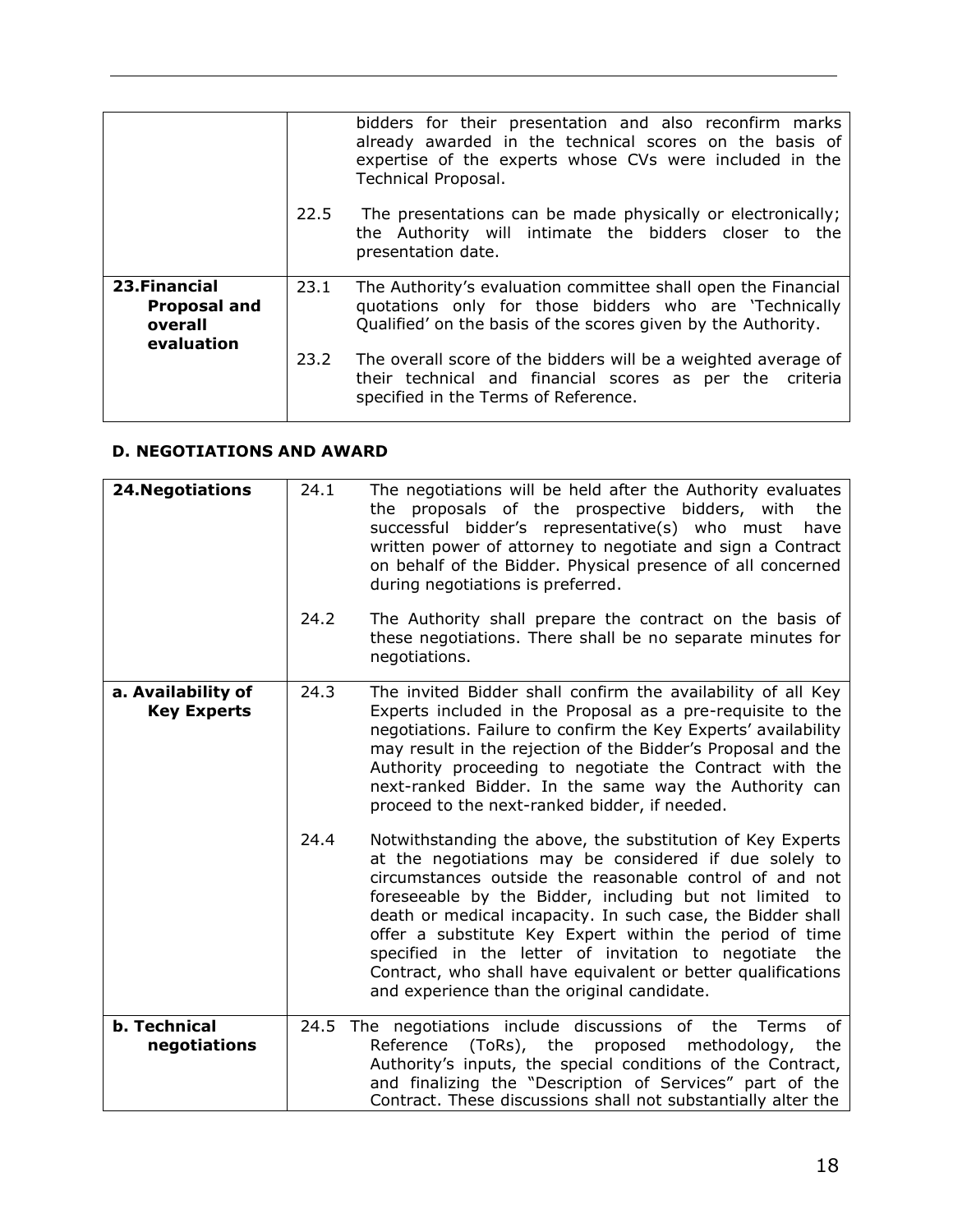<span id="page-18-2"></span><span id="page-18-1"></span><span id="page-18-0"></span>

|                                                |      | original scope of services under the ToR or the terms of the<br>contract.                                                                                                                                                                                                                                                                                                                                                                                                                                                                   |
|------------------------------------------------|------|---------------------------------------------------------------------------------------------------------------------------------------------------------------------------------------------------------------------------------------------------------------------------------------------------------------------------------------------------------------------------------------------------------------------------------------------------------------------------------------------------------------------------------------------|
| <b>25.Conclusion of</b><br><b>Negotiations</b> | 25.1 | The negotiations are concluded with a review of the<br>finalized draft Contract, which then shall be initiated by the<br>Authority and the Bidder's authorized representative.                                                                                                                                                                                                                                                                                                                                                              |
|                                                | 25.2 | If the negotiations fail, the Authority shall inform the<br>Bidder in writing of all pending issues and disagreements<br>and provide a final opportunity to the Bidder to respond. If<br>disagreement persists, the Authority shall terminate the<br>negotiations informing the Bidder of the reasons for doing<br>so. The Authority will invite the next-ranked Bidder to<br>negotiate the Contract. Once the Authority commences<br>negotiations with the next-ranked Bidder, the Authority<br>shall not reopen the earlier negotiations. |
|                                                | 25.3 | Once basic agreement is reached by the Authority and the<br>successful bidder, the communication will be issued by the<br>Authority to the bidder that the bidder has emerged<br>successful or has been selected.                                                                                                                                                                                                                                                                                                                           |
|                                                | 25.4 | Then the work order will be issued, after which work can<br>commence.                                                                                                                                                                                                                                                                                                                                                                                                                                                                       |
| 26.Award of<br><b>Contract</b>                 | 26.1 | After signing of the contract with the Authority, the<br>selected bidder shall submit Performance Bank Guarantee<br>within 15 days of intimation from the Authority.                                                                                                                                                                                                                                                                                                                                                                        |
|                                                | 26.2 | The Authority shall then issue the letter of award to the<br>selected bidder and publish the award information as per<br>the instructions in the Data Sheet; and promptly notify the<br>other shortlisted Consultants and take steps to return the<br>EMD.                                                                                                                                                                                                                                                                                  |
|                                                | 26.3 | The Consultant is expected to commence the assignment<br>on the date of communication of the successful bidder and<br>the issue of work order and not wait for the signing of the<br>contract.                                                                                                                                                                                                                                                                                                                                              |
|                                                | 26.4 | In case negotiations fail after commencement of work, the<br>payment for the work done will be made pro-rata as per<br>the payment schedule specified.                                                                                                                                                                                                                                                                                                                                                                                      |
| 27. Performance<br><b>Guarantee</b>            | 27.1 | Within 15 days from the date of signing of contract, the<br>successful Consultant company/ firm/ lead bidder shall<br>furnish the Performance Guarantee of an amount equal to<br>5% of its finalised Financial Proposal, by way of Bank<br>Guarantee issued by one of the Nationalized Banks in India<br>for the due performance of the Assignment in the format at<br>Appendix-I.                                                                                                                                                          |
|                                                | 27.2 | The selected Consultant shall submit the Bank Guarantee<br>for Performance Guarantee for 12 months and to be kept                                                                                                                                                                                                                                                                                                                                                                                                                           |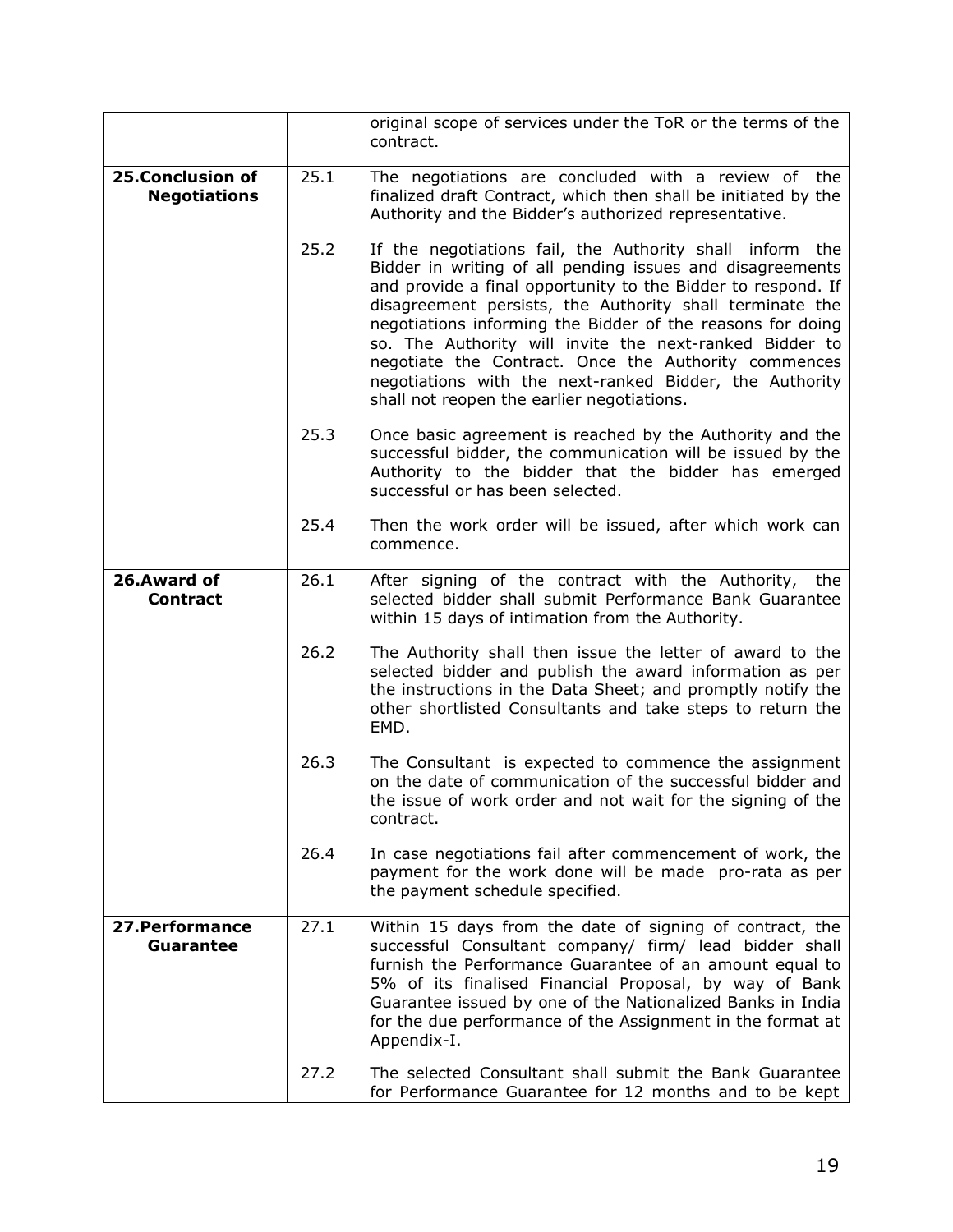<span id="page-19-0"></span>

|                                  |      | renewed and live during the entire duration of the work<br>order.                                                                                                                                                                                                                                                                                                                                                                                                                                                                                                                                                                  |
|----------------------------------|------|------------------------------------------------------------------------------------------------------------------------------------------------------------------------------------------------------------------------------------------------------------------------------------------------------------------------------------------------------------------------------------------------------------------------------------------------------------------------------------------------------------------------------------------------------------------------------------------------------------------------------------|
|                                  | 27.3 | Refund of PG: The PG shall be refunded within 3 months<br>from the date of successful completion of the assignment<br>as evidenced from the date of last payment effected.                                                                                                                                                                                                                                                                                                                                                                                                                                                         |
|                                  | 27.4 | Forfeiture of PG: PG shall be forfeited in the following<br>cases:                                                                                                                                                                                                                                                                                                                                                                                                                                                                                                                                                                 |
|                                  |      | - When any terms and condition of the contract is<br>breached.                                                                                                                                                                                                                                                                                                                                                                                                                                                                                                                                                                     |
|                                  |      | - When the selected Bidder fails to commence the services<br>or fails to provide deliverables after partially executing<br>the work order.                                                                                                                                                                                                                                                                                                                                                                                                                                                                                         |
| 28. Liquidated<br><b>Damages</b> | 28.1 | The time specified for delivery in the RfP shall be deemed<br>to be the essence of the contract and the selected bidder<br>shall arrange services within the specified period.                                                                                                                                                                                                                                                                                                                                                                                                                                                     |
|                                  | 28.2 | The selected bidder shall request in writing to the Authority<br>giving reasons for extending the delivery period of service,<br>if he finds himself unable to complete the supply of service<br>within the stipulated delivery period. This request shall be<br>submitted as soon as a hindrance in delivery of service<br>occurs or within 15 days from such occurrence but before<br>expiry of stipulated period of delivery of service after which<br>such request shall not been entertained.                                                                                                                                 |
|                                  | 28.3 | The Authority shall examine the justification of causes of<br>hindrance in the delivery of service and the period of delay<br>occurred due to that and grant extension with or without<br>liquidated damages. If the Authority agrees to extend the<br>delivery period/schedule, an amendment to the contract<br>with suitable penal clauses and with or without liquidated<br>damages, as the case may be, shall be issued. The<br>amendment letter shall mention that no extra price or<br>additional cost for any reason, whatsoever beyond the<br>contracted cost shall be paid for the delayed supply of the<br>same service. |
|                                  | 28.4 | It shall be at the discretion of the Authority to accept or not<br>to accept the supply of services rendered by the Consultant<br>after the expiry of the stipulated delivery period, if no<br>formal extension in delivery period has been applied and<br>granted. The Authority shall have the right to cancel the<br>contract with respect to undelivered service. In<br>this<br>context, if the supply of services is not accepted, the<br>payments may also be affected.                                                                                                                                                      |
|                                  | 28.5 | Delivery period may be extended if the delay is on account<br>of hindrances beyond the control of the bidder.                                                                                                                                                                                                                                                                                                                                                                                                                                                                                                                      |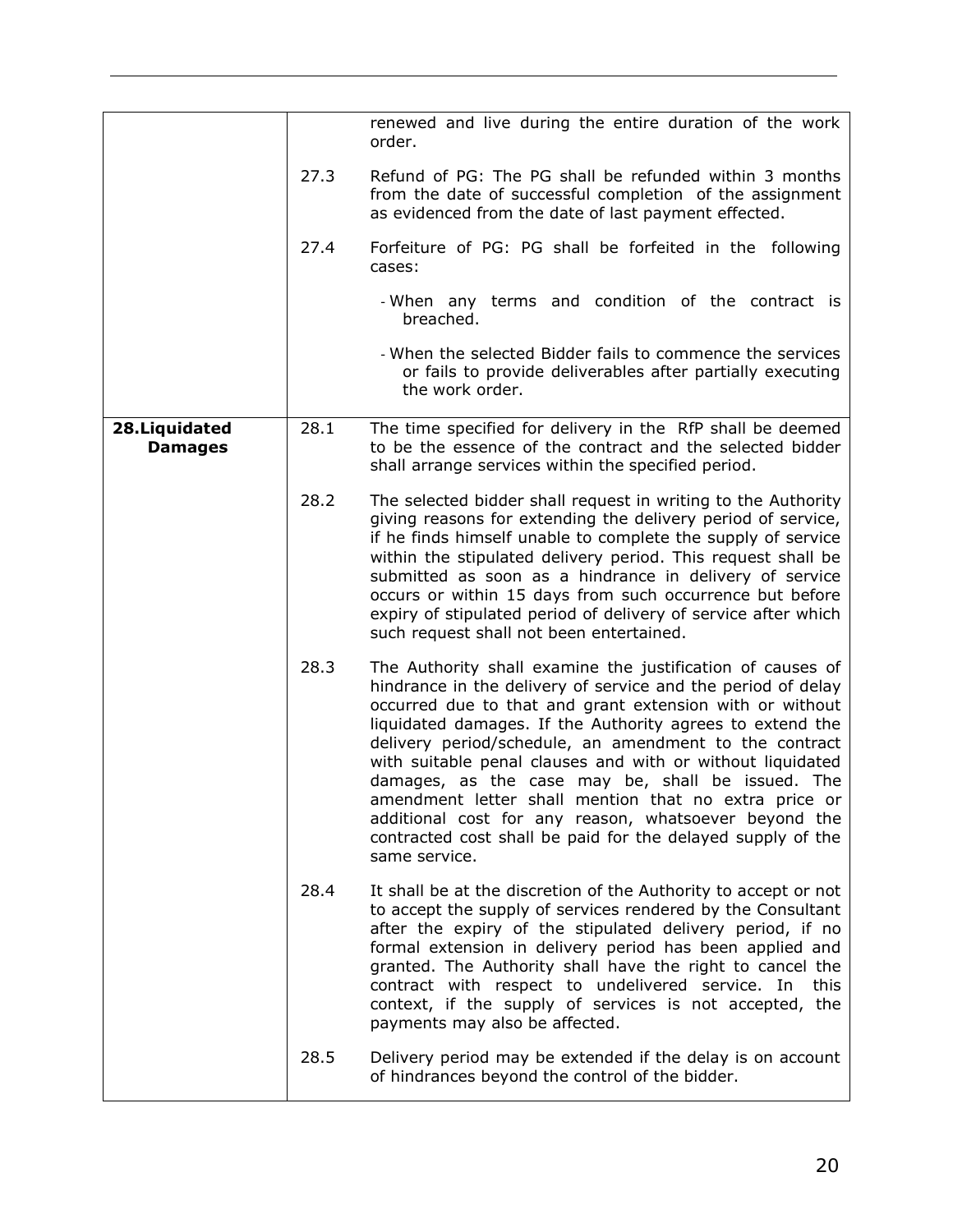|                           | 28.6<br>28.7 | Limitation of Liability- In no event shall either party be<br>liable for consequential, incidental, indirect, or punitive<br>loss, damage or expenses (including lost profits). The<br>selected bidder shall not be liable to the other hereunder or<br>in relation hereto (whether in contract, tort, strict liability<br>or otherwise) for more than the value of the fees to be paid<br>(including any amounts invoiced but not yet paid) under<br>this Agreement.<br>Extension of time about which the Authority has not<br>responded in the negative, may be taken as granted, if the |
|---------------------------|--------------|--------------------------------------------------------------------------------------------------------------------------------------------------------------------------------------------------------------------------------------------------------------------------------------------------------------------------------------------------------------------------------------------------------------------------------------------------------------------------------------------------------------------------------------------------------------------------------------------|
|                           |              | Consultant can prove that the Authority was made aware of<br>such extension request.                                                                                                                                                                                                                                                                                                                                                                                                                                                                                                       |
| <b>29. Penalty Clause</b> | 29.1         | The successful bidder shall render services strictly adhering<br>to the milestones in the Letter of Award. Any unapproved<br>delay in achieving the milestones except approved by the<br>Authority in writing shall attract a penalty of 1.0% of total<br>value of work order per week of the delay subject to a<br>maximum of 10.0 % of the value of work order. If the<br>unapproved delay is beyond 30 days, the Authority has the<br>right to issue the termination notice.                                                                                                            |

### <span id="page-20-1"></span><span id="page-20-0"></span>**E. OTHER TERMS AND CONDITIONS**

<span id="page-20-4"></span><span id="page-20-3"></span><span id="page-20-2"></span>

| 30.Interpretation        | 30.1 | Entire Agreement: The Contract constitutes the entire<br>agreement between the Authority and the Selected bidder<br>and supersedes all communications, negotiations<br>and<br>agreements (whether written or oral) of parties<br>with<br>respect thereto made prior to the date of Contract.                                              |
|--------------------------|------|-------------------------------------------------------------------------------------------------------------------------------------------------------------------------------------------------------------------------------------------------------------------------------------------------------------------------------------------|
|                          | 30.2 | Amendment: No amendment or other variation of the<br>Contract shall be valid unless it is in writing, is dated,<br>expressly refers to the Contract, and is signed by a duly<br>authorized representative of each party thereto. For this<br>purpose, the Tender Inviting Authority is the authorised<br>representative of the Authority. |
|                          | 30.3 | Severability: If any provision or condition of the Contract is<br>prohibited or rendered invalid or unenforceable, such<br>prohibition, invalidity or unenforceability shall not affect the<br>validity or enforceability of any other provisions and<br>conditions of the Contract.                                                      |
| <b>31.Governing Law</b>  |      | 31.1 The Contract shall be governed by and interpreted<br>in<br>accordance with the laws of the Tamil Nadu State / the<br>Country (India) and under the jurisdiction of Madras High<br>Court.                                                                                                                                             |
| <b>32. Force Majeure</b> | 32.1 | Definition - For the purposes of this Agreement, "Force<br>Majeure" means an event which is beyond the reasonable<br>control of a Party, and which makes a Party's performance<br>of its obligations hereunder impossible or so impractical as                                                                                            |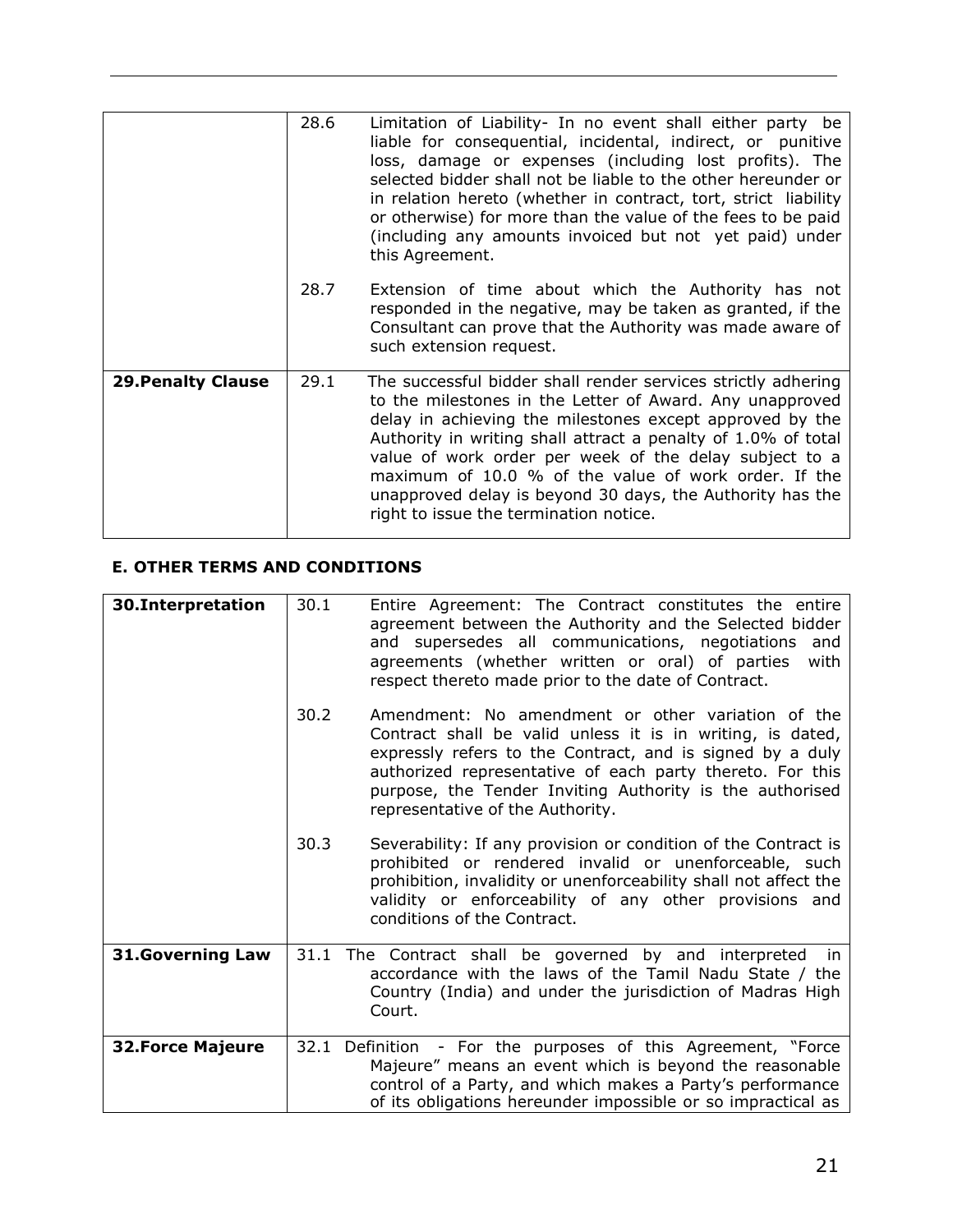| 32.2 | be considered impossible in<br>reasonably to<br>the<br>circumstances, and includes, but is not limited to, war,<br>riots, civil disorder, earthquake, fire, explosion, storm,<br>flood or other adverse weather conditions, strikes, lockouts<br>or other industrial action (except where such strikes,<br>lockouts or other industrial action are within the power of<br>the Party invoking Force Majeure to prevent), confiscation<br>or any other action by government agencies. Force Majeure<br>shall not include (i) any event which is caused by the<br>negligence or intentional action of a Party or agent's<br>employees thereof, nor (ii) any event which a diligent Party<br>could reasonably have been expected to both (A) take into<br>account at the time of the conclusion of this Agreement and<br>(B) avoid or overcome in the carrying out of its obligations<br>hereunder Force Majeure shall not include insufficiency of<br>funds or failure to make any payment required hereunder.<br>No breach of Agreement - The failure of a Party to fulfil<br>any of its obligations hereunder shall not be considered to<br>be a breach of, or default under, this Agreement insofar as<br>such inability arises from an event of Force Majeure,<br>provided that the Party affected by such an event has<br>taken all reasonable precautions, due care and reasonable<br>alternative measures, all with the objective of carrying out<br>the terms and conditions of this Agreement. The Consultant<br>shall not be liable for forfeiture of its PG or/ and BG, if and |
|------|----------------------------------------------------------------------------------------------------------------------------------------------------------------------------------------------------------------------------------------------------------------------------------------------------------------------------------------------------------------------------------------------------------------------------------------------------------------------------------------------------------------------------------------------------------------------------------------------------------------------------------------------------------------------------------------------------------------------------------------------------------------------------------------------------------------------------------------------------------------------------------------------------------------------------------------------------------------------------------------------------------------------------------------------------------------------------------------------------------------------------------------------------------------------------------------------------------------------------------------------------------------------------------------------------------------------------------------------------------------------------------------------------------------------------------------------------------------------------------------------------------------------------------------------------------------------------------------|
| 32.3 | or the extent that its delay in performance or other failure<br>to perform its obligations under the Contract is the result of<br>the Force Majeure.<br><b>Measures to be taken</b>                                                                                                                                                                                                                                                                                                                                                                                                                                                                                                                                                                                                                                                                                                                                                                                                                                                                                                                                                                                                                                                                                                                                                                                                                                                                                                                                                                                                    |
|      |                                                                                                                                                                                                                                                                                                                                                                                                                                                                                                                                                                                                                                                                                                                                                                                                                                                                                                                                                                                                                                                                                                                                                                                                                                                                                                                                                                                                                                                                                                                                                                                        |
|      | • A Party affected by an event of Force Majeure shall take<br>all reasonable measures to remove such Party's inability<br>to fulfil its obligations hereunder with a minimum of<br>delay.                                                                                                                                                                                                                                                                                                                                                                                                                                                                                                                                                                                                                                                                                                                                                                                                                                                                                                                                                                                                                                                                                                                                                                                                                                                                                                                                                                                              |
|      | • A Party affected by an event of Force Majeure shall notify<br>the other Party of such event as soon as possible and in<br>any event not later than fourteen (14) days following the<br>occurrence of such event, providing evidence of the<br>nature and cause of such event, and shall similarly give<br>notice of the restoration of normal conditions as soon as<br>possible.                                                                                                                                                                                                                                                                                                                                                                                                                                                                                                                                                                                                                                                                                                                                                                                                                                                                                                                                                                                                                                                                                                                                                                                                     |
|      | . The Parties shall take all reasonable measures to<br>minimize the consequences of any event of Force<br>Majeure.                                                                                                                                                                                                                                                                                                                                                                                                                                                                                                                                                                                                                                                                                                                                                                                                                                                                                                                                                                                                                                                                                                                                                                                                                                                                                                                                                                                                                                                                     |
| 32.4 | <b>Extension of time - Any period within which a Party shall,</b><br>pursuant to this Agreement, complete any action or task,<br>shall be extended for a period equal to the time during<br>which such Party was unable to perform such action as a                                                                                                                                                                                                                                                                                                                                                                                                                                                                                                                                                                                                                                                                                                                                                                                                                                                                                                                                                                                                                                                                                                                                                                                                                                                                                                                                    |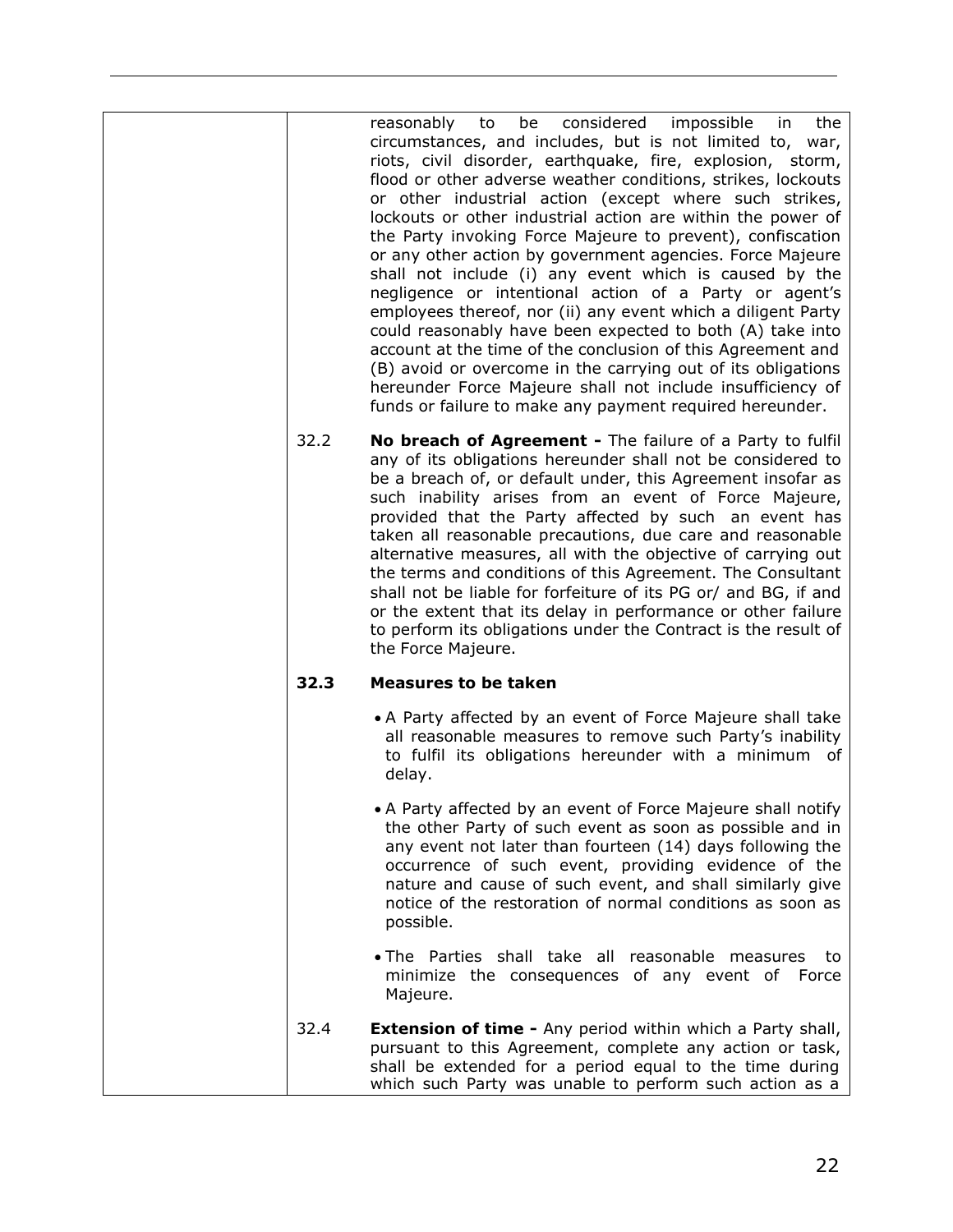<span id="page-22-1"></span><span id="page-22-0"></span>

|                                                      | result of Force Majeure.                                                                                                                                                                                                                                                                                                                                                                                                                                                                                                                                                                                                                                                                                                                                                                                                                                                                                |
|------------------------------------------------------|---------------------------------------------------------------------------------------------------------------------------------------------------------------------------------------------------------------------------------------------------------------------------------------------------------------------------------------------------------------------------------------------------------------------------------------------------------------------------------------------------------------------------------------------------------------------------------------------------------------------------------------------------------------------------------------------------------------------------------------------------------------------------------------------------------------------------------------------------------------------------------------------------------|
|                                                      | 32.5 <b>Consultation -</b> Not later than thirty (30) days after the<br>Consultant has, as the result of an event of Force Majeure,<br>become unable to perform a material portion of the<br>Services, the Parties shall consult with each other with a<br>view to agreeing on appropriate measures to be taken in<br>the circumstances.                                                                                                                                                                                                                                                                                                                                                                                                                                                                                                                                                                |
| 33.Change Order<br>and Contract<br><b>Amendments</b> | 33.1 The Authority may at any time order the selected bidder<br>through Notice, to make changes within the general scope<br>of the Contract in case of services to be provided by the<br>selected bidder.                                                                                                                                                                                                                                                                                                                                                                                                                                                                                                                                                                                                                                                                                               |
|                                                      | 33.2<br>If any such change causes an increase or decrease in the<br>cost of, or the time required for, the selected bidder's<br>performance of any provisions under the Contract, an<br>equitable adjustment shall be made in the Contract Price or<br>in the Delivery and Completion Schedule, or both, and the<br>Contract shall accordingly be amended. Any claims by the<br>selected bidder for adjustment under this clause must be<br>asserted within thirty (30) days from the date of the<br>selected bidder's receipt of the Authority's order. The rate-<br>contract enclosed in the Section 3 Form 2 will be used to<br>calculate the cost of the additional work/change request.<br>This is subject to the same overall price being applicable to<br>the same output overall as far as possible.                                                                                            |
| <b>34. Termination</b><br><b>Clauses</b>             | 34.1 Termination for default - The Authority may, without<br>prejudice to any other remedy for breach of contract, by a<br>written notice of default of at least 30 days sent to the<br>selected bidder, terminate the contract in whole or in part<br>for the following reasons (provided a cure period of not<br>more than 20 days is given to the selected bidder to rectify<br>the breach):                                                                                                                                                                                                                                                                                                                                                                                                                                                                                                         |
|                                                      | If the selected bidder fails to deliver any or all quantities<br>of the service within the time period specified in the<br>contract, or any extension thereof granted by the<br>Authority; or<br>If the selected bidder fails to perform any other obligation<br>$\bullet$<br>under the contract within the specified period of delivery<br>of service or any extension granted thereof; or<br>If the selected bidder, in the judgment of the Authority, is<br>$\bullet$<br>found to be engaged in corrupt, fraudulent, collusive, or<br>coercive practices in competing for or in executing the<br>contractor in breach of the Integrity and Avoidance of<br>Conflict-of-Interest Pact.<br>If the selected bidder commits breach of any condition of<br>the contract.<br>If the Authority terminates the contract in whole or in<br>part, amount of Performance Guarantee<br>shall<br>be<br>forfeited. |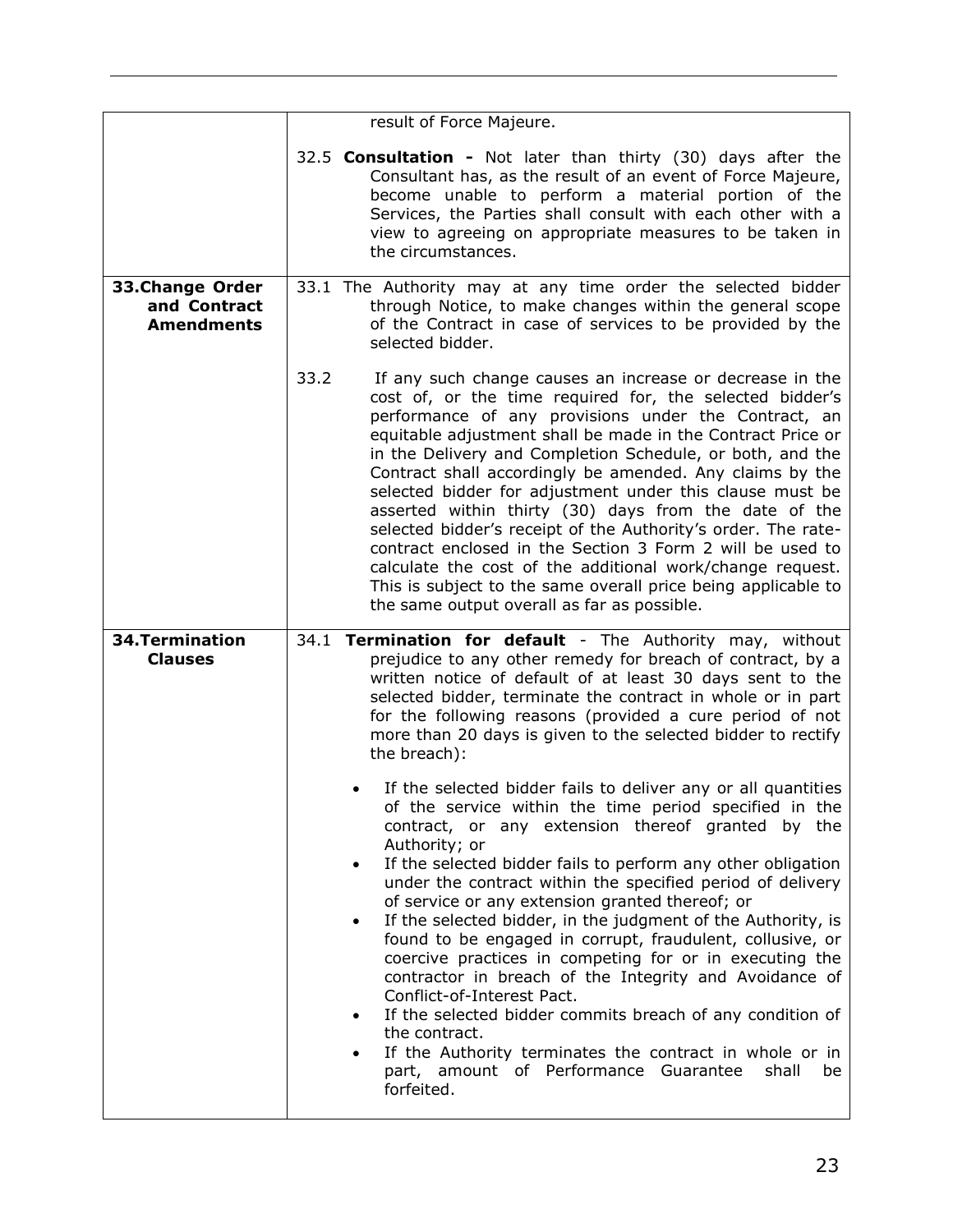| 34.2                                | Termination for Insolvency - The Authority may at any<br>time terminate the Contract by giving a written notice of<br>at least30 days to the selected bidder if the selected<br>bidder becomes bankrupt or otherwise insolvent. In such<br>event, termination will be without compensation to the<br>selected bidder, provided that such termination will not<br>prejudice or affect any right of action or remedy that has<br>accrued or will accrue thereafter to the Authority.                                                                                                                                                                                                               |
|-------------------------------------|--------------------------------------------------------------------------------------------------------------------------------------------------------------------------------------------------------------------------------------------------------------------------------------------------------------------------------------------------------------------------------------------------------------------------------------------------------------------------------------------------------------------------------------------------------------------------------------------------------------------------------------------------------------------------------------------------|
| 34.3                                | <b>Termination for Convenience - The Authority, by a</b><br>written notice of at least 30 days sent to the selected<br>bidder, may terminate the Contract, in whole or in part, at<br>any time for its convenience. The Notice of termination<br>shall specify that termination is for convenience, the<br>extent to which performance of the selected bidder under<br>the Contract is terminated, and the date upon which such<br>termination becomes effective. In such case, the Authority<br>will pay for all the pending invoices as well as the work<br>done till that date by the Consultant.                                                                                             |
| 34.4                                | Termination by the Authority- The Authority may, by<br>not less than thirty (30) days written notice of termination<br>to the Consultant, such notice to be given after the<br>occurrence of any of the events, terminate this Agreement<br>if:                                                                                                                                                                                                                                                                                                                                                                                                                                                  |
| $\bullet$<br>$\bullet$<br>$\bullet$ | The Consultant fails to comply with any final decision<br>reached as a result of arbitration proceedings or<br>The Consultant submits to the Authority a statement<br>which has a material effect on the rights, obligations or<br>interests of the Authority and which the Consultant knows<br>to be false<br>Any document, information, data or statement submitted<br>by the Consultant in its Proposals, based on which the<br>Consultant was considered eligible or successful, is found<br>to be false, incorrect or misleading; or<br>As the result of Force Majeure, the Consultant is unable<br>to perform a material portion of the Services for a period<br>of not less than 30 days. |
|                                     | 34.5 Termination by Consultant - The Consultant may, by not<br>less than three (03) month written notice to the Authority, such<br>notice to be given after the occurrence of any of the events,<br>terminate this Agreement if:                                                                                                                                                                                                                                                                                                                                                                                                                                                                 |
| $\bullet$<br>$\bullet$              | As the result of Force Majeure, the Consultant is unable<br>to perform a material portion of the Services for a period<br>of not less than sixty (60) days.<br>The Authority fails to comply with any final decision<br>reached as a result of arbitration.                                                                                                                                                                                                                                                                                                                                                                                                                                      |
| 34.6                                | Payment upon Termination - Upon termination of this<br>Agreement all pending payments due till the date of the                                                                                                                                                                                                                                                                                                                                                                                                                                                                                                                                                                                   |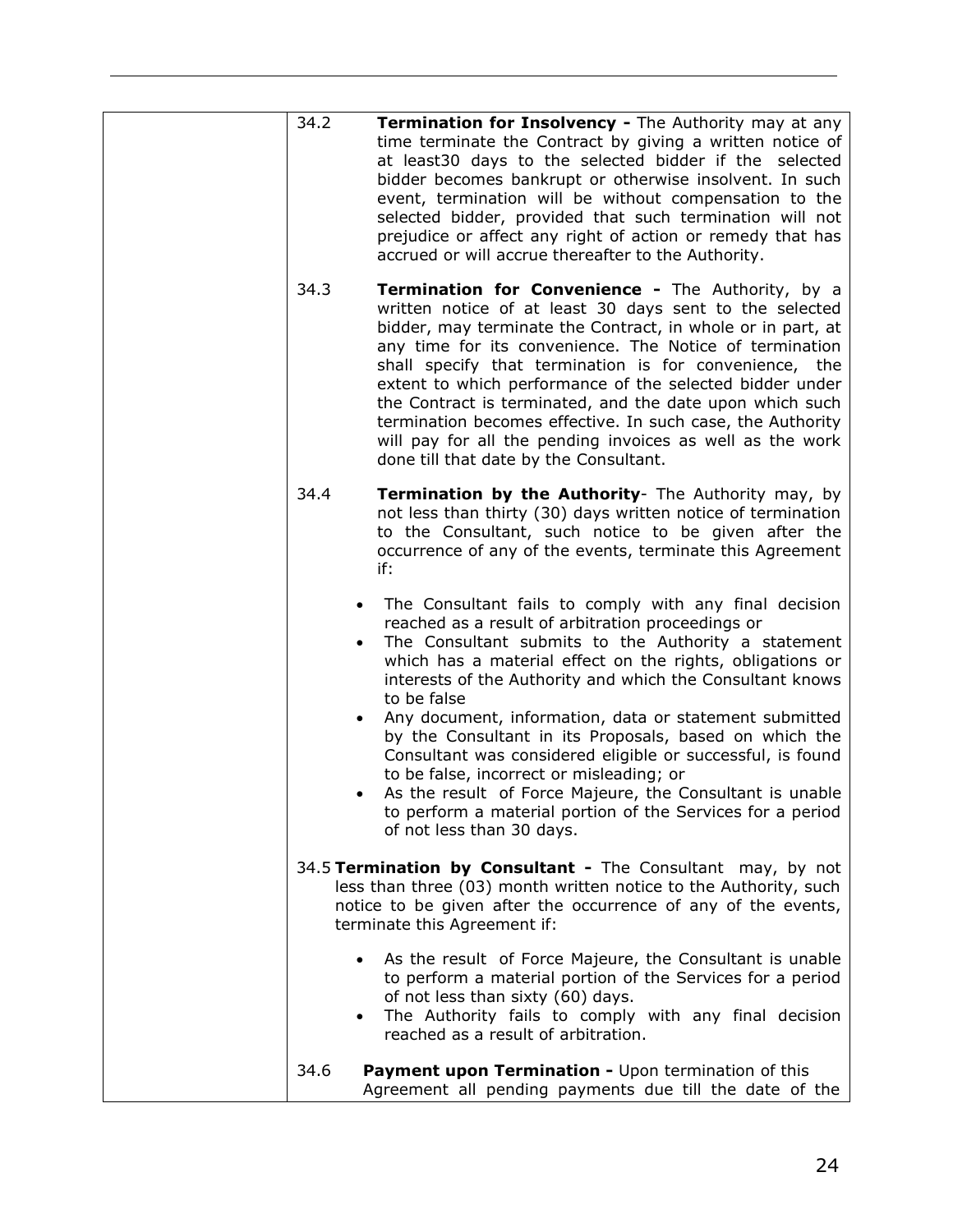<span id="page-24-1"></span><span id="page-24-0"></span>

|                                    |      | termination of the contract will be made by the Authority to<br>the Consultant within 60 days of the contract termination.                                                                                                                                                                                                                                                                                                                                                                                                                                                                                                                                                                                                                                                                                                                                    |
|------------------------------------|------|---------------------------------------------------------------------------------------------------------------------------------------------------------------------------------------------------------------------------------------------------------------------------------------------------------------------------------------------------------------------------------------------------------------------------------------------------------------------------------------------------------------------------------------------------------------------------------------------------------------------------------------------------------------------------------------------------------------------------------------------------------------------------------------------------------------------------------------------------------------|
|                                    | 34.7 | <b>Suspension -</b> The Authority may, by written notice of<br>suspension to the Consultant, without any obligation<br>(financial or otherwise) suspend all the payments to the<br>Consultant hereunder if the Consultant shall be in breach of<br>this Agreement or shall fail to perform any of its obligations<br>under this Agreement, including the carrying out of the<br>Services; provided that such notice of suspension shall<br>specify the nature of the breach or failure, and shall provide<br>an opportunity to the Consultant to remedy such breach or<br>failure within a period not exceeding thirty (30) days after<br>receipt by the Consultant of such notice of suspension.                                                                                                                                                             |
|                                    | 34.8 | Cessation of rights and obligations - Upon termination<br>of this Agreement or upon expiration of this Agreement, all<br>rights and obligations of the Parties hereunder shall cease,<br>except.                                                                                                                                                                                                                                                                                                                                                                                                                                                                                                                                                                                                                                                              |
|                                    |      | • such rights and obligations as may have accrued on the<br>date of termination or expiration.<br>• the obligation of confidentiality set forth in RfP.                                                                                                                                                                                                                                                                                                                                                                                                                                                                                                                                                                                                                                                                                                       |
| 35.Cessation of<br><b>Services</b> | 35.1 | Upon termination of this Agreement by notice of either Party<br>to the other the Consultant shall, immediately upon dispatch<br>or receipt of such notice, take all necessary steps to bring<br>the Services to a close in a prompt and orderly manner and<br>shall make every reasonable effort to keep expenditures for<br>this purpose to a minimum.                                                                                                                                                                                                                                                                                                                                                                                                                                                                                                       |
|                                    | 35.2 | In case of termination of agreement by the Authority, it may<br>appoint another consultant from amongst the remaining<br>shortlisted bidders during the proposal validity for the<br>completion of the work.                                                                                                                                                                                                                                                                                                                                                                                                                                                                                                                                                                                                                                                  |
| 36.Disputes<br><b>Resolution</b>   | 36.1 | Amicable Settlement - The parties shall use their best<br>efforts to settle amicably all disputes arising out of or in<br>connection with this Agreement or the interpretation thereof.<br>In the event a dispute, differences or claim arises in<br>connection with the interpretation or implementation of this<br>agreement, the aggrieved party shall issue a written notice<br>setting out the Dispute/differences or claim to the other<br>party, parties shall first attempt to resolve such dispute<br>through mutual consultation. If the dispute is not resolved as<br>aforesaid within 15 days from the date of receipt of written<br>notice, the matter will be referred to the Authority, who will<br>take decision within 30 days after such reference. If the<br>dispute is still not resolved the matter will be referred for<br>Arbitration. |
|                                    | 36.2 | Arbitration - In case the dispute is not resolved, any party<br>may issue a notice of reference, invoking resolution of<br>disputes through arbitration in accordance with the<br>provisions of the Arbitration Conciliation Act, 1996. The                                                                                                                                                                                                                                                                                                                                                                                                                                                                                                                                                                                                                   |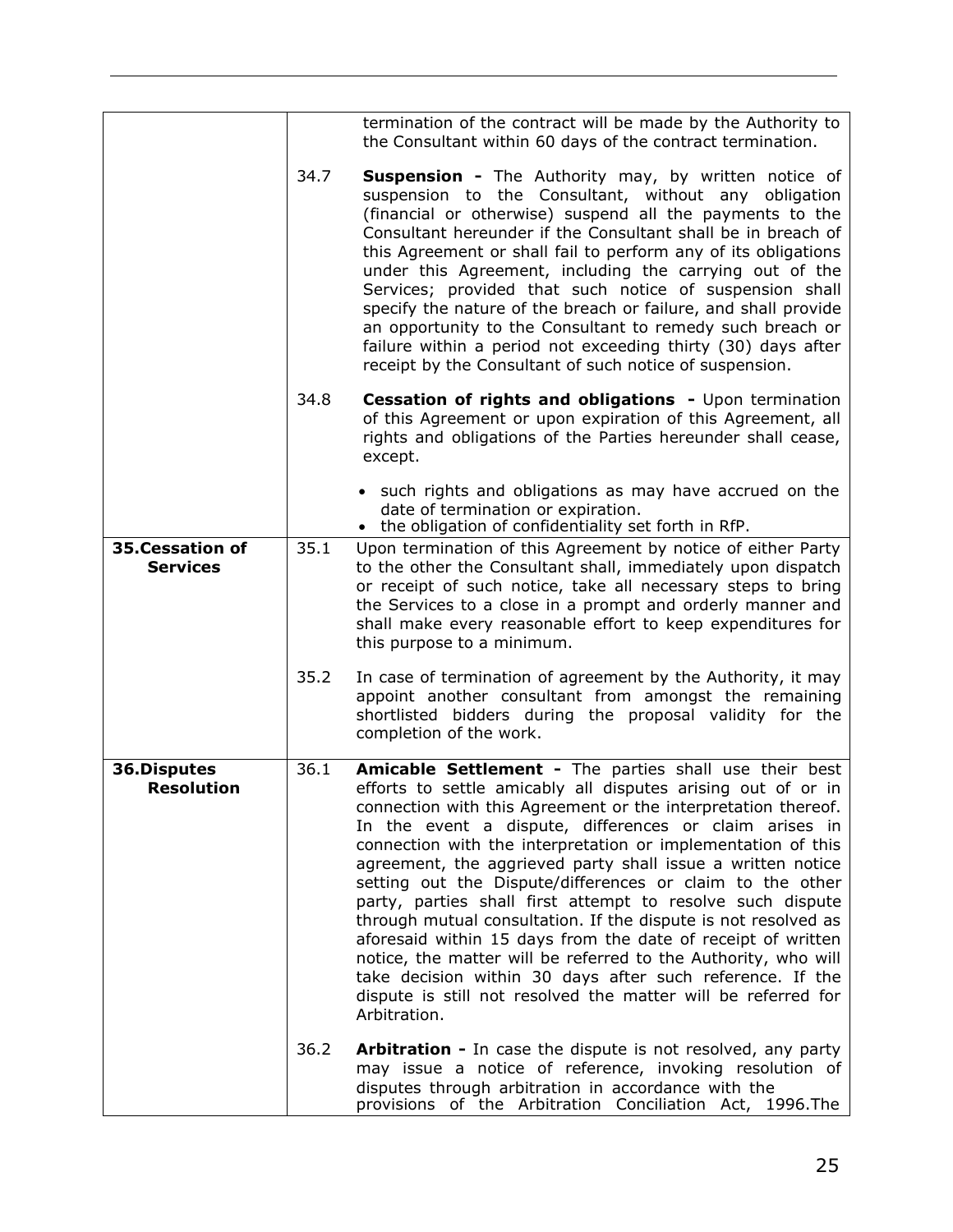<span id="page-25-0"></span>

|                      | arbitral proceedings shall be conducted by a sole arbitrator<br>that may be appointed with the consent of Parties to such<br>dispute. If there is no agreement among the parties to the<br>identity or appointment of such sole arbitrator within 30 days<br>of issue of notice of reference, then the arbitral proceedings<br>will be conducted by a panel of three arbitrators, one<br>arbitrator to be appointed by the Authority and other<br>appointed by Consultant and the third arbitrator to be<br>mutually appointed by the other two arbitrators<br>in.<br>accordance with provisions of Arbitration and Conciliation<br>Act, 1996. Arbitration proceedings shall be conducted in and<br>the award shall be made in English language. Arbitration<br>proceedings shall be conducted at Tamil Nadu and following<br>are agreed. The arbitration award shall be final and binding<br>on the Parties, and the Parties agree to be bound thereby<br>and to act accordingly. The arbitrator may award to the Party<br>that substantially prevails on merit, its costs and reasonable<br>expenses (including reasonable fees for counsel). When any<br>dispute is under arbitration, except for matters<br>under<br>dispute, the Parties shall continue to exercise their remaining<br>respective rights and fulfil their remaining respective<br>obligations under this Agreement. |  |  |  |  |
|----------------------|------------------------------------------------------------------------------------------------------------------------------------------------------------------------------------------------------------------------------------------------------------------------------------------------------------------------------------------------------------------------------------------------------------------------------------------------------------------------------------------------------------------------------------------------------------------------------------------------------------------------------------------------------------------------------------------------------------------------------------------------------------------------------------------------------------------------------------------------------------------------------------------------------------------------------------------------------------------------------------------------------------------------------------------------------------------------------------------------------------------------------------------------------------------------------------------------------------------------------------------------------------------------------------------------------------------------------------------------------------------------------------------|--|--|--|--|
| 37. Disqualification | 37.1<br>The bid is liable to be disqualified if:                                                                                                                                                                                                                                                                                                                                                                                                                                                                                                                                                                                                                                                                                                                                                                                                                                                                                                                                                                                                                                                                                                                                                                                                                                                                                                                                         |  |  |  |  |
|                      | • Not submitted in accordance with this document.                                                                                                                                                                                                                                                                                                                                                                                                                                                                                                                                                                                                                                                                                                                                                                                                                                                                                                                                                                                                                                                                                                                                                                                                                                                                                                                                        |  |  |  |  |
|                      | . During validity of the bid or its extended period, if any,<br>the bidder increases his quoted prices.                                                                                                                                                                                                                                                                                                                                                                                                                                                                                                                                                                                                                                                                                                                                                                                                                                                                                                                                                                                                                                                                                                                                                                                                                                                                                  |  |  |  |  |
|                      | • During the bid process, if a bidder indulges in any such<br>deliberate act as would jeopardize or unnecessarily delay<br>the process of bid evaluation and finalization.                                                                                                                                                                                                                                                                                                                                                                                                                                                                                                                                                                                                                                                                                                                                                                                                                                                                                                                                                                                                                                                                                                                                                                                                               |  |  |  |  |
|                      | . Bid received in incomplete form or not accompanied by<br>bid security amount/all requisite documents.                                                                                                                                                                                                                                                                                                                                                                                                                                                                                                                                                                                                                                                                                                                                                                                                                                                                                                                                                                                                                                                                                                                                                                                                                                                                                  |  |  |  |  |
|                      | • Bid received after due date and time.                                                                                                                                                                                                                                                                                                                                                                                                                                                                                                                                                                                                                                                                                                                                                                                                                                                                                                                                                                                                                                                                                                                                                                                                                                                                                                                                                  |  |  |  |  |
|                      | · Bidder submits conditional bids.                                                                                                                                                                                                                                                                                                                                                                                                                                                                                                                                                                                                                                                                                                                                                                                                                                                                                                                                                                                                                                                                                                                                                                                                                                                                                                                                                       |  |  |  |  |
|                      | . Bidder indulges in canvassing in any form to win the<br>contract.                                                                                                                                                                                                                                                                                                                                                                                                                                                                                                                                                                                                                                                                                                                                                                                                                                                                                                                                                                                                                                                                                                                                                                                                                                                                                                                      |  |  |  |  |
|                      | • Bidder sub-contracts any part of the project to or employs<br>the goods or services of any of the parties having interest                                                                                                                                                                                                                                                                                                                                                                                                                                                                                                                                                                                                                                                                                                                                                                                                                                                                                                                                                                                                                                                                                                                                                                                                                                                              |  |  |  |  |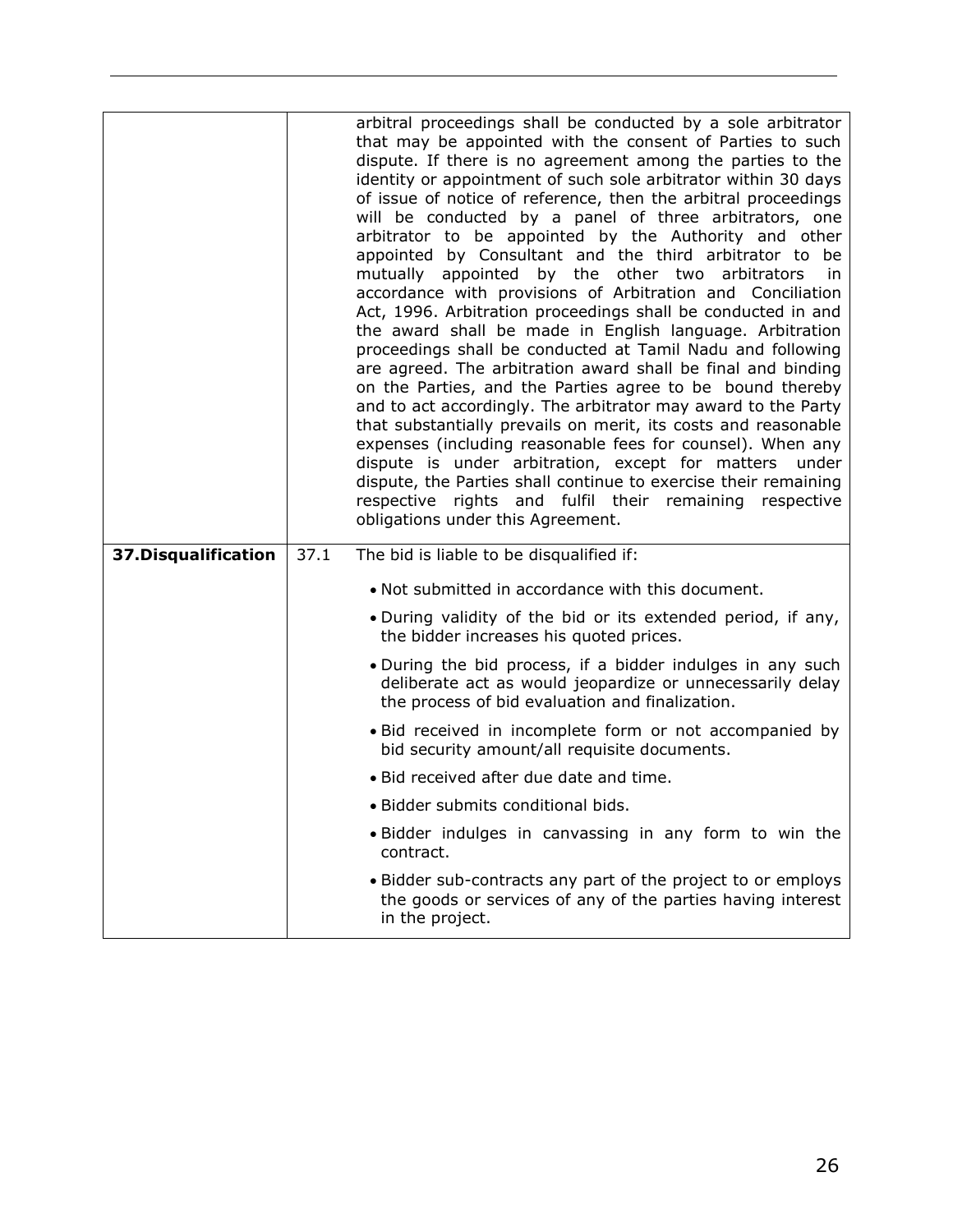#### <span id="page-26-0"></span>**F.DATA SHEET**

|                             | A. General                                                                                                                                                                                                                                                                                                                                                                                                                                                                                                                                                   |                                                                                                                                                                                       |  |  |  |  |  |  |  |  |
|-----------------------------|--------------------------------------------------------------------------------------------------------------------------------------------------------------------------------------------------------------------------------------------------------------------------------------------------------------------------------------------------------------------------------------------------------------------------------------------------------------------------------------------------------------------------------------------------------------|---------------------------------------------------------------------------------------------------------------------------------------------------------------------------------------|--|--|--|--|--|--|--|--|
| <b>ITB</b><br><b>Clause</b> |                                                                                                                                                                                                                                                                                                                                                                                                                                                                                                                                                              |                                                                                                                                                                                       |  |  |  |  |  |  |  |  |
| 2.1                         | Name of the Tender Inviting Authority: The Additional State Project Director-1,<br>Asst. Director/ Dy. Director, Samagra Shiksha, School Education Department,<br>Government of Tamil Nadu.                                                                                                                                                                                                                                                                                                                                                                  |                                                                                                                                                                                       |  |  |  |  |  |  |  |  |
|                             | Name of the Tender Accepting Authority: The State Project Director, Samagra<br>Shiksha, Education Department, Government of Tamil Nadu.                                                                                                                                                                                                                                                                                                                                                                                                                      |                                                                                                                                                                                       |  |  |  |  |  |  |  |  |
|                             | Address: Samagra Shiksha Office,<br>DPI Campus, College Road, Nungambakkam, Chennai, Tamil Nadu - 600006.<br>Phone: 044-28278068.<br>E-Mail: spd.ssatn@gmail.com<br>Website: www.tnschools.gov.in<br>Method of selection: Quality and Cost Based Selection (QCBS) with technical                                                                                                                                                                                                                                                                             |                                                                                                                                                                                       |  |  |  |  |  |  |  |  |
|                             |                                                                                                                                                                                                                                                                                                                                                                                                                                                                                                                                                              | component and financial component in the ratio of 60:40.                                                                                                                              |  |  |  |  |  |  |  |  |
| 2.2                         | The name of the assignment is: Selection of payment gateway service provider<br>with<br>the<br>Tamil<br>Nadu<br>Samagra<br>Shiksha<br>Portal<br>integrate<br>to<br>Rfp Date: 20.06.2022.                                                                                                                                                                                                                                                                                                                                                                     |                                                                                                                                                                                       |  |  |  |  |  |  |  |  |
| 2.5                         | No consortium is permitted.                                                                                                                                                                                                                                                                                                                                                                                                                                                                                                                                  |                                                                                                                                                                                       |  |  |  |  |  |  |  |  |
| 2.6                         |                                                                                                                                                                                                                                                                                                                                                                                                                                                                                                                                                              | Pre-Qualification criteria for all bidders is as follows:                                                                                                                             |  |  |  |  |  |  |  |  |
|                             |                                                                                                                                                                                                                                                                                                                                                                                                                                                                                                                                                              |                                                                                                                                                                                       |  |  |  |  |  |  |  |  |
|                             | $\mathbf{1}$                                                                                                                                                                                                                                                                                                                                                                                                                                                                                                                                                 | The Bidders should be registered as a company/ LLP in India as per<br>Company Act/ LLP Act.                                                                                           |  |  |  |  |  |  |  |  |
|                             | The Bidder(s) should have a minimum average turnover of at least Rs.50<br>$\overline{2}$<br>crore (audited) in each of the previous three financial years (FY 18-19, FY<br>19-20, FY 20-21).<br>3<br>The Bidder should have on the date of publication of this RfP provided/ be<br>providing electronic payment solutions to at least 20 clients in India, of<br>which at least ten should be Government clients.<br>Bidder should be in E-Payment Aggregation Services provider authorised by<br>4<br>Reserve Bank of India (RBI) on or before 20-May-2018. |                                                                                                                                                                                       |  |  |  |  |  |  |  |  |
|                             |                                                                                                                                                                                                                                                                                                                                                                                                                                                                                                                                                              |                                                                                                                                                                                       |  |  |  |  |  |  |  |  |
|                             |                                                                                                                                                                                                                                                                                                                                                                                                                                                                                                                                                              |                                                                                                                                                                                       |  |  |  |  |  |  |  |  |
|                             | 5                                                                                                                                                                                                                                                                                                                                                                                                                                                                                                                                                            | Bidder should have tie up with at least 40 Banks of which minimum 10<br>banks should be Public Sector / Nationalized Banks for Net Banking, Credit<br>card & Debit card transactions. |  |  |  |  |  |  |  |  |
|                             | 6                                                                                                                                                                                                                                                                                                                                                                                                                                                                                                                                                            | Bidder should be able to provide Payment Gateway services covering<br>acceptance of:                                                                                                  |  |  |  |  |  |  |  |  |
|                             |                                                                                                                                                                                                                                                                                                                                                                                                                                                                                                                                                              | • Credit Cards [Visa, Master Card/ Maestro, Amex, Diners, etc.]                                                                                                                       |  |  |  |  |  |  |  |  |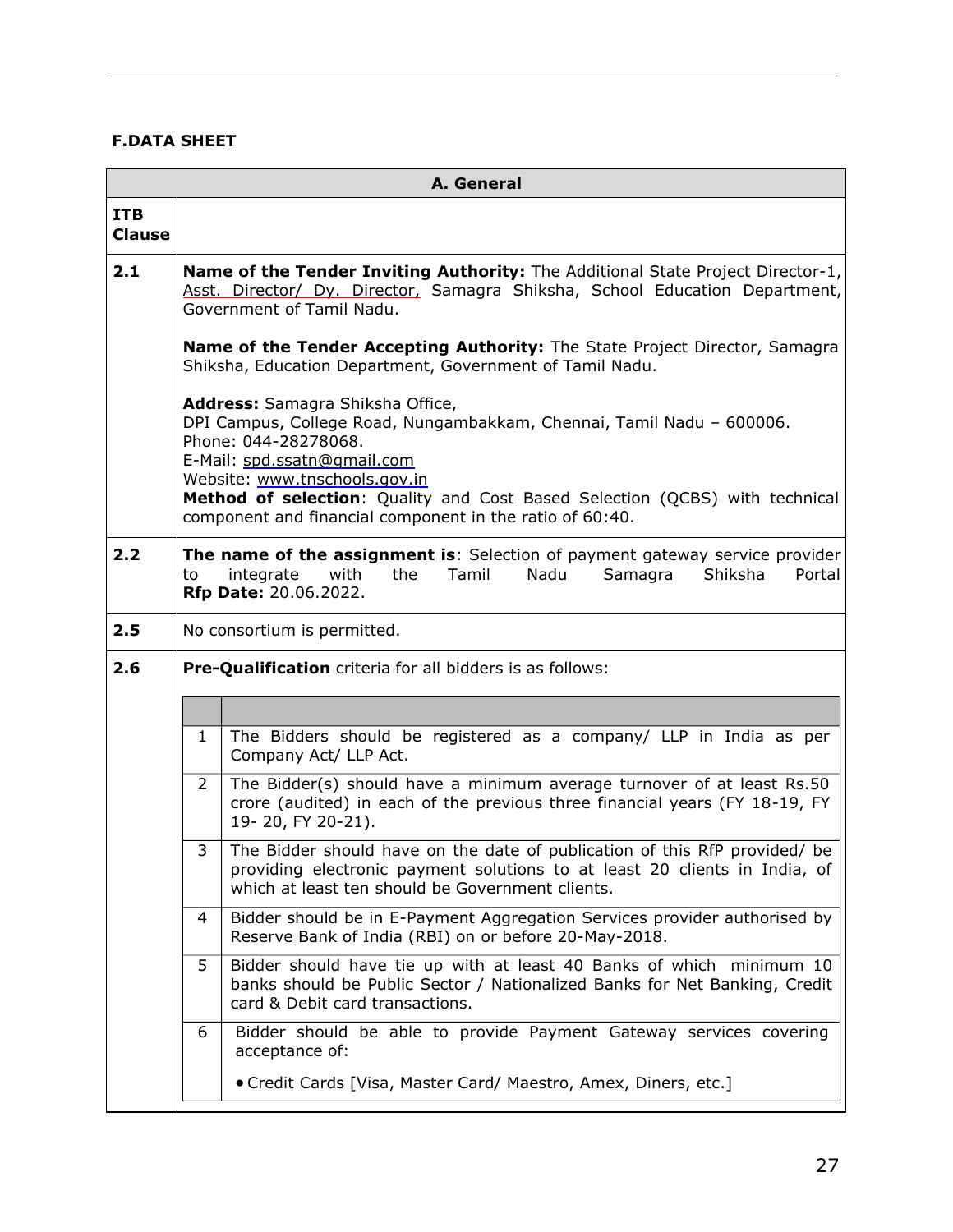|                        |                                                                                                                                                                                                                                                                                                                                                                                                            | • Debit Cards [Visa/ Master/Maestro/Rupay, etc.]                                                                                                                                                                                                                                                                                                                 |  |  |  |  |
|------------------------|------------------------------------------------------------------------------------------------------------------------------------------------------------------------------------------------------------------------------------------------------------------------------------------------------------------------------------------------------------------------------------------------------------|------------------------------------------------------------------------------------------------------------------------------------------------------------------------------------------------------------------------------------------------------------------------------------------------------------------------------------------------------------------|--|--|--|--|
|                        |                                                                                                                                                                                                                                                                                                                                                                                                            | • Internet Banking accessed through Mobile & Internet.                                                                                                                                                                                                                                                                                                           |  |  |  |  |
|                        |                                                                                                                                                                                                                                                                                                                                                                                                            | • Prepaid Cards / M-Wallets                                                                                                                                                                                                                                                                                                                                      |  |  |  |  |
|                        | • IMPS payment option on internet.                                                                                                                                                                                                                                                                                                                                                                         |                                                                                                                                                                                                                                                                                                                                                                  |  |  |  |  |
|                        | · Digital Payment through UPI, USSD, Aadhaar Pay (AEPS), IMPS, including<br>BHIM App.                                                                                                                                                                                                                                                                                                                      |                                                                                                                                                                                                                                                                                                                                                                  |  |  |  |  |
|                        | $\overline{7}$                                                                                                                                                                                                                                                                                                                                                                                             | The bidder should have at least one globally accepted certification for<br>information security like VeriSign, etc.                                                                                                                                                                                                                                              |  |  |  |  |
|                        | 8                                                                                                                                                                                                                                                                                                                                                                                                          | The bidder shall be certified for PCI DSS (Payment Card Industry Data<br>Security Standard) company and shall have ISO 27001 certification for<br>Information.                                                                                                                                                                                                   |  |  |  |  |
|                        | 9                                                                                                                                                                                                                                                                                                                                                                                                          | Security Management: The bidder shall also ensure data is stored within the<br>country and meets the data localization norms.                                                                                                                                                                                                                                    |  |  |  |  |
|                        | 10                                                                                                                                                                                                                                                                                                                                                                                                         | The bidder should submit the self-certificate to the effect that Bidder should<br>not use the Donors personal details in Credit/Debit cards, Net banking<br>Accounts, e-wallets, AEPS, POS, etc., details like Card Number, Secret key,<br>etc., for any other purpose.                                                                                          |  |  |  |  |
|                        |                                                                                                                                                                                                                                                                                                                                                                                                            | The Bidder should also submit an Undertaking that in case of any leakage<br>misuse/hacking of these details of the donors, the bidder will be solely held<br>responsible and shall indemnify TN SAMAGRA SHIKSHA against all claims,<br>loses etc. Necessary Legal action will be initiated against the Bidder by TN<br>SAMAGRA SHIKSHA in consultation with RBI. |  |  |  |  |
|                        | 11                                                                                                                                                                                                                                                                                                                                                                                                         | Firm should have not been blacklisted at any time by the Government/<br>Government agency/ Banks/ Financial Institutions in India.                                                                                                                                                                                                                               |  |  |  |  |
|                        | 12                                                                                                                                                                                                                                                                                                                                                                                                         | Whether Earnest Money Deposit (EMD) for Rs.1,00,000/- (Rupees One lakh<br>only) in the form of DD/ Bank Guarantee/ NEFT transfer in favor of -<br>Tamilnadu Mission for Education for All - Samagra Shiksha.                                                                                                                                                     |  |  |  |  |
| 2.7                    |                                                                                                                                                                                                                                                                                                                                                                                                            | 5 years; however the extension of the contract from Year 1 to 2; 2 to 3; and so<br>on; will take place annually based on performance of the bidder.                                                                                                                                                                                                              |  |  |  |  |
|                        |                                                                                                                                                                                                                                                                                                                                                                                                            | <b>B. Preparation of Proposals</b>                                                                                                                                                                                                                                                                                                                               |  |  |  |  |
| 9.1                    |                                                                                                                                                                                                                                                                                                                                                                                                            | English language.                                                                                                                                                                                                                                                                                                                                                |  |  |  |  |
| 10.1,<br>14.1,<br>14.2 | The Proposal shall comprise the following:<br>(1)<br>Compliance sheet to prequalification criteria (Form Pre-Qual-1)<br>Supporting documents for pre-qualification criteria if any<br>(2)<br>General Power of Attorney to sign the Proposal.<br>(3)<br>TECH-1<br>(4)<br>TECH-2<br>(5)<br>(6)<br>TECH-3<br>TECH-4<br>(7)<br>TECH-5<br>(8)<br>(9)<br>Earnest Money Deposit/ Bid Security.<br>$FIN-1$<br>(10) |                                                                                                                                                                                                                                                                                                                                                                  |  |  |  |  |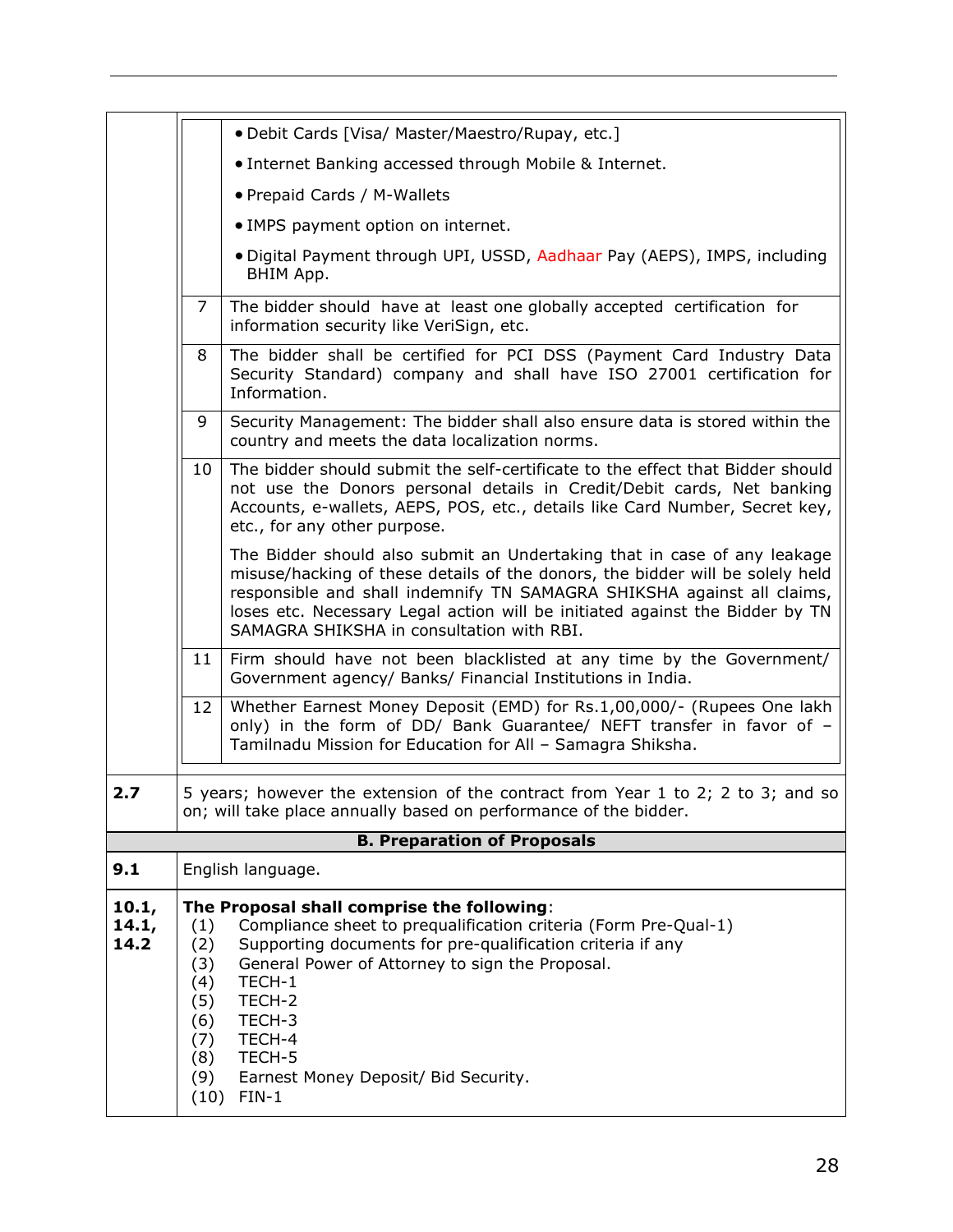|      | $(11)$ FIN-2                                                                                                                                                                      |  |  |  |  |  |  |  |
|------|-----------------------------------------------------------------------------------------------------------------------------------------------------------------------------------|--|--|--|--|--|--|--|
| 11.6 | <b>Earnest Money Deposit:</b> The EMD shall be for Rs.1,00,000/- (Rupees One lakh<br>only)                                                                                        |  |  |  |  |  |  |  |
|      | In the form of DD in favor of - "Tamil Nadu State Mission of Education for All -<br>Samagra Shiksha"                                                                              |  |  |  |  |  |  |  |
|      | (or)                                                                                                                                                                              |  |  |  |  |  |  |  |
|      | In the form of NEFT:                                                                                                                                                              |  |  |  |  |  |  |  |
|      | Bank Name: Indian Oversees Bank<br>Account Name: Sarva Shiksha Abhiyan<br>Bank A/c No: 142301000011212<br>Bank Branch: College Road, Chennai - 600006.<br>IFSC code: IOBA0001423. |  |  |  |  |  |  |  |
| 12.1 | <b>Proposals must remain valid for</b> 120 days after the Bid Due Date (BDD).                                                                                                     |  |  |  |  |  |  |  |
| 15.1 | <b>Pre-bid Meeting:</b> 19.07.2022;12:00 PM. Online Pre-bid Meeting link can be<br>obtained from the official website 18.07.2022                                                  |  |  |  |  |  |  |  |
|      | <b>C. Submission, Opening and Evaluation</b>                                                                                                                                      |  |  |  |  |  |  |  |
| 16.4 | The Bidder must submit: (a) Technical Proposal (b) Financial Proposal                                                                                                             |  |  |  |  |  |  |  |
| 17.3 | <b>Bid Due Date: 10.08.2022, 2:00 PM</b>                                                                                                                                          |  |  |  |  |  |  |  |
| 20.1 | Bid Opening Date: 10.08.2022, 3:00 PM                                                                                                                                             |  |  |  |  |  |  |  |
| 21.1 | Point system for the evaluation of the Full Technical Proposals is as shown in the<br>ToR.                                                                                        |  |  |  |  |  |  |  |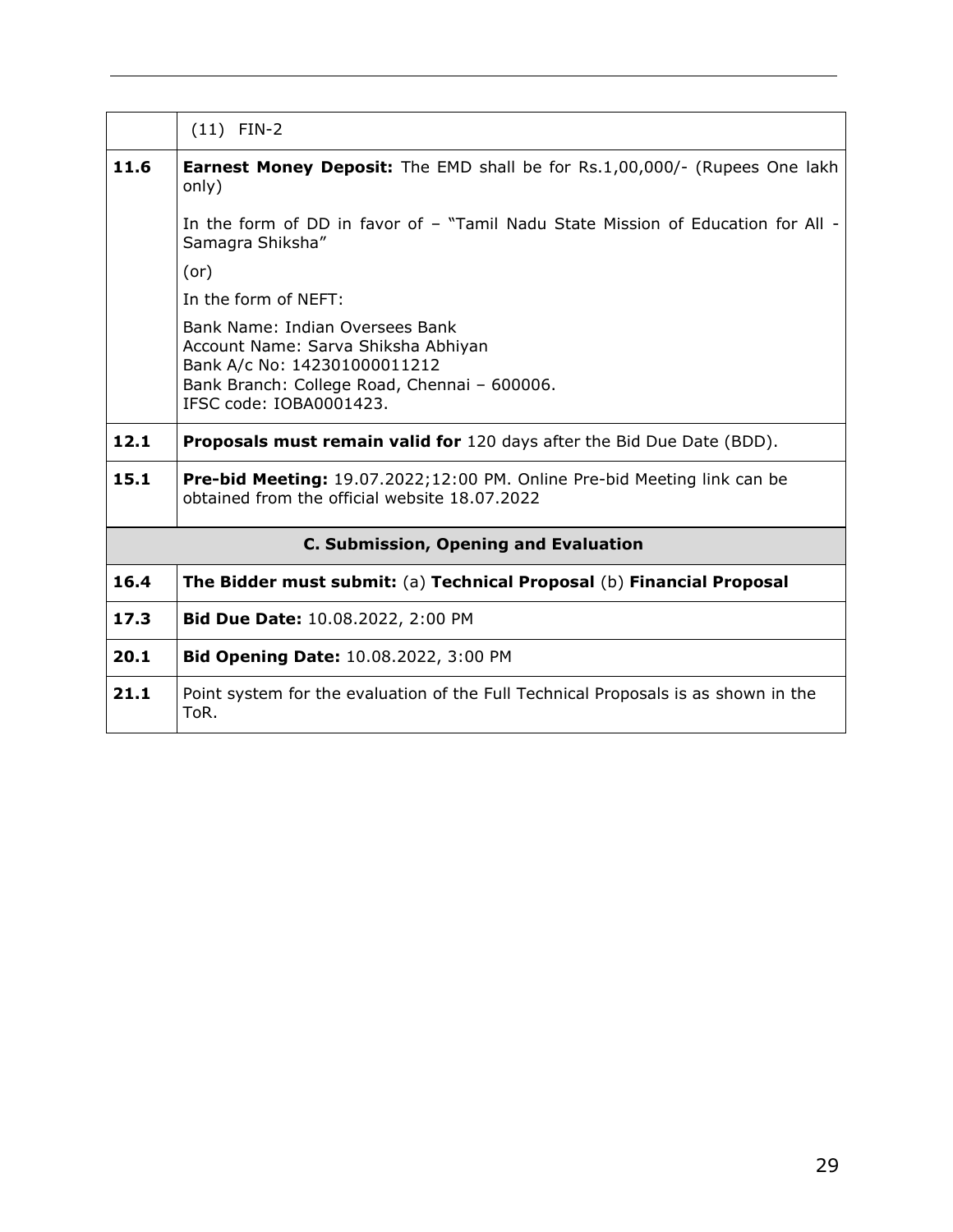# **Section 2. Technical Proposal – Standard Forms**

<span id="page-29-0"></span>

| <b>FORM</b>          | <b>DESCRIPTION</b>                                                    |
|----------------------|-----------------------------------------------------------------------|
| PRE-QUAL-1           | Compliance sheet to Prequalification Criteria                         |
| TECH-1               | <b>Technical Proposal Submission Form</b>                             |
| Power of<br>Attorney | A General Power of Attorney for the authorized representative of Firm |
| TECH-2               | Bidder's Organization.                                                |
| TECH-3               | <b>Bidder's Experiences</b>                                           |
| TECH-4               | Description of Approach and Work Plan for performing the assignment   |
| TECH-5               | Team Composition and Task Assignment / Jobs                           |
| Appendix-I           | <b>EMD and Bank Guarantee</b>                                         |
| Appendix-IA          | Details of EMD                                                        |
| Appendix-II          | General Power of Attorney Format for Authorised Signatory             |
| Appendix-III         | Standard Form of Contract for Consultant                              |
| Appendix-IV          | Instructions to Bidders for using e- bid portal                       |
|                      | (Based on inputs from e-bid portal)                                   |
| Appendix-V           | Integrity and Avoidance of Conflict-of-Interest Pact                  |

The bidders may note that their submissions should be arranged appropriately and pages numbered continuously by hand or electronically before it is uploaded as one document. The accuracy and non-repetitive page numbering are crucial in helping the Authority to navigate through the documents easily. If the pages are not numbered and noted correctly in the forms in the submissions, the Authority is not responsible if some detail of relevance is missed while evaluating the submission.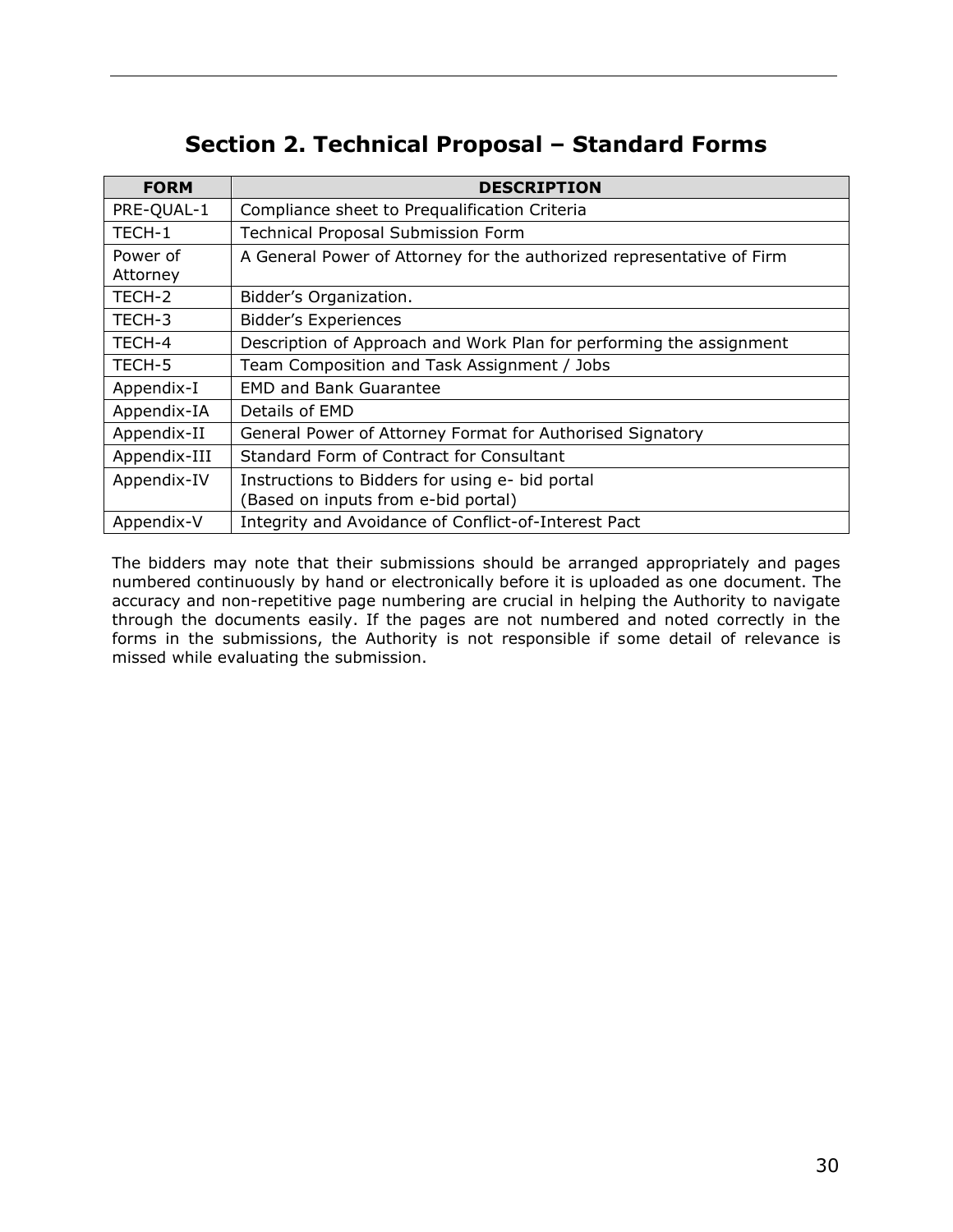#### **FORM PRE-QUAL-1**

**COMPLIANCE SHEET FORMAT**

(TO BE INCLUDED IN THE PRE- QUALIFICATION ENVELOPE)

**This form should be submitted as the top sheet in the pre-qualification envelope. This form has to be filled and all pages have to be serially numbered (1, 2, 3 and so on; bids numbered as sections –A, B, C etc. will be rejected). If** any bid is received in an un-bound form, Samagra Shiksha may at its sole discretion reject such bids.

<span id="page-30-0"></span>

| SI.<br>No.   | <b>Pre-Qualification (PQ)</b><br><b>Criteria</b>                                                                                      | <b>Documentary Proof to</b><br>be submitted                                                                                 | <b>Proof Submitted</b>    | Pg.<br>No. | <b>Complied</b><br>(Yes/No) |
|--------------|---------------------------------------------------------------------------------------------------------------------------------------|-----------------------------------------------------------------------------------------------------------------------------|---------------------------|------------|-----------------------------|
| $\mathbf{1}$ | The Bidders should<br>be<br>registered as a company/<br>LLP in India<br>as<br>per<br>Company Act/ LLP Act.                            | Copy of the Certificate of<br>Incorporation issued<br>by<br>Registrar<br>of<br>the<br>Companies/ MCA is to be<br>submitted. |                           |            |                             |
| 2            | The Bidder(s) should have<br>minimum<br>average<br>a                                                                                  | The audited balance sheet<br>and profit & loss statement                                                                    | FY 18-19                  |            |                             |
|              | turnover of at least Rs. 50<br>crore (audited) in each of<br>the previous three financial<br>years (FY 18-19, FY 19-20,<br>FY 20-21). | for the period.                                                                                                             | FY 19-20                  |            |                             |
|              |                                                                                                                                       |                                                                                                                             | FY 20-21                  |            |                             |
| 3            | The Bidder should have on<br>the date of publication of                                                                               | Copy of Work Orders and<br>last invoice raised and paid                                                                     | <b>WO 1:</b>              |            |                             |
|              | <b>RfP</b><br>provided/<br>be<br>this                                                                                                 | by the client.                                                                                                              | <b>WO 2:</b>              |            |                             |
|              | providing<br>electronic<br>payment solutions to at                                                                                    |                                                                                                                             | <b>WO 3:</b>              |            |                             |
|              | least 20 clients in India, of                                                                                                         | The work order date of the                                                                                                  | <b>WO 4:</b>              |            |                             |
|              | which at least ten should be<br>Government clients.                                                                                   | 20 projects should be on<br>or before 20-May-2019.                                                                          | <b>WO 5:</b>              |            |                             |
|              |                                                                                                                                       |                                                                                                                             | Add more rows as required |            |                             |
| 4            | Bidder should be in E-<br>Payment<br>Aggregation<br>Services<br>provider<br>authorised by Reserve Bank<br>of India (RBI) on or before | <b>RBI</b><br>Copy<br>of<br>the<br>authorisation<br>should<br>be<br>submitted.                                              |                           |            |                             |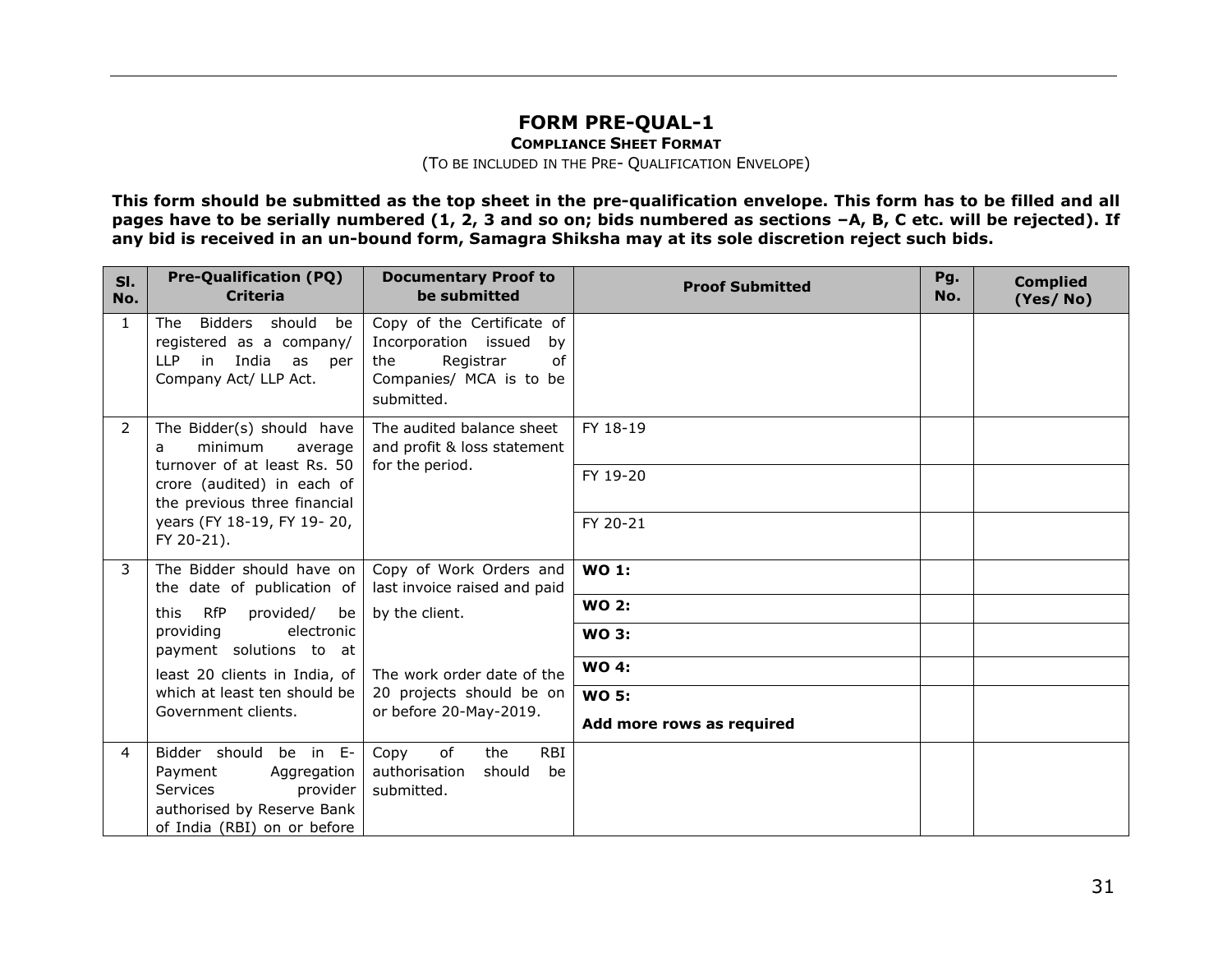| SI.<br>No. | <b>Pre-Qualification (PQ)</b><br><b>Criteria</b>                                                                                            | <b>Documentary Proof to</b><br>be submitted                                                                                             | <b>Proof Submitted</b>    |                                     |                                 |                                     | Pg.<br>No.                         | <b>Complied</b><br>(Yes/No) |  |
|------------|---------------------------------------------------------------------------------------------------------------------------------------------|-----------------------------------------------------------------------------------------------------------------------------------------|---------------------------|-------------------------------------|---------------------------------|-------------------------------------|------------------------------------|-----------------------------|--|
|            | 20-May-2018.                                                                                                                                |                                                                                                                                         |                           |                                     |                                 |                                     |                                    |                             |  |
| 5          | Bidder should have tie up<br>with at least 40 Banks of<br>which minimum 10 banks<br>should be Public Sector /<br>Nationalized Banks for Net | Proof for having tie up with<br>Nationalised Banks for Net<br>Banking, Credit card &<br>Debit card transactions<br>should be submitted. | Name<br>of<br><b>Bank</b> | Whether<br>Nationalised<br>(Yes/No) | Net<br><b>Banking</b><br>Tie-up | Credit<br>Card<br>Tie-<br><b>up</b> | <b>Debit</b><br>Card<br>Tie-<br>up |                             |  |
|            | Banking, Credit card<br>Debit card transactions.                                                                                            | &                                                                                                                                       |                           |                                     |                                 |                                     |                                    |                             |  |
| 6          | Bidder should be able to<br>provide Payment Gateway<br>services<br>covering<br>acceptance of:                                               | Work orders with proof of<br>services provided.                                                                                         |                           |                                     |                                 |                                     |                                    |                             |  |
|            | $\bullet$ Credit<br>Cards<br>[Visa,<br>Master Card/ Maestro,<br>Amex, Diners etc.]                                                          |                                                                                                                                         |                           |                                     |                                 |                                     |                                    |                             |  |
|            | • Debit<br>Cards<br>[Visa/<br>Master/Maestro/<br>Rupay<br>$etc.$ ]                                                                          |                                                                                                                                         |                           |                                     |                                 |                                     |                                    |                             |  |
|            | Banking<br>• Internet<br>accessed through Mobile<br>& Internet.                                                                             |                                                                                                                                         |                           |                                     |                                 |                                     |                                    |                             |  |
|            | • Prepaid<br>Cards / M-<br>Wallets.                                                                                                         |                                                                                                                                         |                           |                                     |                                 |                                     |                                    |                             |  |
|            | • IMPS payment option on<br>internet.                                                                                                       |                                                                                                                                         |                           |                                     |                                 |                                     |                                    |                             |  |
|            | · Digital Payment through<br>UPI, USSD, Aadhaar Pay<br>(AEPS), IMPS, including                                                              |                                                                                                                                         |                           |                                     |                                 |                                     |                                    |                             |  |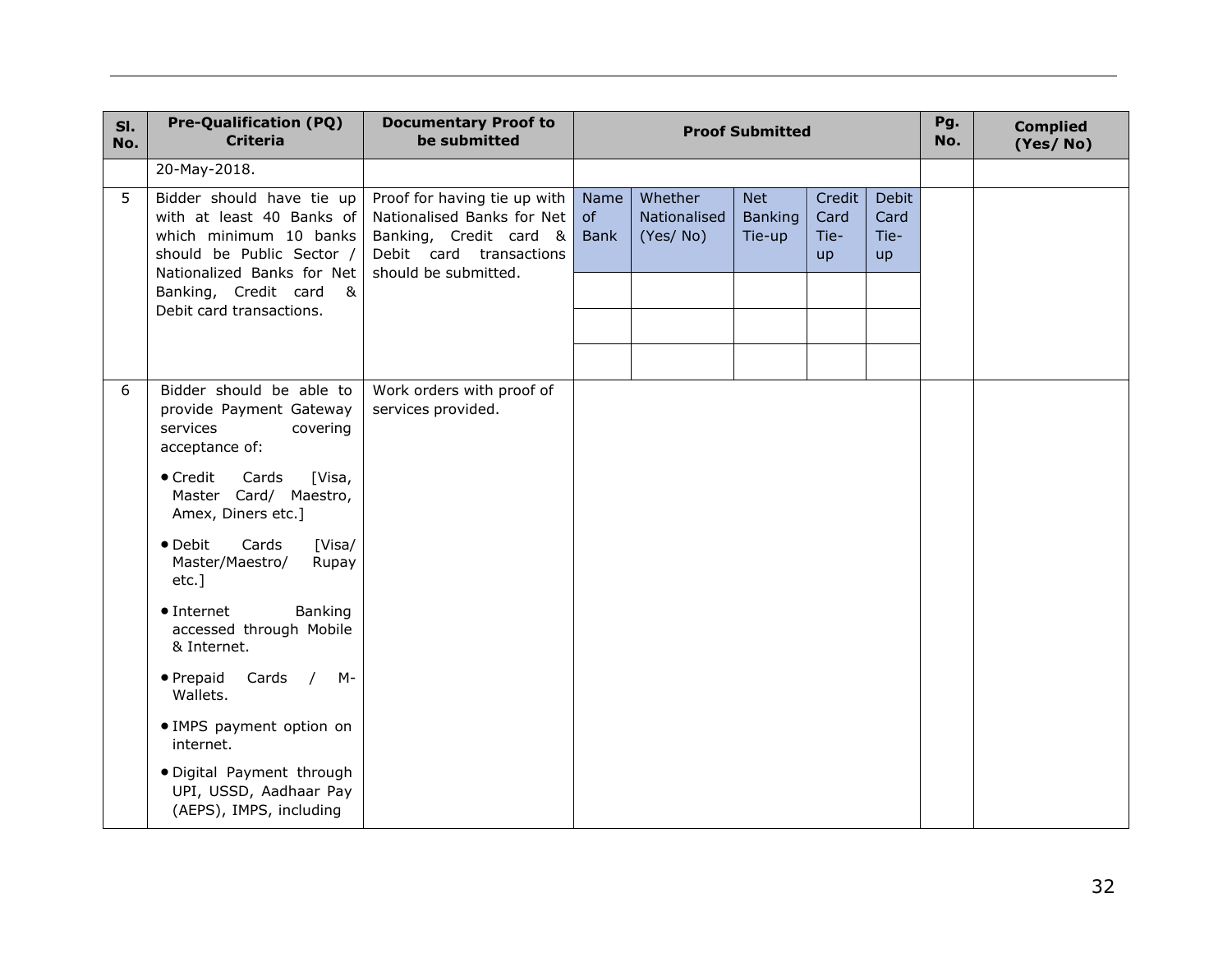| SI.<br>No.     | <b>Pre-Qualification (PQ)</b><br><b>Criteria</b>                                                                                                                                                                                                                                                                                                                                                                                                                                                                                       | <b>Documentary Proof to</b><br>be submitted | <b>Proof Submitted</b> | Pg.<br>No. | <b>Complied</b><br>(Yes/No) |
|----------------|----------------------------------------------------------------------------------------------------------------------------------------------------------------------------------------------------------------------------------------------------------------------------------------------------------------------------------------------------------------------------------------------------------------------------------------------------------------------------------------------------------------------------------------|---------------------------------------------|------------------------|------------|-----------------------------|
|                | BHIM App.                                                                                                                                                                                                                                                                                                                                                                                                                                                                                                                              |                                             |                        |            |                             |
| $\overline{7}$ | The bidder should have at<br>least one globally accepted<br>certification for information<br>security like VeriSign, etc.                                                                                                                                                                                                                                                                                                                                                                                                              | Proof to be provided.                       |                        |            |                             |
| 8              | The bidder shall be certified<br>for PCI DSS (Payment Card<br>Industry<br>Data<br>Security<br>Standard) company and<br>shall have ISO 27001<br>certification for Information                                                                                                                                                                                                                                                                                                                                                           | Required proof should be<br>enclosed        |                        |            |                             |
| 9              | <b>Security Management:</b><br>The bidder shall also ensure<br>data is stored within the<br>country and meets the data<br>localization norms.                                                                                                                                                                                                                                                                                                                                                                                          | Required proof should be<br>enclosed.       |                        |            |                             |
| 10             | The bidder should submit<br>the self-certificate to the<br>effect that Bidder should<br>not use the Donors personal<br>details<br>Credit/Debit<br>in<br>Net<br>cards,<br>banking<br>Accounts, e- wallets, AEPS,<br>POS etc details like Card<br>Number, Secret key etc for<br>any other purpose. The<br>Bidder should also submit<br>an Undertaking that in case<br>of<br>any<br>leakage<br>misuse/hacking of these<br>details of the donors, the<br>bidder will be solely held<br>responsible<br>shall<br>and<br>indemnify TN SAMAGRA | Self-Certificate<br>to<br>be<br>provided.   |                        |            |                             |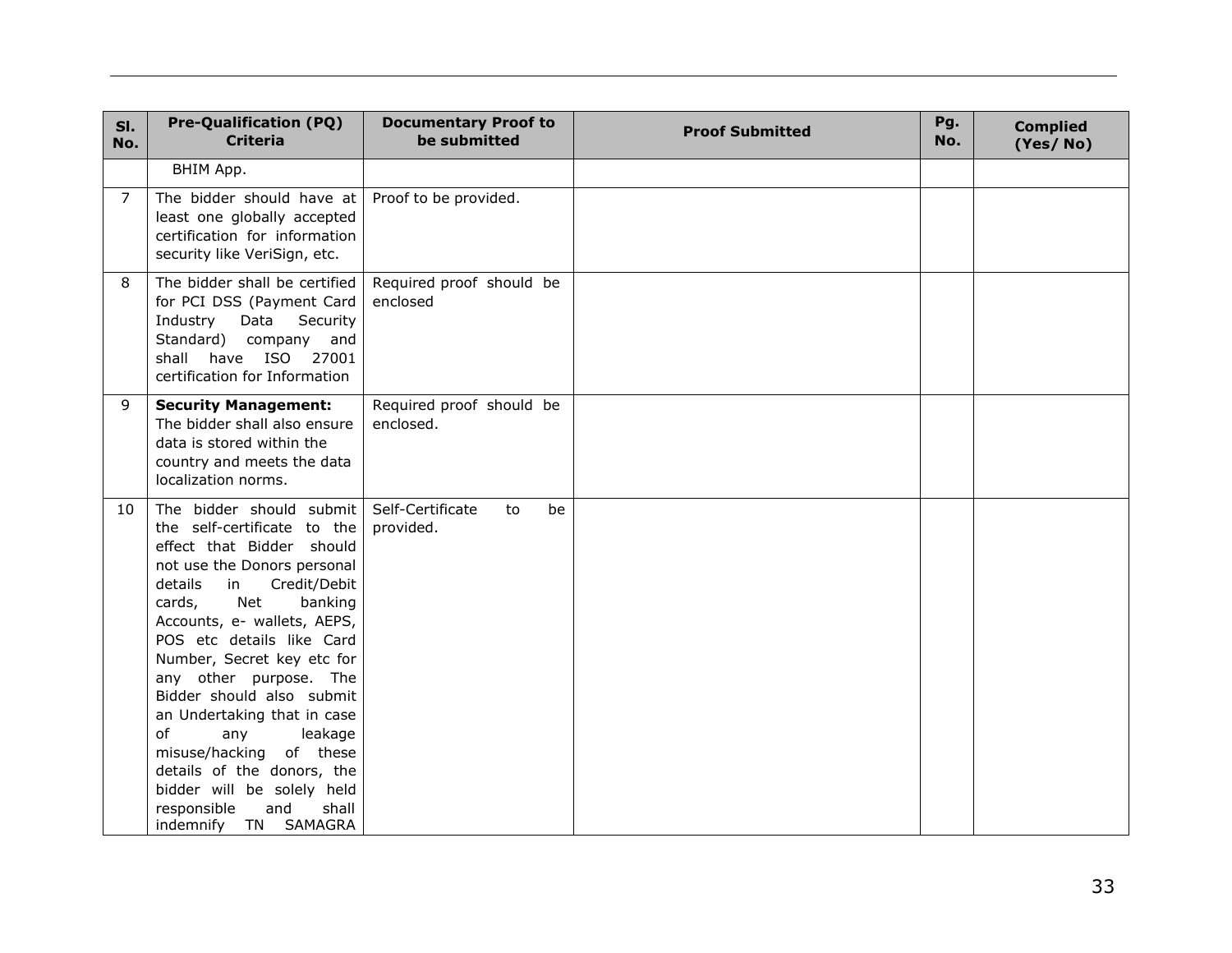| SI.<br>No. | <b>Pre-Qualification (PQ)</b><br><b>Criteria</b>                                                                                                                                                                                                                          | <b>Documentary Proof to</b><br>be submitted                                                                  | <b>Proof Submitted</b> | Pg.<br>No. | <b>Complied</b><br>(Yes/No) |
|------------|---------------------------------------------------------------------------------------------------------------------------------------------------------------------------------------------------------------------------------------------------------------------------|--------------------------------------------------------------------------------------------------------------|------------------------|------------|-----------------------------|
|            | SHIKSHA against all claims,<br>loses etc. Necessary Legal<br>action will be initiated<br>against the Bidder by TN<br>SAMAGRA SHIKSHA in<br>consultation with RBI                                                                                                          |                                                                                                              |                        |            |                             |
| 11         | Firm should have not been<br>blacklisted at any time by<br>the<br>Government/<br>Government<br>agency/<br>Banks/ Financial Institutions<br>in India.                                                                                                                      | on the<br>Self-declaration<br>respective letter heads to<br>be provided.                                     |                        |            |                             |
| 12         | Whether<br>Earnest Money<br>Deposit (EMD)<br>for $ $<br>Rs.1,00,000/- (Rupees One  <br>lakh only) in the form of reference number and the<br>DD/ Bank Guarantee/ NEFT<br>transfer in favor of -<br>Mission<br>Tamilnadu<br>for<br>Education for All - Samagra<br>Shiksha. | Print out of proof of<br>Specifically<br>payment.<br>highlight the transaction<br>date of transfer of funds. |                        |            |                             |

Even though the Bidders meet the above qualifying criteria, they are subject to be disqualified in case of following conditions:

- 1 The Bidder is in litigation with any Government entity.
- 2 The Bidder has made any false representation in the forms, statements and attachments submitted in proof of the pre & Technical qualification requirements.
- 3 The Bidder has a record of poor performance such as abandoning of any allotted project, inability to complete any allotted project, delay in completion of any allotted project etc.
- 4 Self-Certification should be enclosed by the bidder to ensure free from the above negative lists.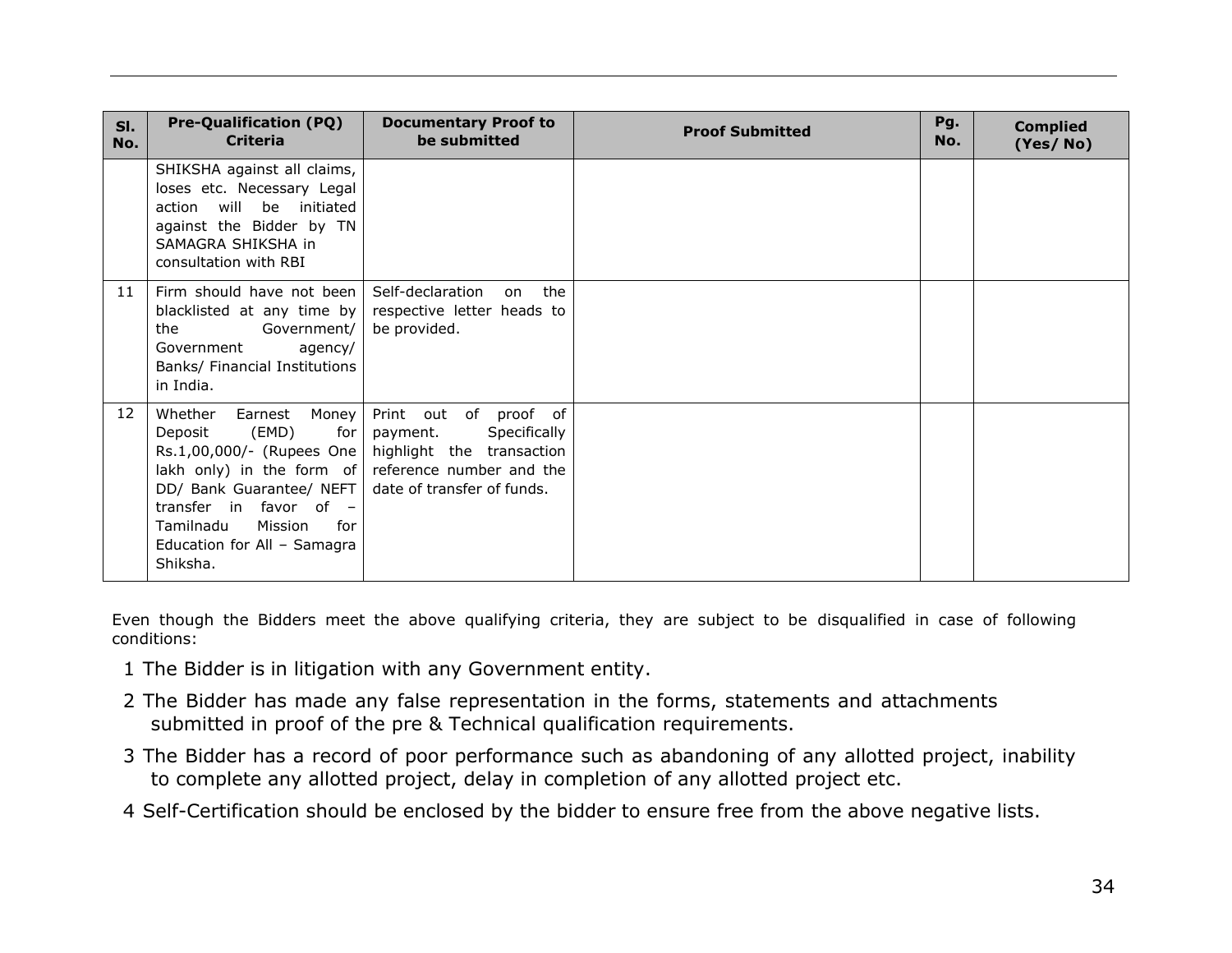#### **FORM TECH-35 TECHNICALPROPOSAL SUBMISSION FORM**

#### **(LETTER HEAD)**

<span id="page-34-0"></span>[Location, Date]

To State Project Director, Samagra Shiksham DPI Campus, College Road, Nungambakkam, Chennai, Tamil Nadu 600006

Dear Madam/Sir,

Sub: Submission of proposal in response to RfP for <RfP title> and <RfP No.>

We, the undersigned, offer to provide the services of providing Digital Content Script & Video Reviews with Related Training in accordance with your Request for Proposals (RfP) <RfP No.> dated [Insert Date] and our Proposal. [Select appropriate wording depending on the selection method stated in the RfP]: "We are hereby submitting our Proposal, which includes the Technical Proposal and a Financial Proposal (separately), as specified in the RfP document". We hereby declare that:

a) All the information and statements made in this Proposal are true and we accept that any misinterpretation or misrepresentation contained in this Proposal may lead to our disqualification

b) Our Proposal shall be valid and remain binding upon us until [insert day, month and year in accordance with Bid Validity Period].

c) We have no conflict of interest in accordance with the RfP <No.> terms.

d) We meet the eligibility requirements as stated in RfP <No.>

e) Our Proposal is binding upon us and subject to any modifications resulting from the Contract negotiations.

We undertake, if our proposal is accepted and the contract is signed, to initiate the Services related to the assignment no later than the date finalized by the State of Tamil Nadu upon award of contract.

Yours sincerely,

Signature (of Firm's authorized representative) {In full and initials}:

Full name: {insert full name of authorized representative} Title: {insert title/position of authorized representative} Name of Firm (company's name):

Address: {insert the authorized representative's address}

Phone/fax: {insert the authorized representative's phone and fax number, if applicable}

Email: {insert the authorized representative's email address}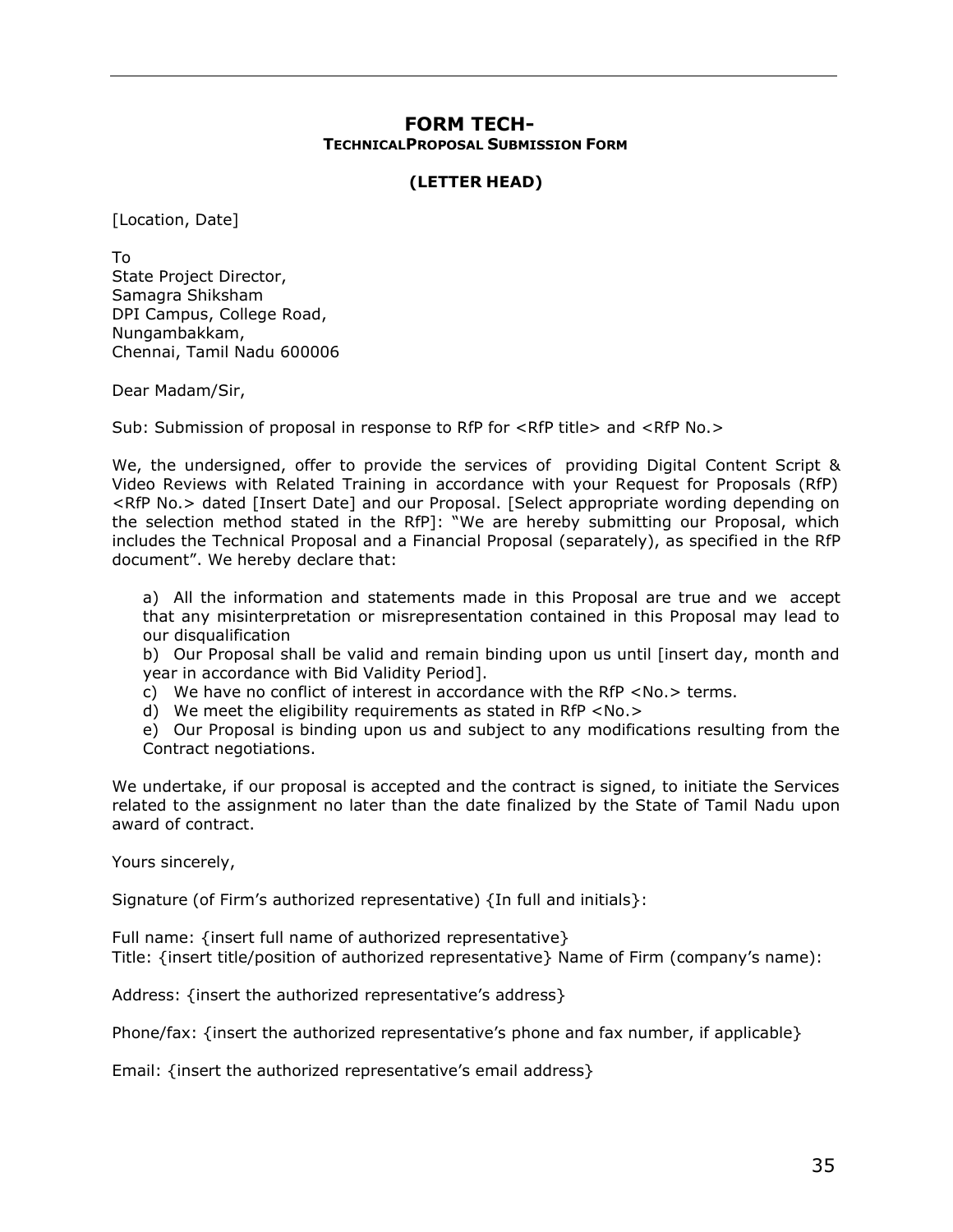### **FORM TECH-36 BIDDER'S GENERAL INFORMATION**

<span id="page-35-0"></span>

| SI.<br>No. | <b>Particulars</b>                  | <b>Documents to be provided</b>                                                                    |
|------------|-------------------------------------|----------------------------------------------------------------------------------------------------|
| 1.         | <b>Details of the Bidder (Firm)</b> |                                                                                                    |
|            | <b>Name</b>                         |                                                                                                    |
|            | <b>Address</b>                      |                                                                                                    |
|            | <b>Telephone</b>                    |                                                                                                    |
|            | <b>Email</b>                        |                                                                                                    |
|            | Website                             |                                                                                                    |
| 2.         | <b>Details of Authorized person</b> | Please provide the General Power of Attorney or<br>Board resolution showing that the name provided |
|            |                                     | is the authorised signatory.                                                                       |
| a.         | <b>Name</b>                         |                                                                                                    |
| b.         | <b>Address</b>                      |                                                                                                    |
| $C_{1}$    | <b>Telephone/Email</b>              |                                                                                                    |
| 3.         | <b>Registration Details</b>         |                                                                                                    |
| a.         | Date of Incorporation of Firm       | Copy of Incorporation Certificate to be provided                                                   |
| b.         | <b>PAN and GST number</b>           | Copy of PAN & GST                                                                                  |
| 4.         | <b>Company Profile</b>              | Attach as separate sheet if required.                                                              |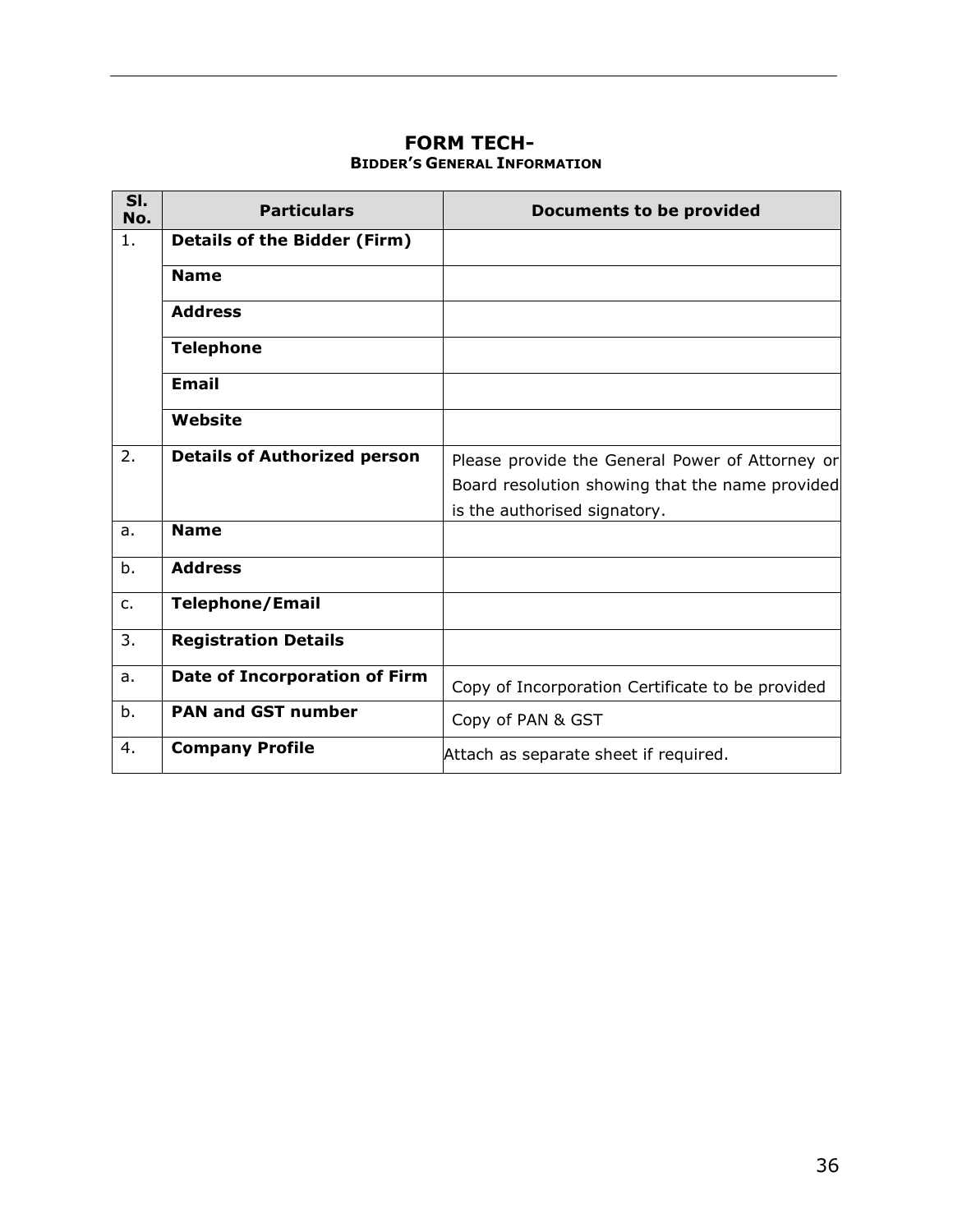#### **FORM TECH-3 BIDDER'S EXPERIENCE**

<span id="page-36-0"></span>Form TECH-3: a brief description of the Bidder's recent experience that is most relevant to the assignment.

- Exhibit projects with a copy of proof of experience as per the required evaluation criteria.
- The proof of relevant work experience may include Work Order/ Engagement Letter/ Contract Agreement / Master Service Agreement and Client Satisfactory Work certificate / Completion Certificate from the client.
- The supporting documents furnished by the firm as proof of experience should clearly cover the key aspects (e.g., contract value, start/end date/ scope, etc.,) as per the prescribed evaluation criteria.

| $\overline{\mathsf{S}}$<br>No. | Year     | Turnover (Rs. in crore) | <b>Proof at Page. No.</b> |
|--------------------------------|----------|-------------------------|---------------------------|
|                                | FY 18-19 |                         |                           |
|                                | FY 19-20 |                         |                           |
| ∍                              | FY 20-21 |                         |                           |

### **1. Financial Strength of Firm:**

### **2. Period for which bidder has been providing Electronic Payment Solutions in India**

| SI. Year of<br>No.commencement<br>of providing<br><b>services</b><br>$\vert$ [1] | <b>Whether</b><br>continuing to<br>provide as on<br>date of issue of provided<br><b>RfP</b> also?<br>$\mathbf{[}2\mathbf{]}$ | <b>Total years for</b><br><b>which services</b><br>have been<br>$\sqrt{3} = 2 - 11$ | <b>Provide Work Orders</b><br>showing proof that work<br>has been carried out in<br>each of the years shown in<br>Column [3] |
|----------------------------------------------------------------------------------|------------------------------------------------------------------------------------------------------------------------------|-------------------------------------------------------------------------------------|------------------------------------------------------------------------------------------------------------------------------|
|                                                                                  |                                                                                                                              |                                                                                     |                                                                                                                              |

### **3. Period for which bidder has been providing Electronic Payment Solutions in India**

| <b>SI.</b> Year of<br>No. Project<br>l T 1 1 | <b>Name of</b><br>[2] | <b>Whether</b><br>organisationGovernment Government<br>$\vert$ [3] | <b>Whether TN</b><br>Organisation Organisation [4] | <b>Work Order Attached</b><br>Page Number [5] |
|----------------------------------------------|-----------------------|--------------------------------------------------------------------|----------------------------------------------------|-----------------------------------------------|
|                                              |                       |                                                                    |                                                    |                                               |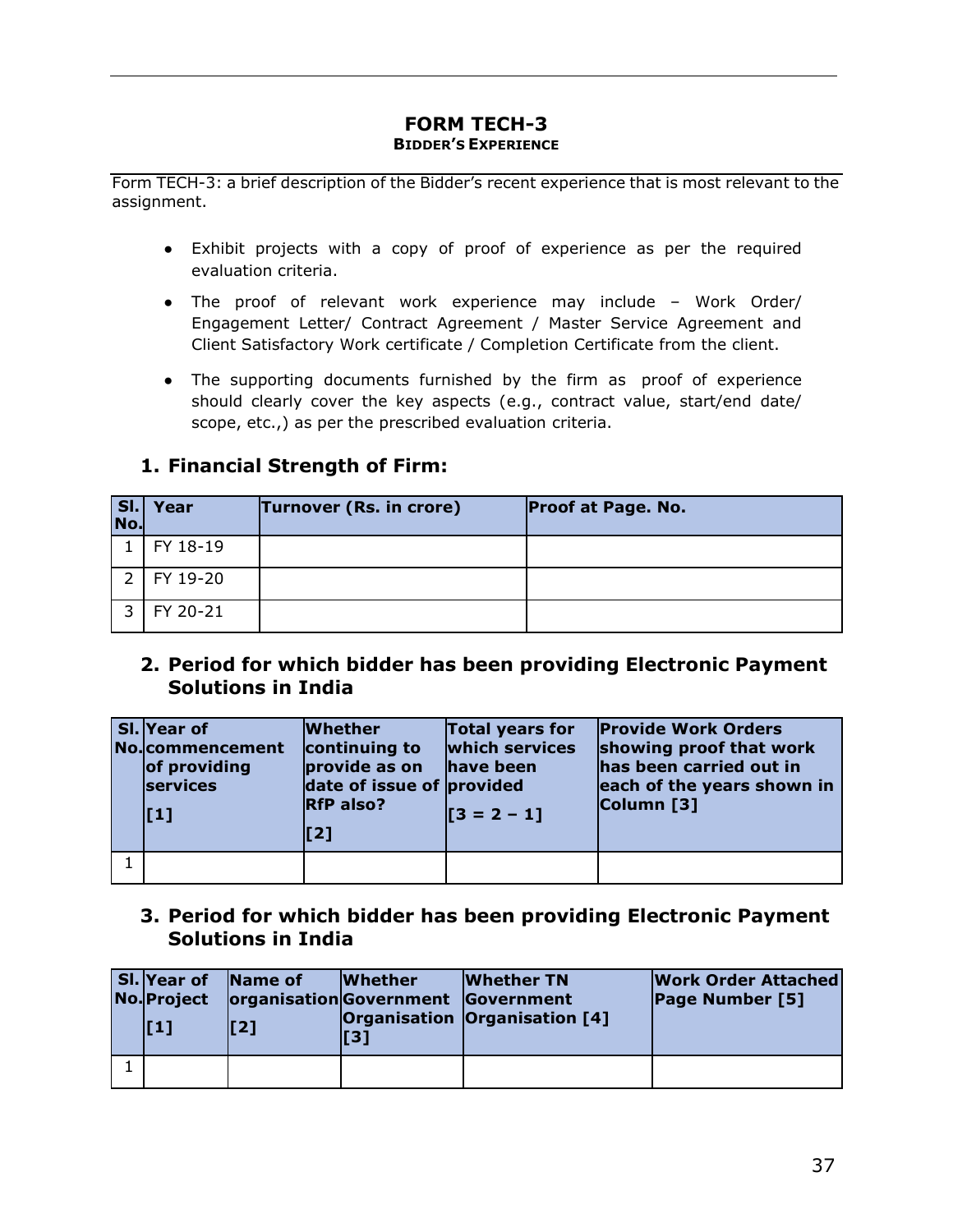### **4. Clients the Bidder is servicing for at least 3 years and continues to service on date of tender**

| SI.<br>$\overline{N}$ o. | Name of<br><b>Client</b> | <b>Financial Year when client</b><br>was signed up | Whether client continue to be<br>client on date of tender<br>publication (Yes/No) |
|--------------------------|--------------------------|----------------------------------------------------|-----------------------------------------------------------------------------------|
|                          |                          |                                                    |                                                                                   |
|                          |                          |                                                    |                                                                                   |
|                          |                          |                                                    |                                                                                   |

Bidder will provide the list of clients for the purpose of scoring. If required, SS will reach out to the Bidder and randomly seek up to 5 Work Orders and proof of receipt of payments – after submission of technical bid, but before opening of financial bids. Bidders will be given 3 days to submit the same from the date of making such a request.

### **5. Attach CV of Project Lead – for Trouble shooting and Grievance Redressal**

| <b>Proposed Position</b> |                                                                |             |                                  |                |                  |         |
|--------------------------|----------------------------------------------------------------|-------------|----------------------------------|----------------|------------------|---------|
| <b>Name of Firm</b>      |                                                                |             |                                  |                |                  |         |
| <b>Name of Expert</b>    |                                                                |             |                                  |                |                  |         |
| <b>Date of Birth</b>     |                                                                | Citizenship |                                  |                |                  |         |
| <b>Education</b>         | <b>Institute, Location</b>                                     |             | <b>Year of</b><br><b>Passing</b> |                | Degree / Diploma |         |
|                          |                                                                |             |                                  |                |                  |         |
|                          |                                                                |             |                                  |                |                  |         |
| Membership in            |                                                                |             |                                  |                |                  |         |
| <b>Professional</b>      |                                                                |             |                                  |                |                  |         |
| <b>Associations</b>      |                                                                |             |                                  |                |                  |         |
| <b>Other Training</b>    |                                                                |             |                                  |                |                  |         |
| <b>Countries of Work</b> |                                                                |             |                                  |                |                  |         |
| <b>Experience</b>        |                                                                |             |                                  |                |                  |         |
| Languages                | Language                                                       |             | <b>Speaking</b>                  | <b>Reading</b> |                  | Writing |
|                          |                                                                |             |                                  |                |                  |         |
|                          |                                                                |             |                                  |                |                  |         |
|                          |                                                                |             |                                  |                |                  |         |
|                          |                                                                |             |                                  |                |                  |         |
| <b>Brief Profile</b>     |                                                                |             |                                  |                |                  |         |
| <b>Employment</b>        |                                                                |             |                                  |                |                  |         |
| <b>Record</b>            |                                                                |             |                                  |                |                  |         |
|                          | From:                                                          |             |                                  | To:            |                  |         |
|                          | Employer:                                                      |             |                                  |                |                  |         |
|                          | Position Held:                                                 |             |                                  |                |                  |         |
| <b>Detailed Tasks</b>    | Work undertaken that best illustrates capability to handle the |             |                                  |                |                  |         |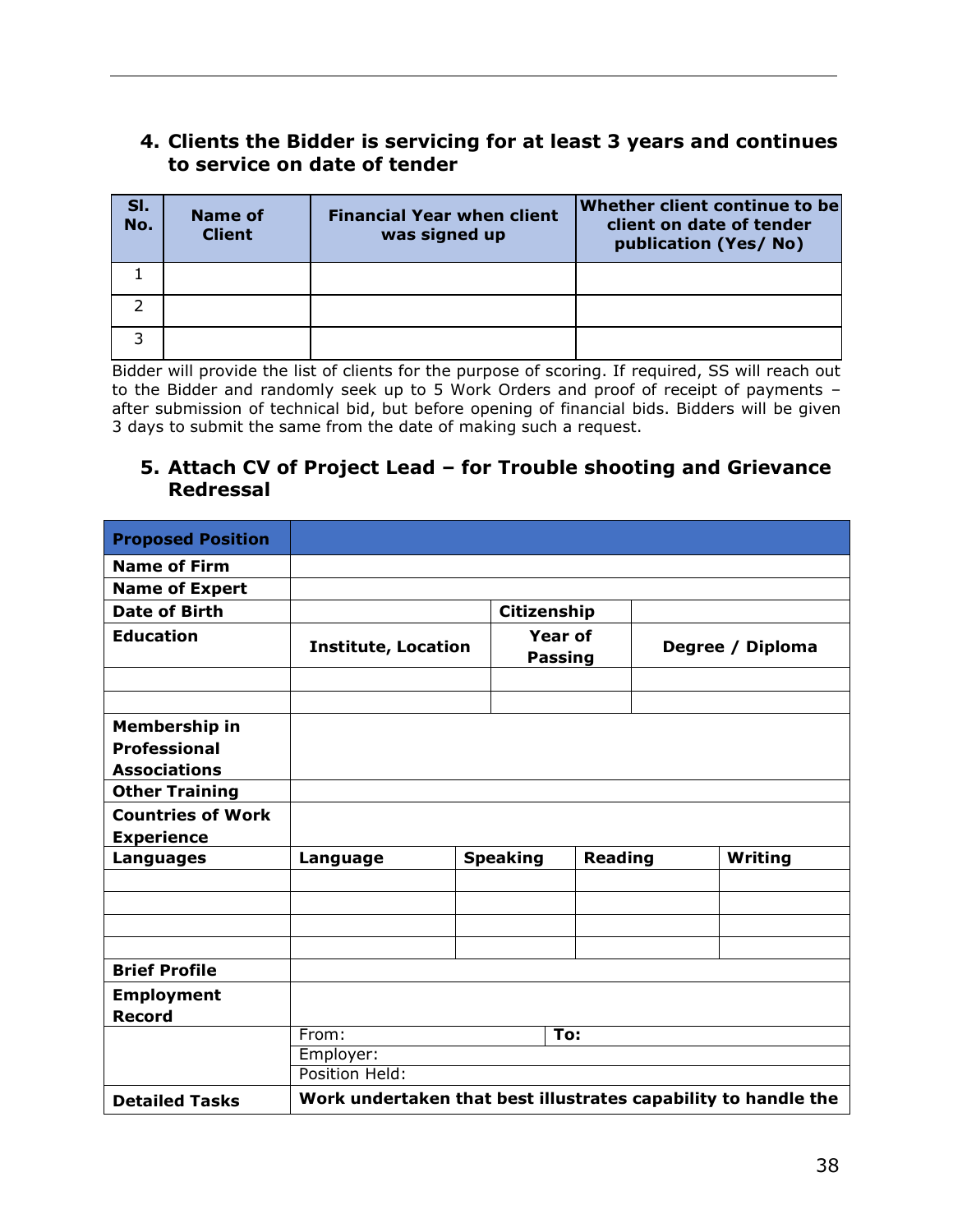| <b>Assigned</b>                                                                             | tasks assigned               |  |  |  |  |  |
|---------------------------------------------------------------------------------------------|------------------------------|--|--|--|--|--|
|                                                                                             | <b>Name of assignment:</b>   |  |  |  |  |  |
| Each<br>project  <br>such                                                                   | Year:                        |  |  |  |  |  |
| will get points as per                                                                      | Location:                    |  |  |  |  |  |
| the table shown. Add                                                                        | Client:                      |  |  |  |  |  |
| as I<br>more<br>rows                                                                        | Main project features:       |  |  |  |  |  |
| required.                                                                                   | <b>Positions held:</b>       |  |  |  |  |  |
|                                                                                             | <b>Activities performed:</b> |  |  |  |  |  |
| <b>CERTIFICATION</b>                                                                        |                              |  |  |  |  |  |
| I, the undersigned, hereby certify that the above facts are true and correct to the best of |                              |  |  |  |  |  |
| my knowledge and belief, this CV correctly describes myself, my qualifications, and my      |                              |  |  |  |  |  |
| experience. I understand that any wilful misstatement described herein may lead to my       |                              |  |  |  |  |  |
| disqualification or dismissal, if engaged.                                                  |                              |  |  |  |  |  |
|                                                                                             |                              |  |  |  |  |  |
| Signature of expert or authorized<br>Date:                                                  |                              |  |  |  |  |  |
| representative of the firm:                                                                 | Day/Month/Year               |  |  |  |  |  |
|                                                                                             |                              |  |  |  |  |  |

#### **Firm's Name:**

**Authorized Signature:**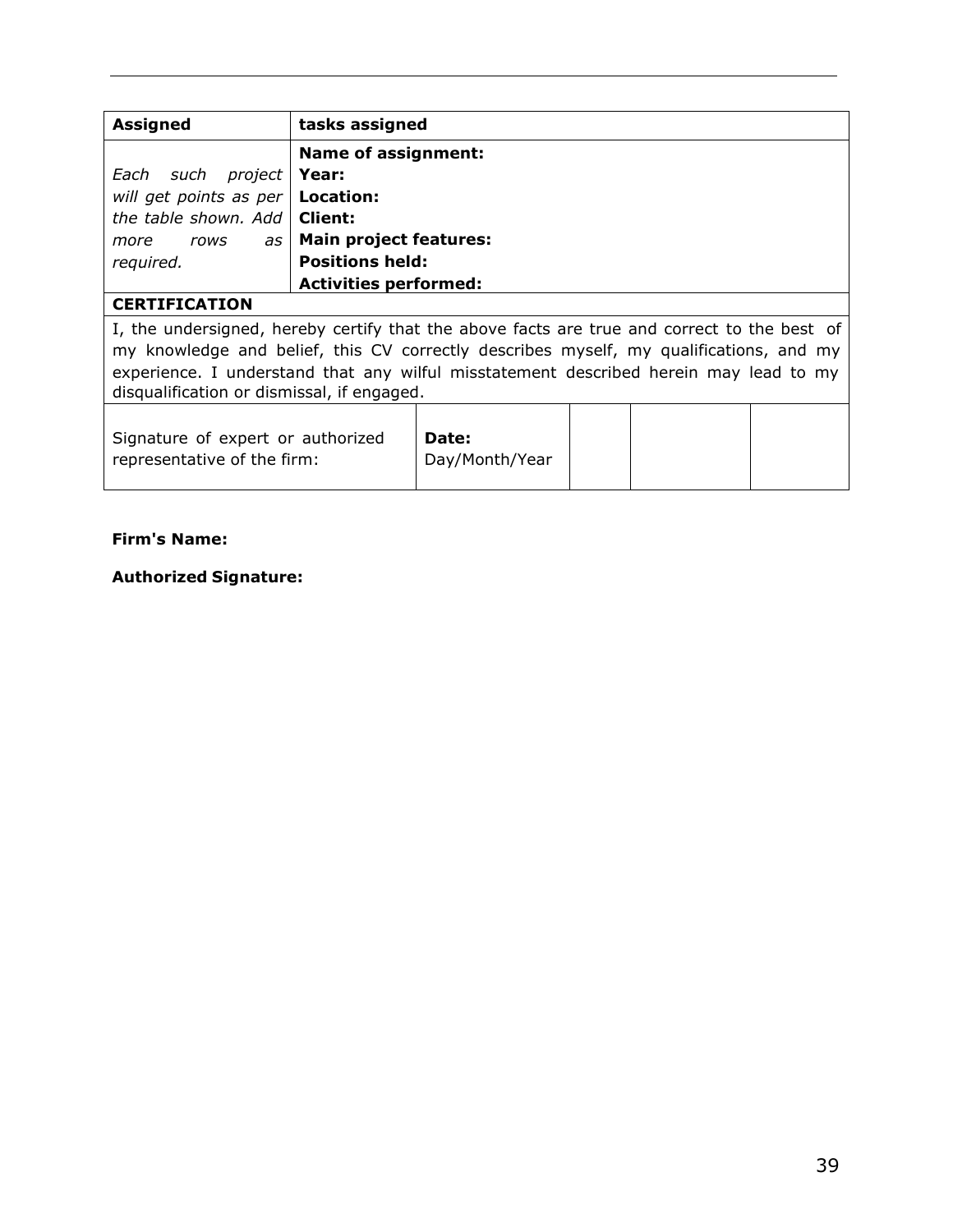### **FORM TECH-4**

#### <span id="page-39-0"></span>**DESCRIPTION OF APPROACH AND WORK PLAN FOR PERFORMING THE ASSIGNMENT**

Technical approach and work plan are key components of the Technical Proposal. The Bidders will present their Technical Proposal (items A, B and C below) in no more than 5 single-sided printed sheets (A-4 size, minimum 10 font size). The page count does not include the Forms.

- A. Technical Approach and Methodology,
- B. Work Plan, and
- C. Organization and Staffing,

**A. Technical Approach and Methodology:** In this section, the firm should explain the understanding of the assignment, approach to the services and methodology for carrying out the activities. The firm should highlight any challenges anticipated in delivering a programme of this nature and discuss proposed approaches to overcome the challenges and meet the requirements of the assignment.

**B. Work Plan**: In this section, the firm should describe the overall work plan for the activities of the assignment and a detailed work plan for various phases of the assignment. The work plan must specifically highlight the testing phase, go-live dates.

**C. Organization and Staffing**: In this section, the firm should provide the profiles of the team members that will be involved in this project, their educational qualifications, their total years of experience, their years of experience with the firm, their competency areas, and their role on this project.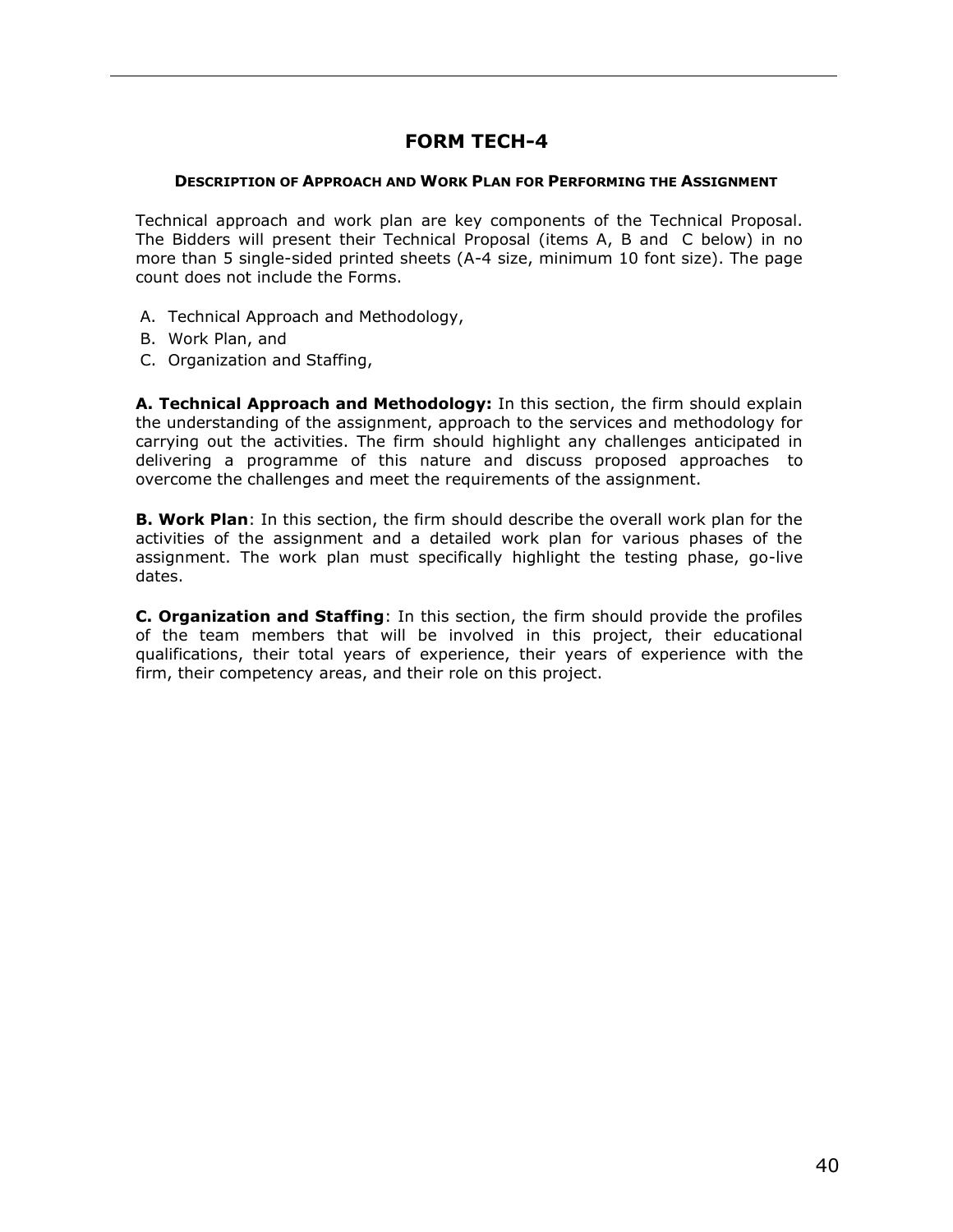# **Section 3. Financial Proposal - Standard Forms**

<span id="page-40-0"></span>Financial Proposal Standard Forms shall be used for the preparation of the Financial Proposal according to the instructions provided in Section 1.

- FIN-1 Financial Proposal Submission Form<br>FIN-2 Breakdown of Remuneration
- Breakdown of Remuneration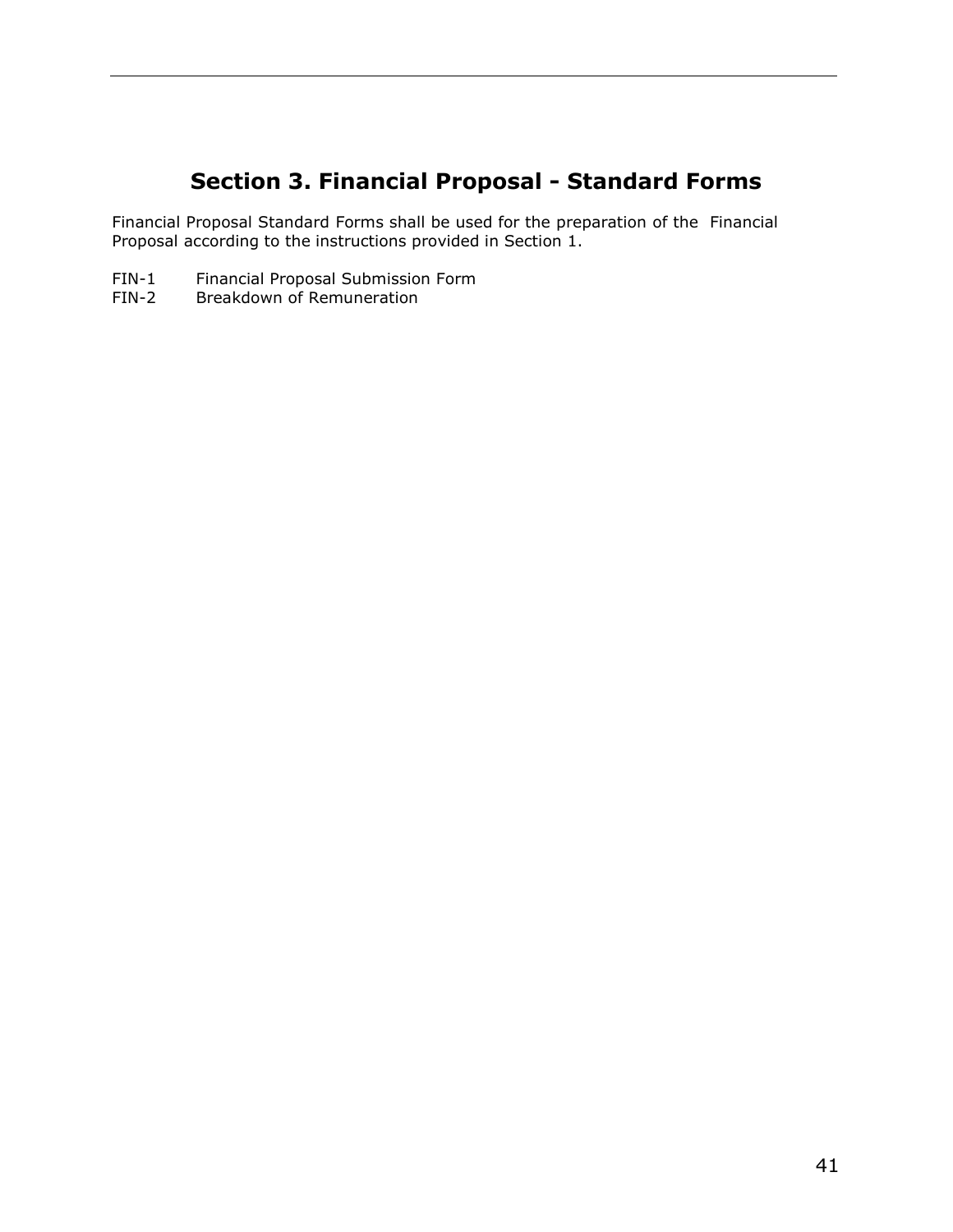#### **FORM FIN-42 FINANCIAL PROPOSAL SUBMISSION FORM**

<span id="page-41-0"></span>[Location, Date]

To **State Project Director,** Samagra Shiksha Office , DPI Campus, College Road, Nungambakkam, Chennai, Tamil Nadu 600006

Dear Sir/ Madam,

**Subject:** Submission of the financial proposal in response to RfP for <RfP title> and <RfP  $No.$ 

We, the undersigned, offer to provide the services for [name of assignment] in accordance with your Request for Proposal dated [date]. Our attached Financial Proposal is as per Form FIN – 2 for undertaking the assignment as per the Terms & Conditions enclosed.

Our Financial Proposal shall be binding upon us subject to the modifications resulting from arithmetic correction, if any, up to the expiration of the validity period of the Proposal, i.e. [date].

We undertake that, in competing for (and, if the award is made to us, in executing) the above contract, we will strictly observe the laws against fraud and corruption in force in India namely ― Prevention of Corruption Act 1988.

We understand you are not bound to accept any Proposal you receive.

Yours sincerely,

Authorized Signature [In full and initials]: Name and Title of Signatory: Name of Firm and Address: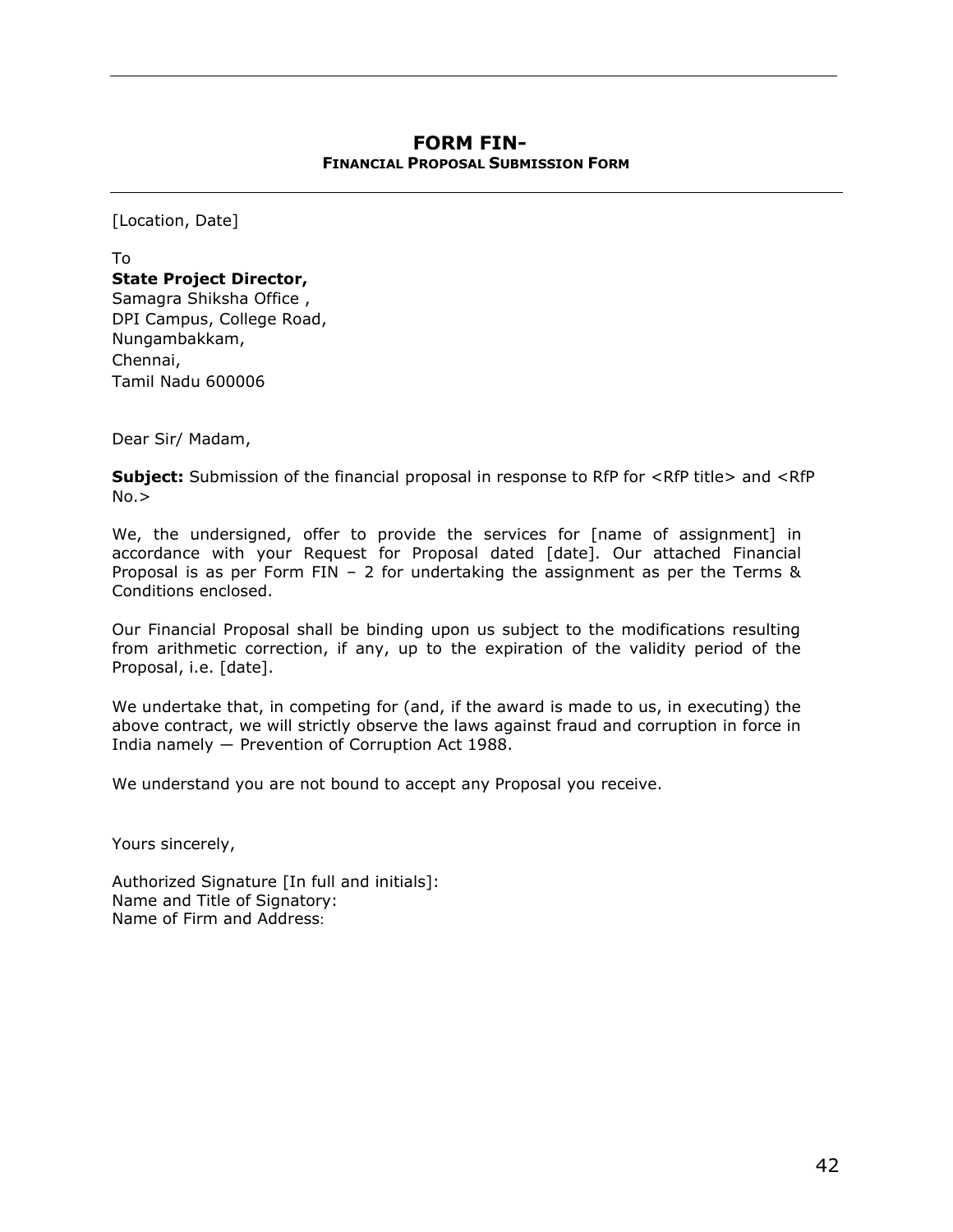### **FORM FIN-43 SUMMARY OF COSTS**

<span id="page-42-0"></span>

| SI.            | <b>Payment Methods</b>                                                                                                                                     | <b>Platform Fees</b><br>per<br><b>Transaction</b><br>$[1]$ | Weightage<br>[2] | Weighted<br><b>Platform Fees</b><br>per<br><b>Transaction</b><br>[1 X 2] |
|----------------|------------------------------------------------------------------------------------------------------------------------------------------------------------|------------------------------------------------------------|------------------|--------------------------------------------------------------------------|
| $\mathbf{1}$   | Debit Cards more than Rs.2,000/-                                                                                                                           |                                                            | 8%               |                                                                          |
| $\overline{2}$ | <b>Debit</b><br>Cards<br>less<br>or equal<br>to<br>Rs.2,000/-                                                                                              |                                                            | 2%               |                                                                          |
| 3              | Rupay Debit Card                                                                                                                                           |                                                            | 2%               |                                                                          |
| $\overline{4}$ | UPI more than Rs.2,000/-                                                                                                                                   |                                                            | 8%               |                                                                          |
| 5              | UPI less or equal to Rs.2,000/-                                                                                                                            |                                                            | 2%               |                                                                          |
| 6              | Credit cards (Visa/ Master/ Rupay)                                                                                                                         |                                                            | 5%               |                                                                          |
| $\overline{7}$ | Net Banking                                                                                                                                                |                                                            | 70%              |                                                                          |
| 8              | e-Wallets                                                                                                                                                  |                                                            | 3%               |                                                                          |
| 9              | Total $(% )$                                                                                                                                               |                                                            | 100%             | А:                                                                       |
| 10             | Any other charges e.g. Platform<br>fee, Technology<br>fee,<br>Human<br>Resource Cost, etc.                                                                 |                                                            |                  |                                                                          |
| 10.1           | <please nature<br="" specify="" the="">of<br/>Charge 1; whether one time or<br/>recurring; whether % of transaction<br/>of fixed fee&gt;</please>          |                                                            |                  |                                                                          |
| 10.2           | specify the<br><please<br>nature<br/>оf<br/>Charge 1; whether one time or<br/>recurring; whether % of transaction<br/>of fixed fee&gt;</please<br>         |                                                            |                  |                                                                          |
|                | $ 10.3 $ <please nature<br="" specify="" the="">of<br/>Charge 1; whether one time or<br/>recurring; whether % of transaction<br/>of fixed fee&gt;</please> |                                                            |                  |                                                                          |
| 11             | <b>TOTAL</b>                                                                                                                                               |                                                            |                  | <b>B</b> :                                                               |

Signature:

Name & Designation of Signatory: Note:

1. The Authority reserves the right to seek clarifications in case variations in the above rate, over the various categories, are beyond explicable limits.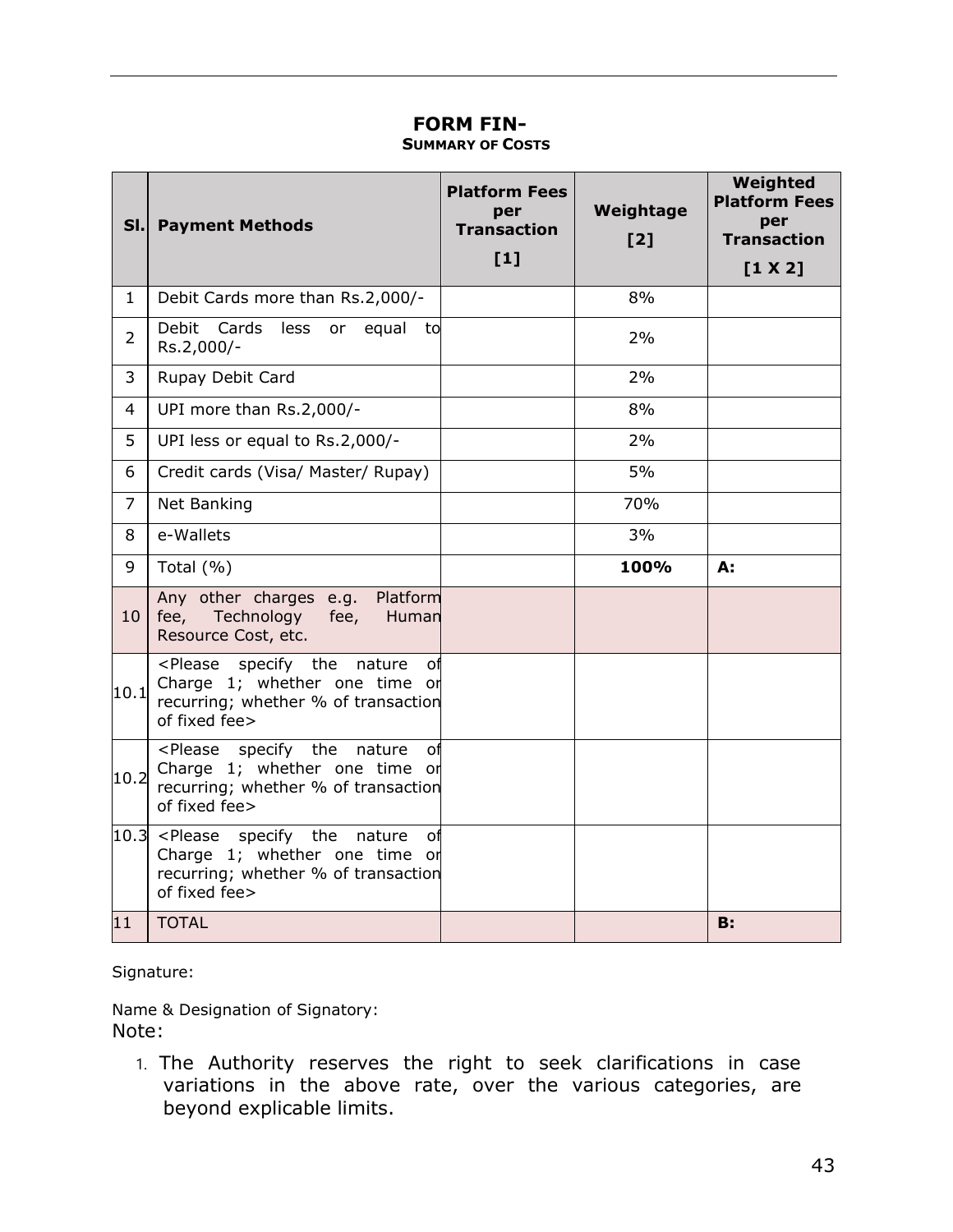# **Section 4. Terms of Reference**

#### <span id="page-43-0"></span>**Overview**

#### 1. TN Samagra Shiksha: WEB Portal

Samagra Shiksha is building an integrated online system where it is going to consolidate incoming contributions from interested donors and well-wishers. It is expected that Rs 600 crore will be transacted through the solution over a period of 1 year. A similar amount can be expected each year thereafter. However, this value may vary based on the success of the various programs that are being initiated/ in place.

The Payment Gateway Service Provider to be selected in the Tender (hereinafter called as "PGSP") should integrate the Payment gateway system with the Web Portal to enable multiple ticketing channel like e-Ticketing, Mobile ticketing, Mobile App, API & e-seva centres, etc., through effective coordination with the Web Portal Operating Agency and TN Samagra Shiksha.

- 2. PGSP should integrate the following e-payments in WEB PORTAL as per TN Samagra Shiksha requirement.
	- a) Online Payment Gateway Services: Should allow users/consumers to make payments using any Credit Cards [Visa, Master Card/ Maestro, Amex & Diners].
	- b) Debit Cards [Visa/ Master/ Maestro/ Rupay]
	- c) Internet Banking to be accessed to all net banking. Inter Banking based debit to Bank accounts, covering at least 20 Banks of which a minimum Ten (10) should be Public Sector / Nationalized Banks.
	- d) Cash Cards/ Prepaid Cards / Wallets.
	- e) IMPS payment option on internet.
	- f) Digital Payment through UPI, USSD, Aadhaar Pay, including BHIM App
- 3. The PGSP should tie up with Credit Card & Debit card Payment Gateway(s) and respectively with related Nationalised banks for offering the above facilities.
- 4. Bidder as a payment gateway aggregator is required to provide the above services to facilitate electronic payment services. Bidder should directly have tie ups with Credit Card Payment Gateway (s) and respectively with related banks for offering the above facilities. In terms of these arrangements the Bidder's role is to maintain tieups, create interface with various Banks and manage the entire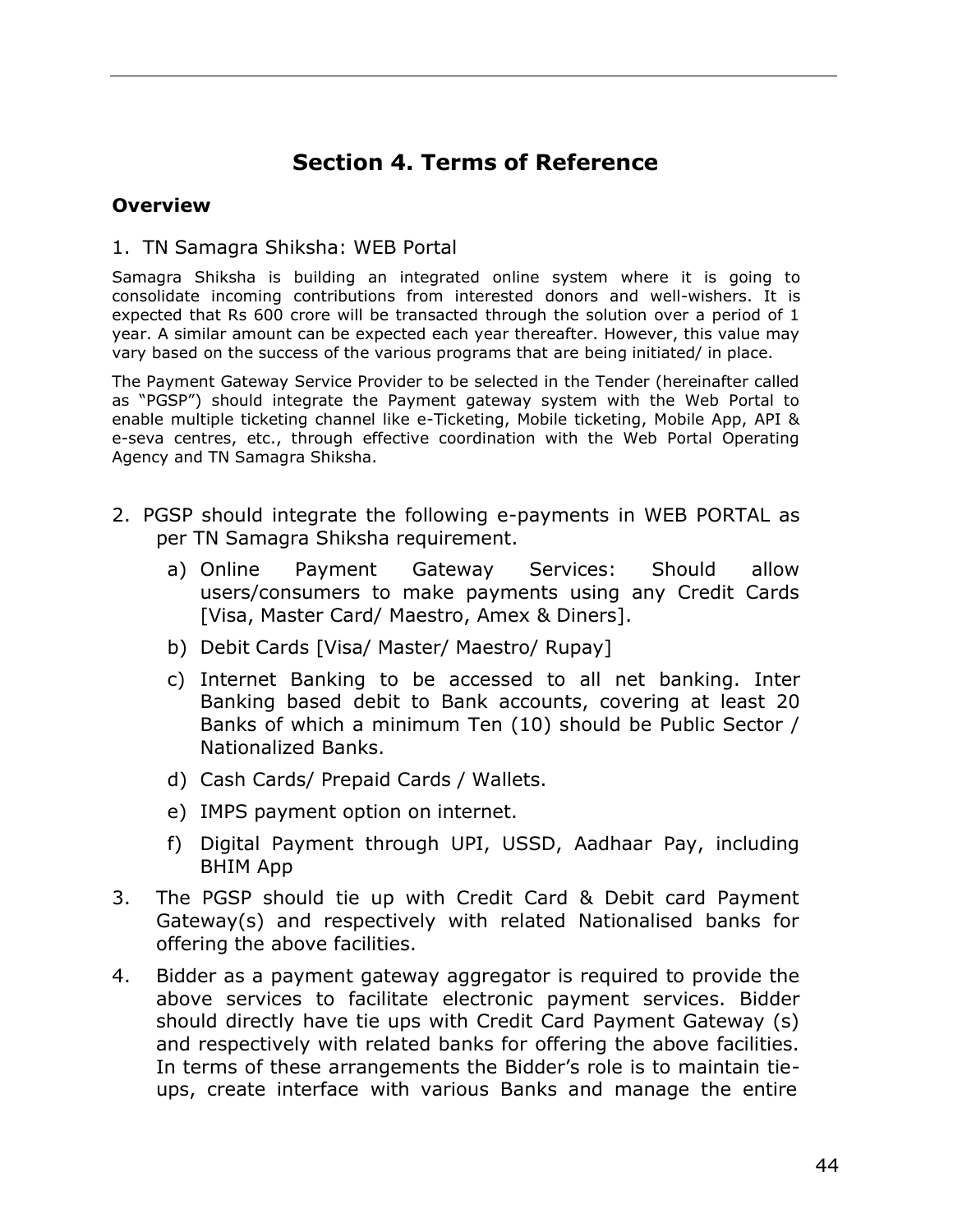backend operations of such services. These include entering into agreements with banks /movement of data and reconciliation of such data against payments.

- 5. TN SAMAGRA SHIKSHA should be enabled to aggregate the payments with reconciled information. Date wise month wise transaction summary online reports in hard & soft copies (both non editable & editable) should be provided.
- 6. All the customer transactions must be in Indian rupees only and should handle online refund facilities for failure/cancellation of transactions.
- 7. Facility to interface to view status and reports to know the pending cases issue wise/bank wise along with date of transaction, date of reporting, etc. to be created.
- 8. Option to track status of any such transaction and Interface for updating action taken by different units and also can track status.
- 9. Effective Refund control system like duplicate record removal, and refund not exceeding donation value, not settled to TN SAMAGRA SHIKSHA, etc., to be provided.
- 10. Payment Gateway Reconciliation for each transaction, refund, partial refund, error refund, management (manual) refund should be carried out.
- 11. Facility for settlement automatically and refund checking procedure should be created as per TN SAMAGRA SHIKSHA rules.
- 12. Donors details for failed transaction like timings, reasons, etc., to be furnished.
- 13. The PGSP should transfer the amount (in Indian rupees only) to the designated Bank account of TN SAMAGRA SHIKSHA within T+1 working days (excluding Bank Holidays) where  $T = T$ ransaction date. Otherwise, penalty will be levied.
- 14. The amount due and approved refund amount to donors in case of cancellations should be transferred to the respective Bank account of Donors within 3 (three) bank working days from TN SAMAGRA SHIKSHA approval. Otherwise penalty equal to five times the service charge for that particular transaction will be levied.
- 15. The amount for failed transactions also should be transferred within three bank workings from date of booking. Otherwise penalty equal to five times the service charge for that particular transaction will be levied.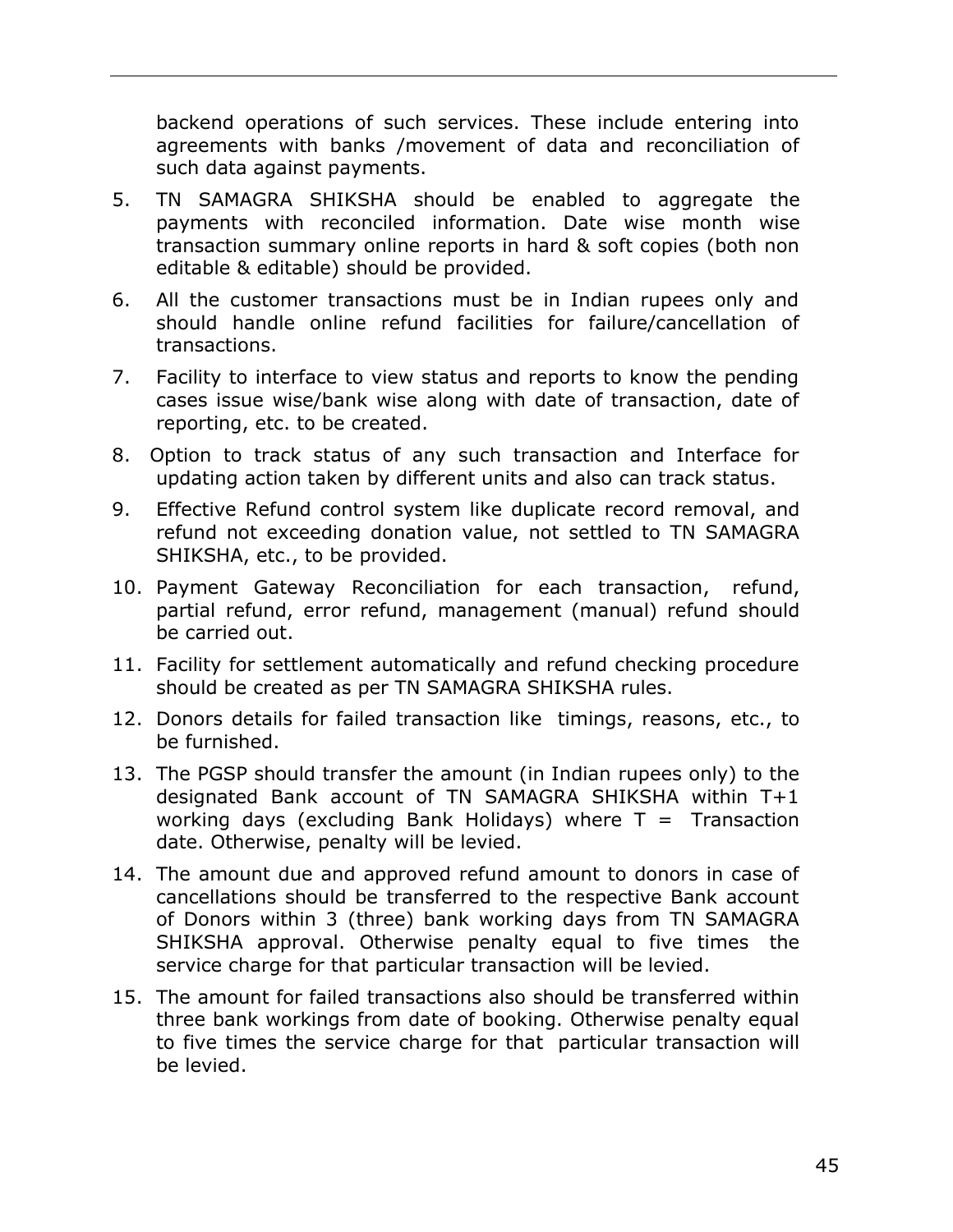- 16. At any case, the PGSP should not make refund to donors, exceeding the actual collected amount from donors.
- 17. At any case, the PGSP should not make refund to donors/account, who had not done the transaction on the Web Portal of TN SAMAGRA SHIKSHA.
- 18. Enable/ Disable VISA & Master Credit / Debit cards option for new & existing cards.
- 19. Success, refund, failed transactions should be informed to the donors through SMS/e-mails.
- 20.The PGSP should ensure that there should be no revenue leakage to TN SAMAGRA SHIKSHA in any form, at any point of time and also take the full responsibility for all the transactions.
- 21. The PGSP should support for other booking mode like Automatic Teller Machines (ATM), POS machines, Short Message Service (SMS), Interactive Voice Response system (IVRS), Private agency, Self Help Groups (SHG), e-seva Centres, APIs, Internet café, Post Office private -Kiosks, telephone and any other modes to be developed in future base on demand as per TN SAMAGRA SHIKSHA directions.
- 22. The PGSP should create an exclusive customer interface for monitoring the transactions as per the directions of TN SAMAGRA SHIKSHA from time to time.
- 23. Payment Gateway transactions should incorporate a strong & latest SSL encryption with real time authorisation and capture of transactions. Both domestic and international credit cards should be supported.
- 24. Payment transactions should use secure servers that encrypt all Credit Card/ Banking/ Personal information. These servers should operate behind Security firewalls to ensure maximum protection of the customer's information and use of industry-standard SSL (Standard Sockets Layer) Technology, for this data encryption.
- 25. Payment Gateway should give access to multiple Banks and Credit Card interfaces to reduce the time and effort required to tie up directly with the Banks or Credit Card Gateway.
- 26. Necessary Data for conducting Information System Audit (ISA) should be given as per directions of TN SAMAGRA SHIKSHA.
- 27. Customers should be able to log on to the WEB PORTAL and access the Payment Gateway facilities to make donations real-time. The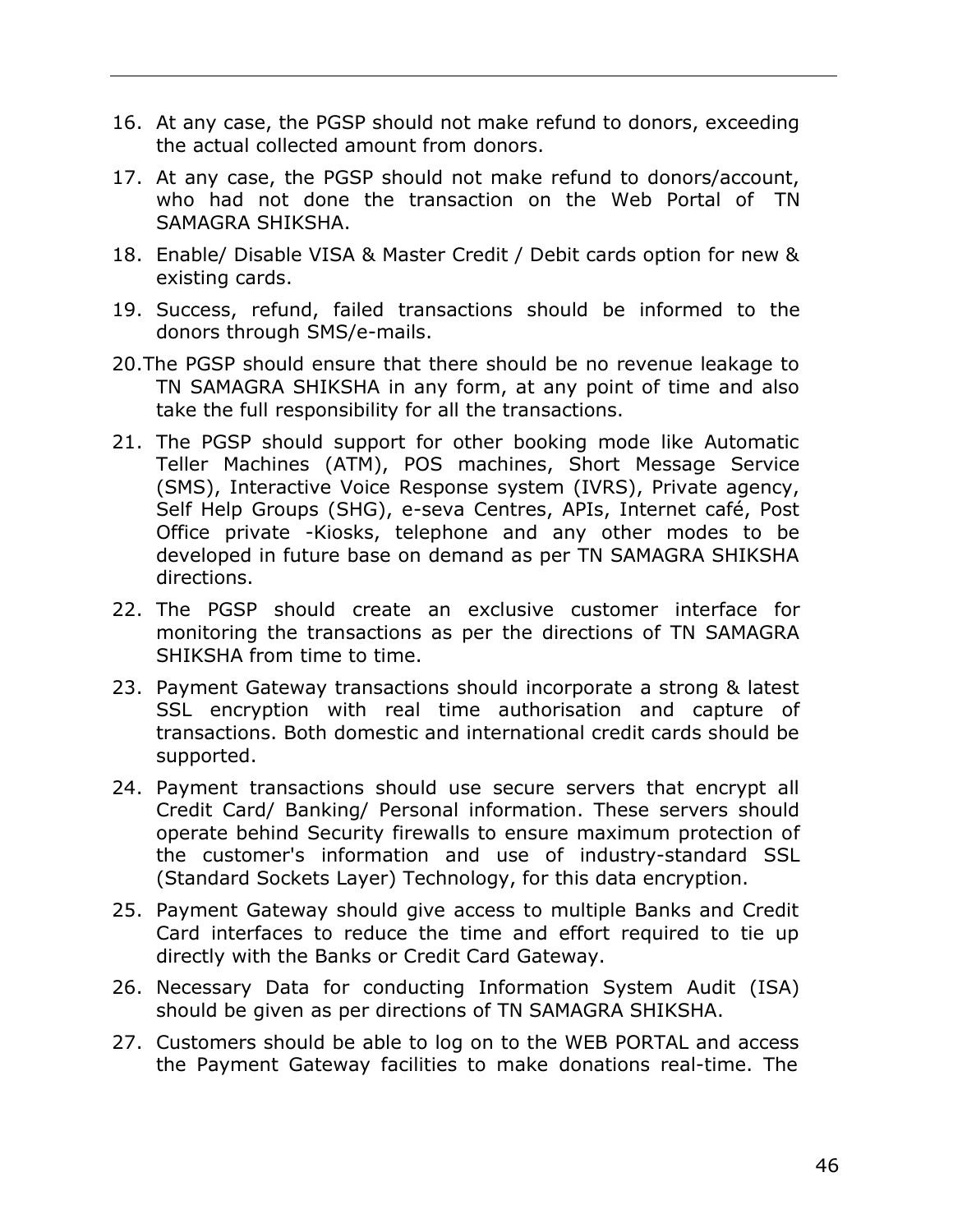Customer should be able to view his payment amount at the website and then proceed to make the payment.

- 28. Upon successful completion of the transaction process, the customers should be guided to an Online Payments page where he is presented with option of making a Direct Online Payment using a Credit Card or a Debit Card / Bank Gateway service.
- 29. Customer should select preferred option of making the payment (i.e. through the Credit Gateway where they need to use a VISA/ MasterCard/ American Express Credit Card or the Debit Gateway where they need to use acceptable debit cards or Net Banking accounts).
- 30. If the customer chooses the Net Banking facility, then it should open up access to the relevant bank, where the customer enters the validation details.
- 31. If the customer chooses the Credit Card mode of payment, then it should open up the Credit Card Gateway section, where they enter the required validation details.
- 32. In case of the customer choose the Debit mode of payment, then it should open up the Debit Payment Gateway section of the relevant Bank where they enter the requisite validation details.
- 33. On successful validation, the Customer's account is checked for balance availability and the transaction is either successfully processed or rejected. The customers should be intimated of the same instantly and an electronic acknowledgement should be displayed which will display his payment confirmation number. Simultaneously data should be transmitted electronically to TN SAMAGRA SHIKSHA intimating the success/failure of the transaction.
- 34. The amount collected from the successful transactions will be pooled into the designated collection account of TN SAMAGRA SHIKSHA maintained with the identified bank.
- 35. In case of Cancellation, the eligible amount will be transferred/refunded from TN SAMAGRA SHIKSHA Account to account within the timeline as indicated by TN SAMAGRA SHIKSHA, through Online.
- 36. PGSP should reconcile the accounts collected against the Payment Instructions issued and provide consolidated Payment Information to TN SAMAGRA SHIKSHA in a format/ frequency desired by TN SAMAGRA SHIKSHA.
- 37. A minimum uptime of 99.99% should be guaranteed.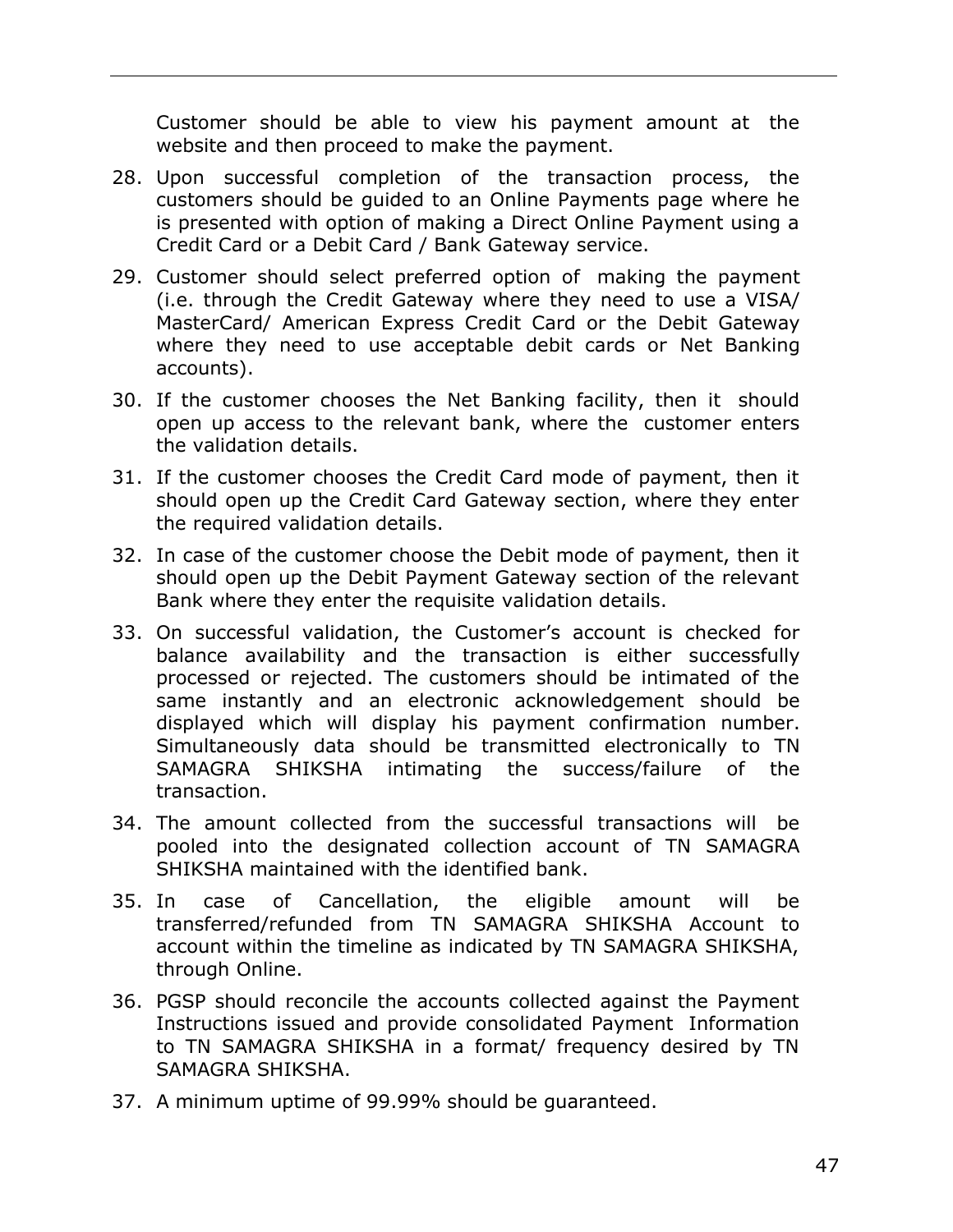- 38. The service charges to PGSP will be paid as per the finalised rate on quarterly basis.
- 39. The Contract period will be for 5 years from the date of signing of Contract between TN SAMAGRA SHIKSHA and the PGSP.
- 40. If RBI / State Government / Central Government give any benefits and discounts/reduction or waiver of service charges for Payment Gateway through any transactions, the PGSP should inform and pass the same benefits to TN SAMAGRA SHIKSHA immediately.
- 41. The Bidder should support with Mobile-kit for integration of mobile application of Various operating system such as Android, Windows, Blackberry, IOS, etc., and as per the requirement from time to time.
- 42. The Bidder should deploy one exclusive Technical person for Transaction Reconciliation, analysis in XLS, Report Generation etc at TN SAMAGRA SHIKSHA Headquarters for TN SAMAGRA SHIKSHA working days with required software.
- 43. The PGSP should get acknowledgement from Cash section at TN SAMAGRA SHIKSHA Headquarters, for ensuring the Payment settlement to TN SAMAGRA SHIKSHA authorised Bank Account on daily basis and the consolidated reports should be furnished to TN SAMAGRA SHIKSHA along with payment Bills.
- 44. The PGSP should maintain all the confidential data related with Credit/Debit card of donors & also for e-wallets, POS, UPI, AEPS, etc., as per the Standards laid down by the Payment Card Industry-Data Security Standards (PCI-DSS) and also as per RBI Rules. The PGSP should also ensure compliance with all regulations that may be applicable from time to time. Any breach to this shall be levied with penalties.
- 45. If any Legal cases/Cyber crime arises related with lapses in security like theft of Identity or information of Personal bank accounts data in any ways. The data/information as required by TN SAMAGRA SHIKSHA to be furnished and the entire cost for court case and court awards/verdicts etc. if any will borne by PGSP only. TN SAMAGRA SHIKSHA is not liable to meet any such expenses towards court cases.
- 46. Payment services must offer fraud screening tools to reduce fraudulent transactions. This includes address verification, card code value (CCV) verification, expiry date of the card, date of birth etc. to ensure that the payments made via payment service are legitimate.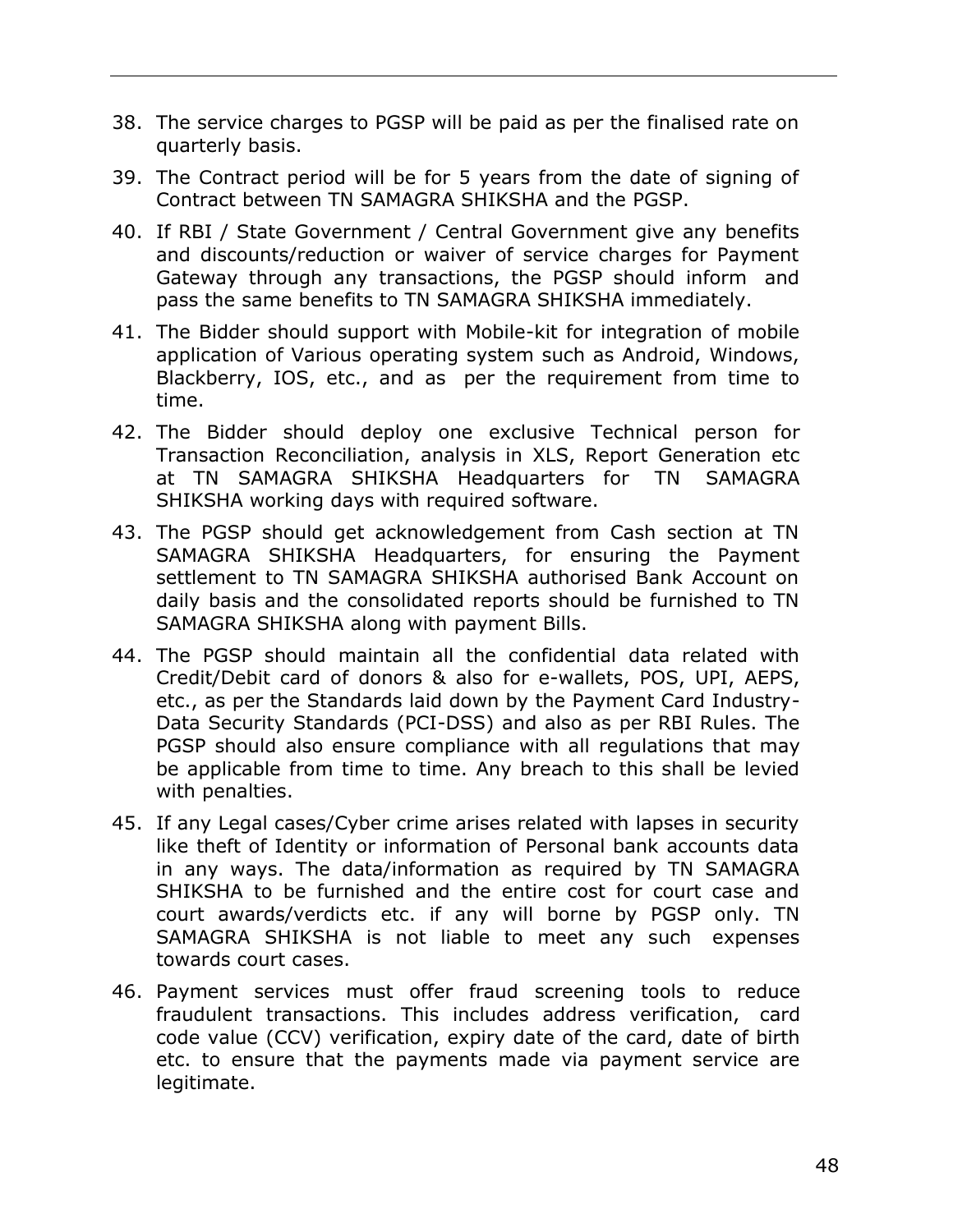47. The Bidder shall be responsible for the costs towards travel/stay, daily allowance or any other allowances with respect to their staff deployed with respect to the execution of this project before or after the award of the contract.

### **A. Solution Requirement**

- 1. Bidder should undertake comprehensive study on the services provided by TN SAMAGRA SHIKSHA and develop backend integration for various modules.
- 2. Bidder should create an exclusive customer interface for monitoring the transactions as per the directions of TN SAMAGRA SHIKSHA from time to time.
- 3. Bidder should permit TN SAMAGRA SHIKSHA to access the transaction data from Cloud DC/ DRC.
- 4. Bidder should be able to demonstrate the availability of a disaster recovery site which the proposed solution will be utilized for.
- 5. Bidder should develop and customize the solution as per the requirements.
- 6. Payment Gateway transactions should incorporate a strong & latest SSL encryption with real time authorization and capture of transactions. Both domestic and international credit cards should be supported.
- 7. Payment transactions should use secure servers that encrypt all Credit Card/ Banking/Personal information. These servers should operate behind Security firewalls to ensure maximum protection of the customer's information and use of industry-standard SSL (Standard Sockets Layer) Technology, for this data encryption.
- 8. Payment Gateway should give access to multiple Banks and Credit Card interfaces to reduce the time and effort required to tie up directly with the Banks or Credit Card Gateway.

### **B. Payment Gateway Functionality**

- 9. The Consumer logs into and accesses the Payment Gateway facilities to pay online, real-time. The Consumer can view his payment amount at the website and then proceed to make the payment.
- 10. Upon successful completion of the process the consumer is then guided to Online Payments page where he/she is presented with option of making an Online Payment using a Credit Card or a Debit Card / Bank Gateway service/ Cash Card gateway, etc.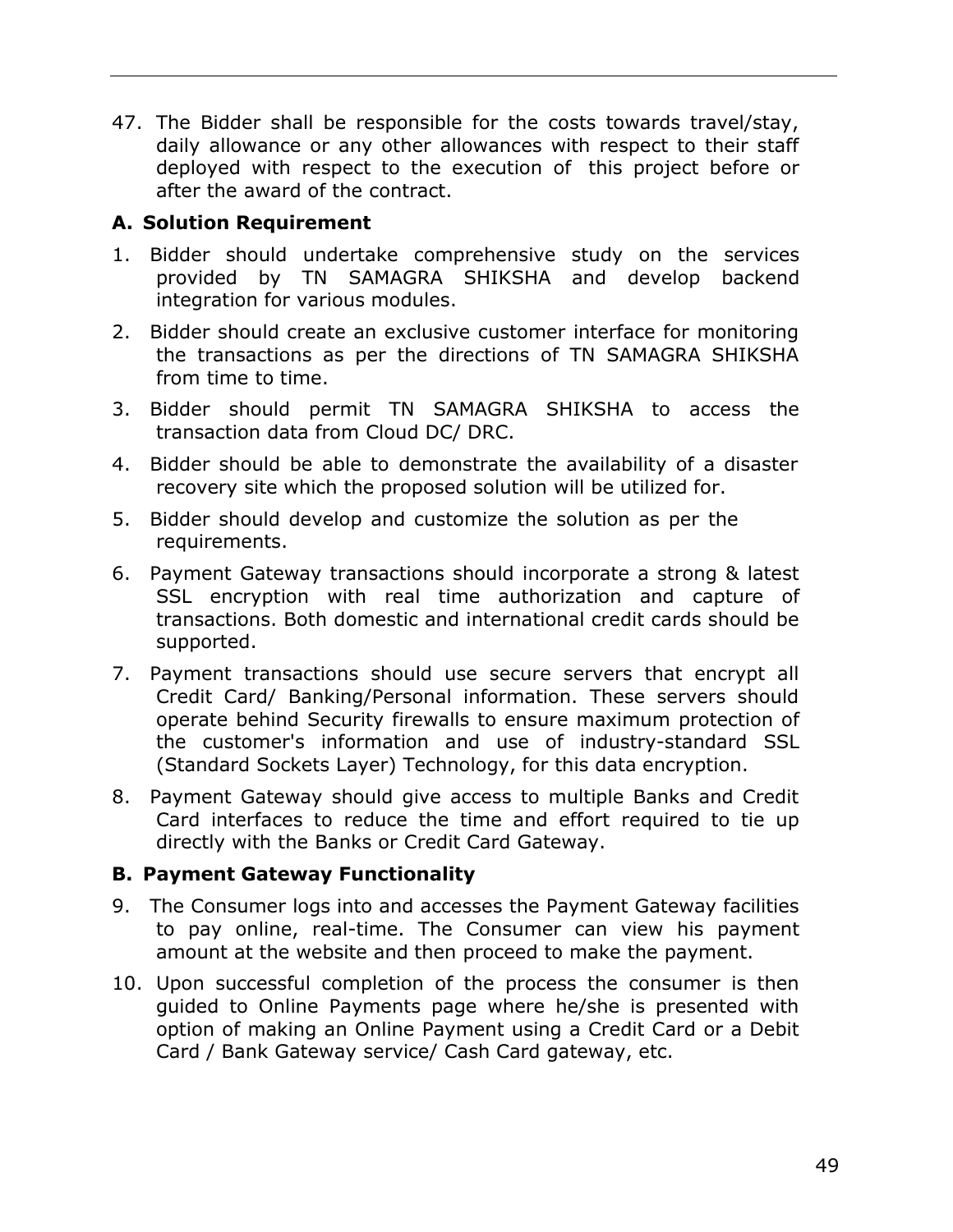- 11. The consumer then selects his preferred option of making the payment (i.e. through the Credit Card / Debit Card /Net Banking / Cash Cards, Wallets).
- 12. If the consumer chooses the Credit/Debit Card mode of payment, then it will open up the relevant Card Gateway section, where he enters the required validation details (card number, expiry date, verification number etc)
- 13. In case the consumer chooses the Net Banking Mode of payment, then it will open up the gateway section of the relevant bank where he enters the requisite validation details (Net banking User ID and Password etc).
- 14. In case the consumer chooses the Prepaid card payment, then it will open up the gateway section of the relevant prepaid card provider where he enters the requisite validation details (Card User ID and Password etc)
- 15. On successful validation, the Consumer's account is checked for balance availability and the transaction is either successfully processed or rejected. The consumer is intimated of the same instantly and an electronic acknowledgement is displayed which will display his payment confirmation number. Simultaneously data is transmitted electronically to TN SAMAGRA SHIKSHA intimating the success/failure of the transaction.
- 16. The amount collected from the successful transactions will be pooled into the designated collection account of TN SAMAGRA SHIKSHA maintained with the identified bank.
- 17. Bidder should reconcile the amount collected against the payment transactions conducted by the consumers and provide consolidated payment information to TN SAMAGRA SHIKSHA in a format / frequency desired by TN SAMAGRA SHIKSHA
- 18. In case of cancellation, failure transaction and any issues etc, the eligible amount to be transferred/refunded from TN SAMAGRA SHIKSHA Account to account.
- 19. The system should generate single FT number for each OB number only. The system should provide the dashboard as per the TN SAMAGRA SHIKSHA requirement.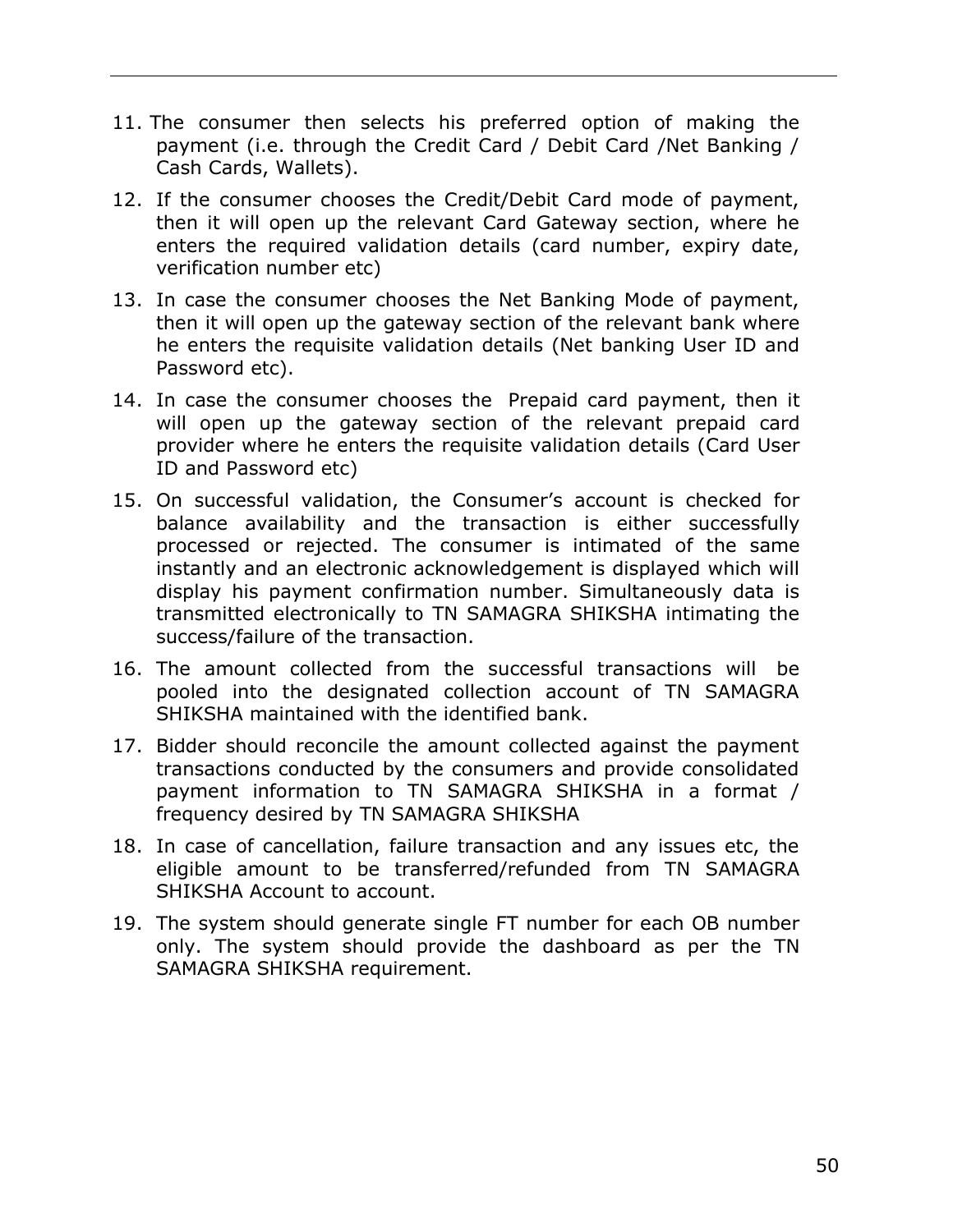### **C. Additional Deliverables:**

Dashboard to TN SAMAGRA SHIKSHA to view the following (Graphical View)

- 1) Payment analytics Total amount received
	- a) Successful transactions- each payment method wise (credit/ debit/net banking/ wallet) etc.
	- b) Mode used- desktop/mobile/ipad
	- c) Bank wise Booking History
	- d) Success rate
	- e) Complete transaction details (trans id, date, time, name, amount, status)
	- f)Failure transaction details (error details: failure reason, no. of failure, failure %) - payment method wise
- 2) Refund analytics:
	- g) Total refund for cancellation or failure: in progress refunds, successful refund, failed refund
- 3) Net banking downtime identification in the dashboard- notification to customer while he/she selects the payment option.
- 4) Card issuer downtime identification in the dashboard–notification customer while he/ she selects the payment option.
- 5) Card issuer downtime identification in the dashboard-intimation to customer to use alternative mode in case of downtime of and bank

### **D. Additional features:**

- 6) Dynamic Switching: Dynamically choose the best gateway for every transaction to maximize the conversion rates.
- 7) Retry and recommendation framework- when transaction fails, display reason for failure/error with the recommended option to complete booking process. (Error mapping with recommendation).
- 8) Shall assist in all mode of transactions.
- 9) Auto emails on bounced/dropped/failed transactions.
- 10) Auto refund for bounced/dropped/failed transactions or retry option Wallets.
- **E. Help Desk Facility:**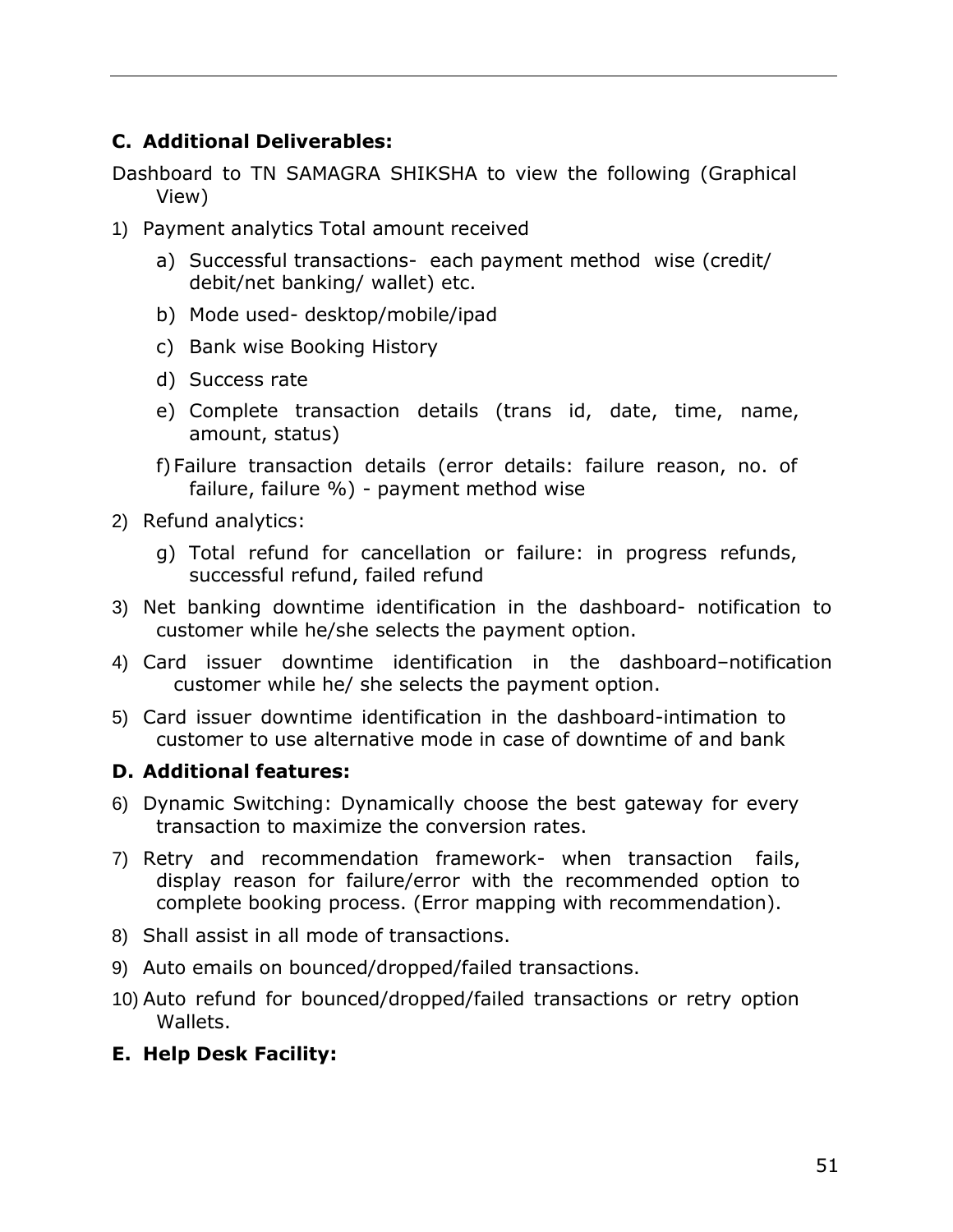- 1) The PGSP should create and operate a full-fledged Help Desk facility at Chennai to address all Payment Gateway related enquiry from Donors. The language will be in Tamil & English with two Telephone line facility and the Telephone bills and all cost for operating the Help desk should be borne by the PGSP only.
- 2) The Help Desk facility has to be established and operated at Chennai only with 24x 7 support with deployment of 2 persons per shift with required hardware, software, infrastructure and all other required resources, duly complying with all safety measures.
- 3) All the expenditure for establishing and running the call center shall be borne by PGSP.
- 4) Attending to calls and providing information required by them over phone in a polite way and approach.
- 5) Attending to mails and providing information required by callers through mails. Registering the grievances / suggestions received from the donors through phone calls and mails, and forwarding them to concerned officials for necessary action, receive action taken report from them and inform the customer about the action taken by TN SAMAGRA SHIKSHA.
- 6) All grievances/suggestions received from customers through calls/mails should get a unique transaction ID number for tracking. This ID number should be unique, and not to be changed or repeated. Arranging refund related enquiry for e-ticket, mobile ticket, Mobile app, API, etc., failure transactions for payment gateways and other cases after getting information from TN SAMAGRA SHIKSHA.
- 7) Generating daily/weekly/fortnightly/monthly/yearly reports pertaining to Call Centre, as required by TN SAMAGRA SHIKSHA. Maintaining registers, viz., daily call summary reports, breakdown/accidents, ticket refunds, call connections, etc. Carrying out all other relevant activities for running the Call Centre successfully.
- 8) The PGSP should create and operate SMS facility and SMS should be send to all Donors for all booking transaction, cancellation, success and failed transaction, boarding point changes during festival operations etc through SMS in English and Tamil and the entire cost for SMS facility should be borne by the PGSP only.

### **F. Post Contract Scenario:**

1) On completion of 5 years contract period, the PGSP should continue the facility of refund the pending amounts to Donors until all such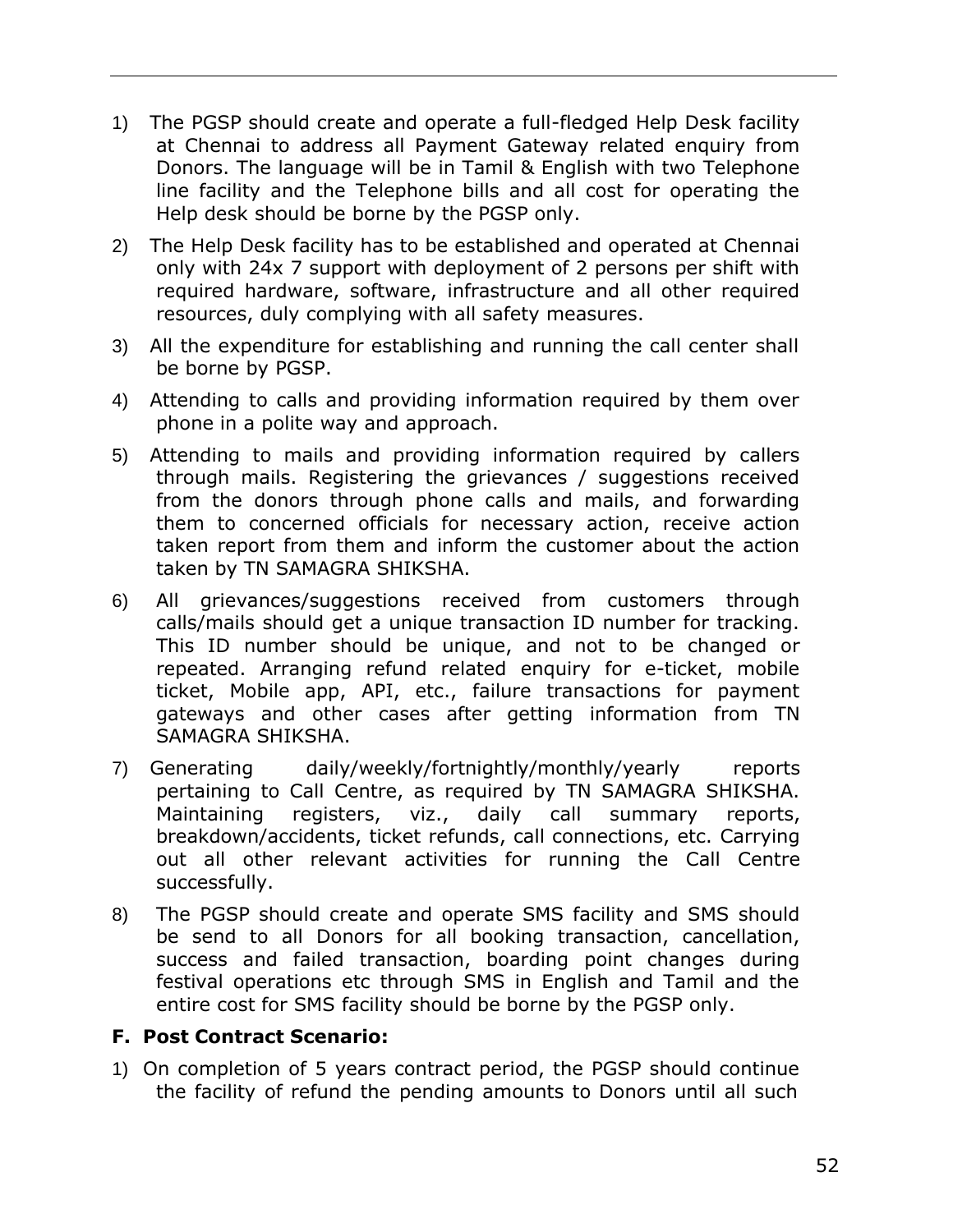refunds are made. TN SAMAGRA SHIKSHA will not make any additional service charges to PGSP for this compulsory refund facility to all Donors.

2) If required, TN SAMAGRA SHIKSHA will decide on extension of contract period based on the performance & need, on mutually agreed basis after negotiation. The decision for contract period extension or going for new open tender through PTCS shall start before 6 months from contract end period by TN SAMAGRA SHIKSHA.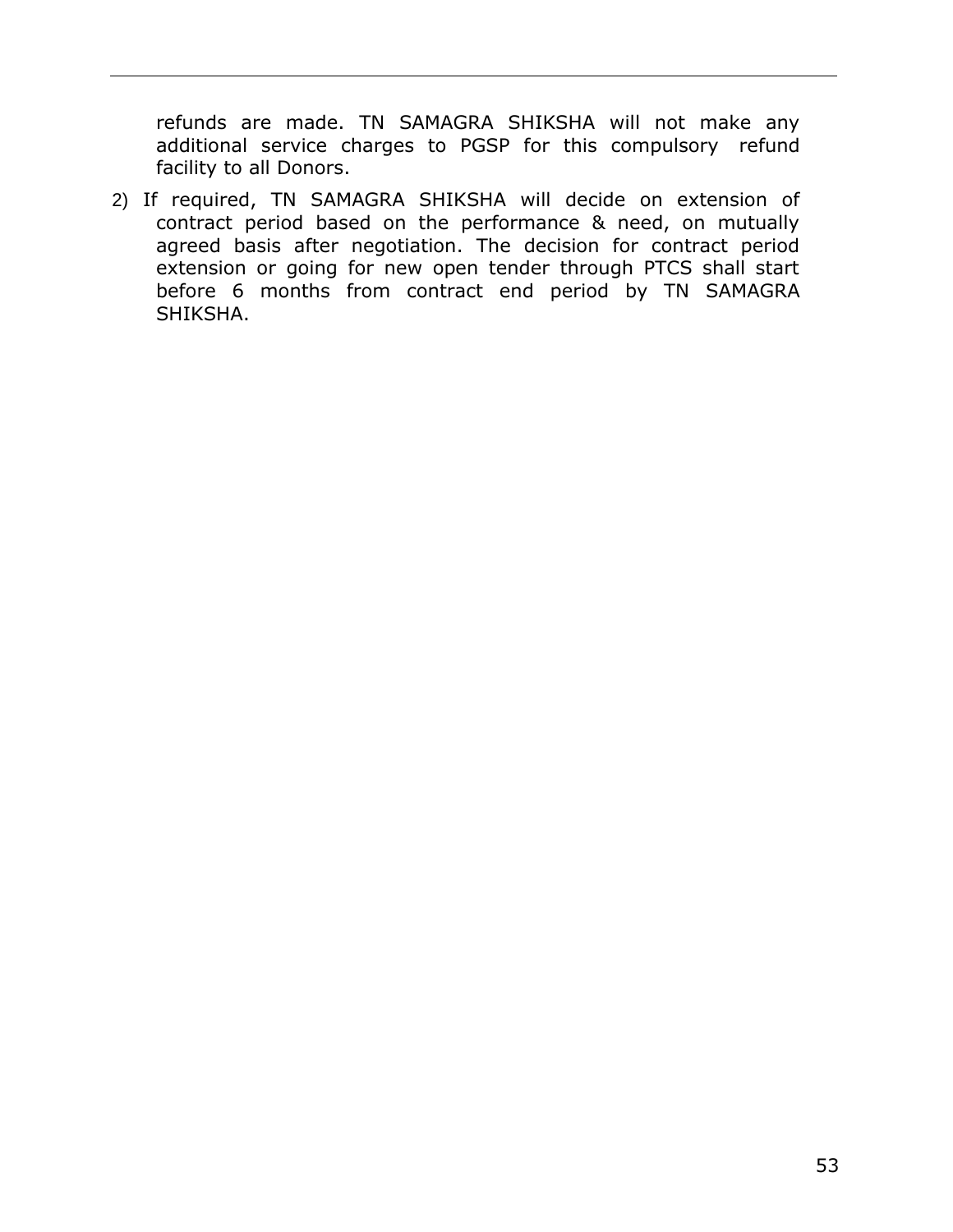# **G. Proposal Evaluation**

| SI.<br>No.   | <b>Evaluation Criteria</b>                                                                                                                                                                                                                                        | Max.<br><b>Points</b> | <b>Criteria for Awarding Points</b>                                                                                                                                                                                                         |
|--------------|-------------------------------------------------------------------------------------------------------------------------------------------------------------------------------------------------------------------------------------------------------------------|-----------------------|---------------------------------------------------------------------------------------------------------------------------------------------------------------------------------------------------------------------------------------------|
| $\mathbf{1}$ | <b>Financial</b><br>Strength:<br>Audited Annual Turnover<br>certified<br>by<br>Statutory<br>Auditor to be attached.                                                                                                                                               | 10                    | Average turnover in last three financial<br>year:<br>a) 51-100 Crore: 1 point<br>b) $101 - 150$ crore: 3 points<br>c) 151-200: 5 points<br>d) 201-250: 6 points<br>e) 251-300: 8 points<br>> 300 crore - 10 points<br>f)                    |
| 2            | Tenure: How many years<br>Bidder<br>been<br>has<br>the<br>providing<br>electronic<br>payment solutions in India                                                                                                                                                   | 10                    | No. of years providing this service:<br>a) $<$ 3 year - 0<br>b) $1 - 3$ years $- 4$<br>c) $3 - 10$ years $- 6$<br>d) $>10$ years - 10                                                                                                       |
| 3            | Relevant Experience: Over<br>the last 10 years, Bidder<br>have<br>delivered<br>should<br>electronic payment services<br>least<br>20<br>to<br>at<br>large<br>organisations, which should<br>include<br>at<br>least<br>ten<br>Government organisations in<br>India. | 30                    | Total number of projects:<br>a) $20-30$ projects - 10 points<br>b) $31-50$ projects - 15 points<br>c) $> 50$ projects - 20 points<br>If five projects done with Tamil Nadu<br>State Government - Bonus 10 points (2<br>points per project). |
| 4            | No. of clients the Bidder<br>servicing<br>has<br>been<br>continuously for at least<br>3 years, and continues to<br>service on the date of<br>publication of this tender.<br>The<br>of<br>nature<br>service<br>should be for electronic<br>payment services.       | 30                    | Total number of clients being serviced for<br>3 years:<br>a) $<$ 25 clients - 10 points<br>b) $25-50$ clients $-15$ points<br>c) $51-100$ clients - 20 points<br>$d) > 100$ clients - 30 points                                             |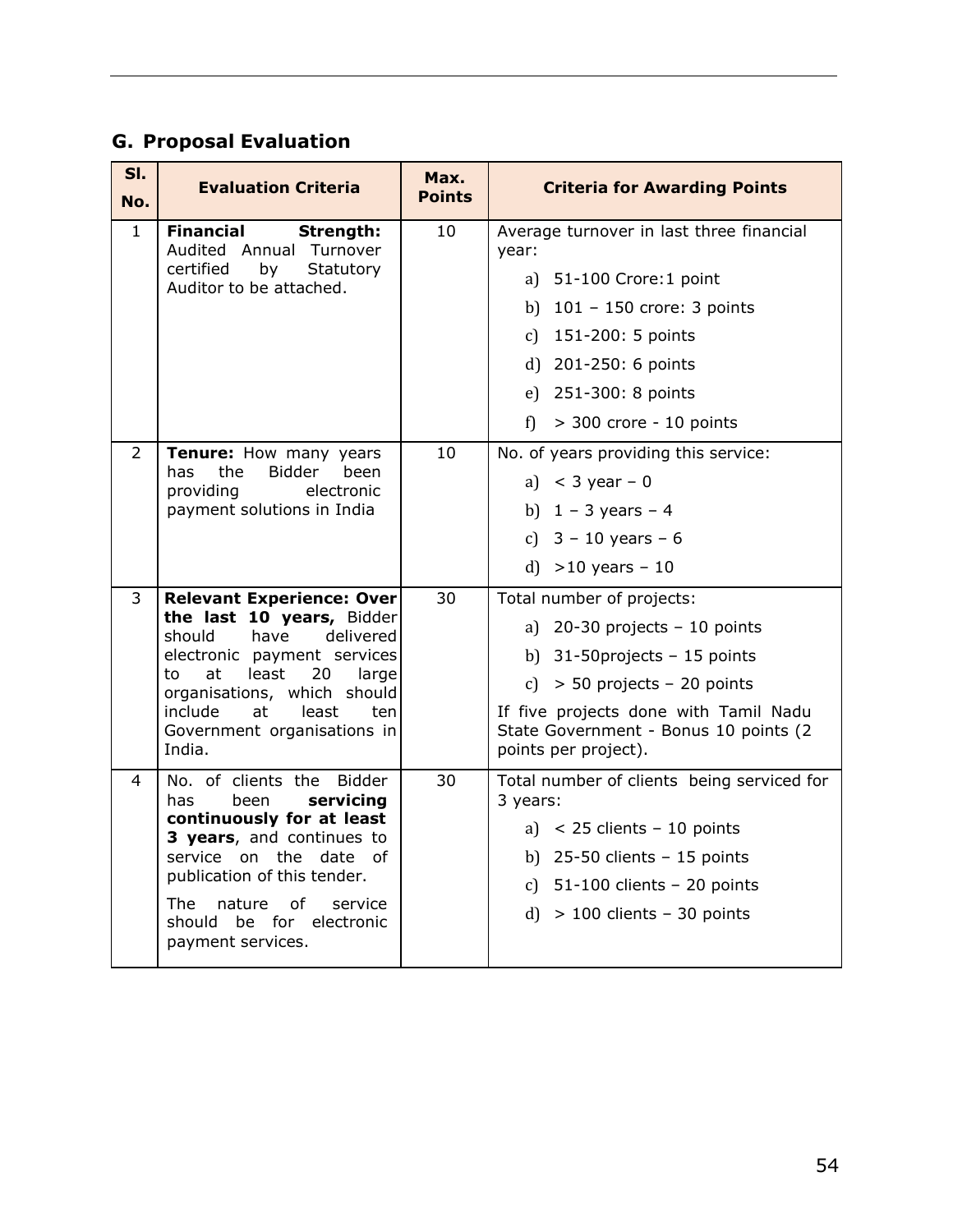### **H. Process and Methodology of Evaluation**

The selection of firm(s) will be in accordance with the Quality and Cost Based Selection (QCBS) system.

- 1. Financial bid of only those bidders with at least 80 out of 100 marks in technical evaluation (mentioned in Section 4.1.2) will be considered. Firms scoring more or equal to 80% will be considered as the "Qualified firm".
- **2.** Proposals of the Qualified firm(s) will be ranked according to their combined score of Technical Proposal (TP) and Financial Proposal (FP) scores. The weightage given to technical (Tw) and financial (Fw) proposals are as follows: Tw =  $60\%$  and Fw =  $40\%$ ; **Combined total score = (TP x Tw) + (FP x Fw).**
- 3. The selected firm shall have the highest combined total score. The second highest firm shall be kept in reserve and may be invited for negotiation in case the first ranked firm withdraws or fails to comply with requirements, as the case may be.
- 4. In the event, if the combined total score is tied then the firm securing the highest technical score will be adjudicated as the Best Value Firm for the award of the project.
- 5. To facilitate evaluation of proposals, the Directorate may, at its sole discretion, seek clarifications from any Bidder regarding its Proposal. Such clarification(s) shall be provided within the time specified by the Directorate for this purpose. Any request for clarifications and all clarification(s) in response thereto shall be in writing.
- 6. If an applicant does not provide clarifications sought within the specified time, its proposal shall be liable to be rejected. In case the proposal is not rejected, the Directorate may proceed to evaluate the proposal by construing the particulars requiring clarification to the best of its understanding, and the Applicant shall be barred from subsequently questioning such interpretation of the Authority.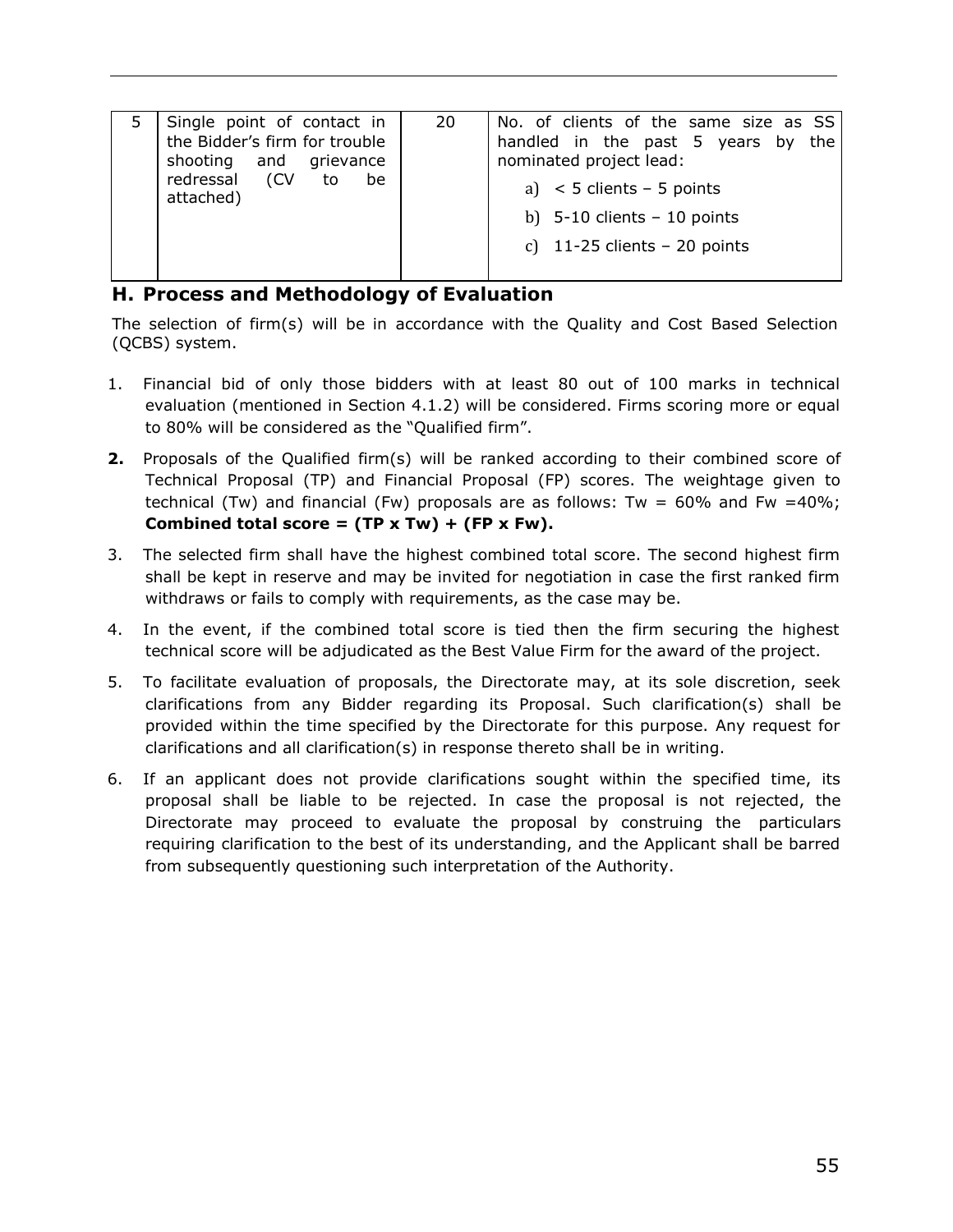# <span id="page-55-0"></span>**Appendix-I: EMD and Performance Bank Guarantee Format**

To, State Project Director, Samagra Shiksha Office, DPI Campus, College Road, Nungambakkam, Chennai, Tamil Nadu 600006.

WHEREAS [Name and address of Consultant] (hereinafter rcalled "the Consultants") has undertaken, in pursuance of your Letter No. dated \_\_\_\_\_\_ to provide consultancy services to the Samagra Shiksha Office, Department of School Education, Government of Tamil Nadu on terms and conditions set forth in the said letter.

AND WHEREAS it has been stipulated by you in the said letter that the Consultants shall furnish you with a Bank Guarantee by a Nationalized Bank for the sum specified therein as security for compliance with his obligations in accordance with the terms and conditions set forth in the said letter.

AND WHEREAS we have agreed to give the Consultants such a Bank Guarantee.

NOW THEREOF whereby affirm that we are the Guarantor and responsible to you on behalf of the Consultants up to a total of \_ [amount of Guarantee][in words], such sum being payable in the types and proportions of currencies in which the Contract Price is payable, and we undertake to pay you, upon your first written demand and without cavil or argument, any sum or sums within the limits of[amount of Guarantee] as aforesaid without your needing to prove or to show ground so reasons for your demand for the sum specified therein.

We hereby waive the necessity of your demanding the said debt from the Consultants before presenting us with the demand.

We further agree that no change or addition to or other modification of the terms of the Contractor of the services to be performed there under or of any of the Contract documents, which may be made between you and the Consultants shall in any way release us from any liability under this guarantee, and whereby waive notice of any such change, addition or modification.

The liability of the Bank under this Guarantee shall not be affected by any change in the constitution of the Consultants or of the Bank.

Notwithstanding anything contained herein before, our liability under this guarantee restricted to Rs. (Rupee\_\_\_\_\_\_\_\_\_\_\_\_\_\_\_\_\_\_\_\_\_\_) and the guarantee shall remain valid till unless a claim or a demand or a request for extension in writing is made upon us on or before\_\_\_\_\_\_\_\_\_\_\_\_\_\_\_\_\_\_\_all our liability under this guarantee shall cease.

This guarantee shall be valid for 12 months from the date of a foresaid letter and may be extendable, if required.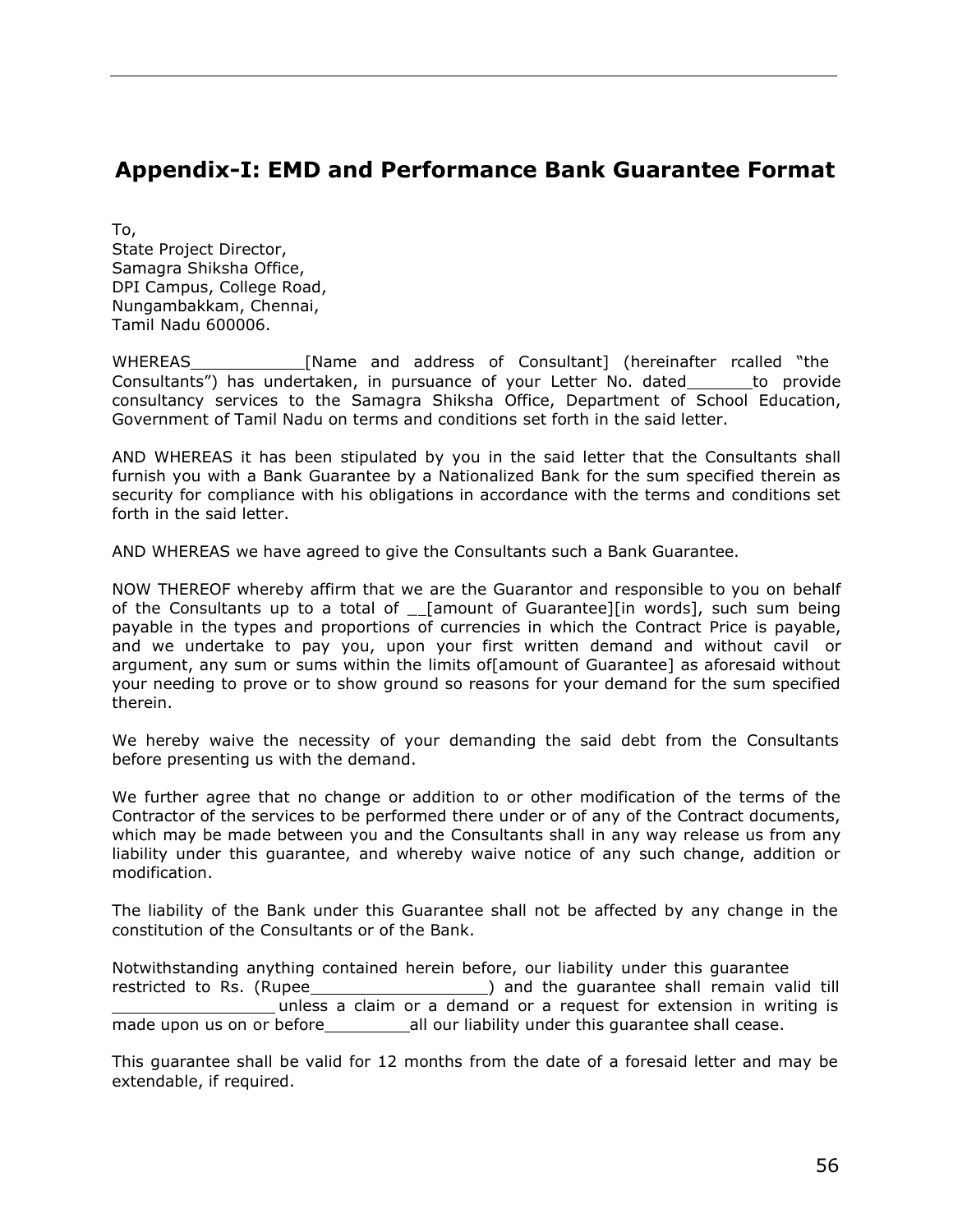| Signature and Seal of the Guarantor     | In presence of                         |
|-----------------------------------------|----------------------------------------|
| Name and Designation: _<br>Name of Bank | 1.<br>(Name, Signature and Occupation) |
| Address:                                | 2.                                     |
| Date:                                   | (Name, Signature and Occupation)       |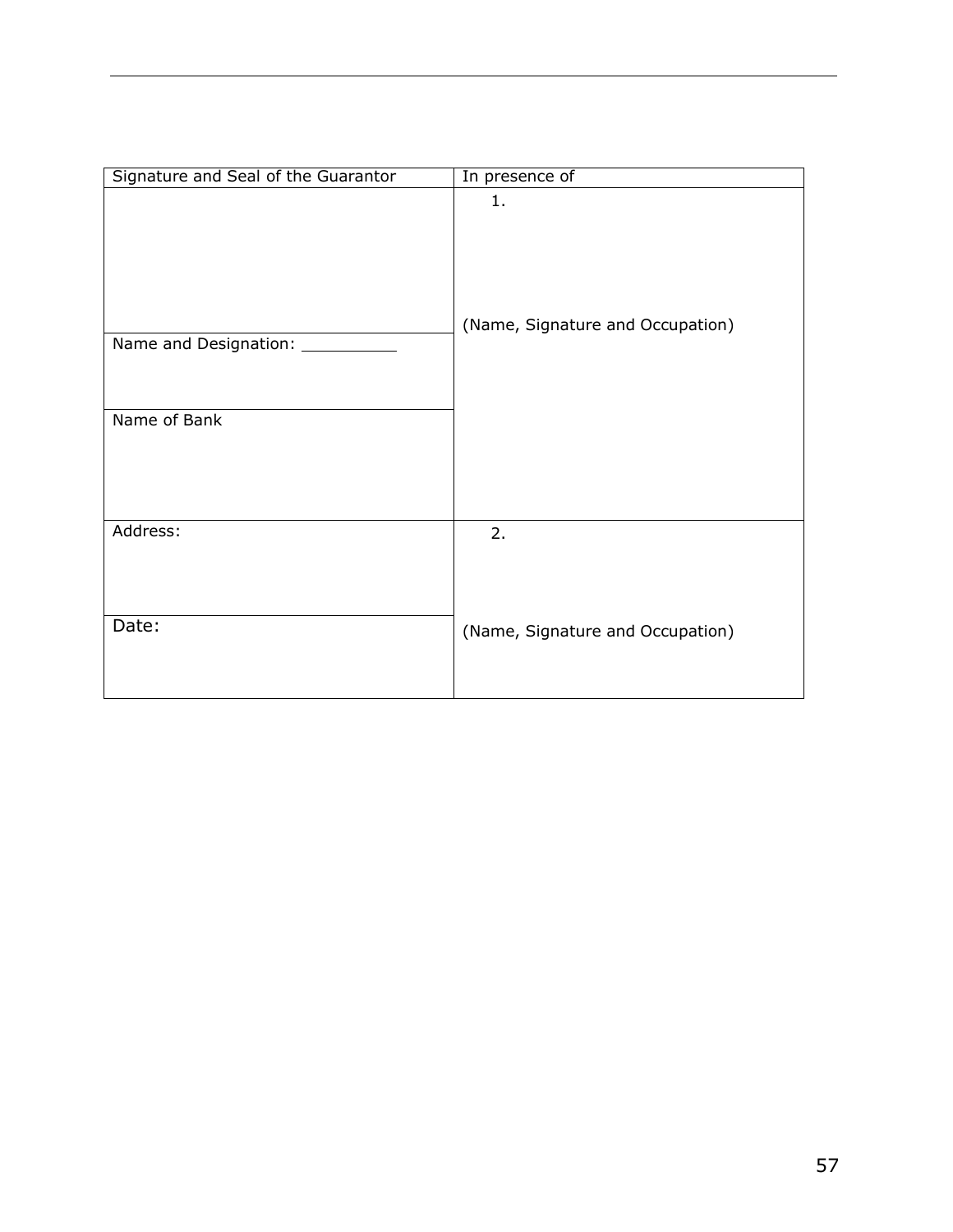# **Appendix–IA: Details of EMD**

<span id="page-57-0"></span>To

State Project Director, Samagra Shiksha Office, DPI Campus, College Road, Nungambakkam, Chennai, Tamil Nadu 600006.

Dear Sir/ Madam,

We, the undersigned, intend to participate as a Bidder for [Insert title of assignment] in accordance with your Request for Proposal dated [Insert Date].

We have paid the EMD through NEFT mentioning purpose/ subject/ comments as Samagra Shiksha-EMD-bidder name.

The following are our bank details with reference to this EMD.

Online/ bank branch (choose the method):

Bank name:

IFSC code:

Bank Account Name:

Bank Account number:

Transaction Reference No.:

Date of transfer:

### **Copy of transaction challan from bank/ transaction receipt of online NEFT transfer has been attached: Yes/ No**

If the EMD has to be returned after the procurement process, would the bidder like the EMD to be returned to the bank A/c from which the transfer was made: Yes/ No.

We have read and agree to the terms as mentioned in Clause 11, Instructions to Bidders and Data Sheet regarding EMD.

Yours faithfully,

Authorized Signature [In full and initials]: Name and Title of Signatory: Name of Firm: Address: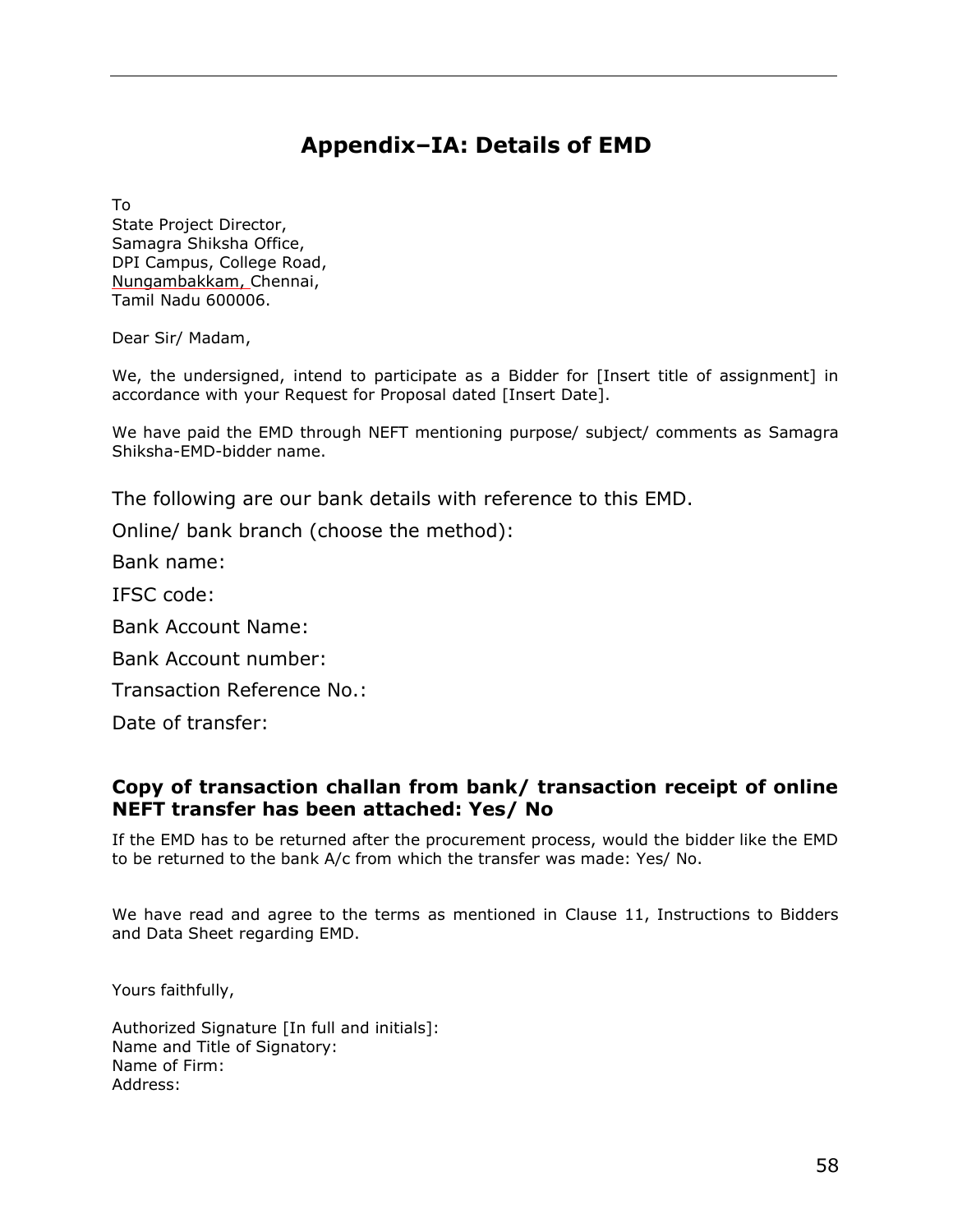## <span id="page-58-0"></span>**Appendix-II A:** General **Power of Attorney Format for Authorised Signatory**

Know all men by these presents, (Name of Company with registration number) do hereby irrevocably constitute, nominate, appoint and authorize (Name of the person) and presently residing at (Complete Address) who is presently employed with us and holding the position of (Title/Designation), as our true and lawful attorney (hereinafter referred to as the "Attorney") to do in our name and on our behalf, all such acts, deeds and things as are necessary or required in connection with or incidental to submission of our Proposals[s]for providing (Title of the project) including but not limited to signing and submission of all applications, Proposals and other documents and writings, participate in Pre-Applications and other conferences and providing information/responses to the State Project Director, Samagra Shiksha Office, Department of School Education, Government of Tamil Nadu, GOVT OF TAMIL NADU, representing us in all matters before the Samagra Shiksha Office, Department of School Education, Government of Tamil Nadu, GOVT OF TAMIL NADU, including negotiations, signing and execution of all Agreements and undertakings consequent to acceptance of our Proposal, and generally dealing with to Samagra Shiksha Office, Department of School Education, Government of Tamil Nadu, **GOVT OF TAMIL NADU,** in all matters in connection with or relating to or arising out of our Proposal for the said tender and/ or upon award thereof to us and/or till the entering into Agreements with to Samagra Shiksha Office, Department of School Education, Government of Tamil Nadu. **GOVT OF TAMIL NADU.**

AND we hereby agree to ratify and confirm and do hereby ratify and confirm all acts, deeds and things lawfully done or caused to be done by our said Attorney/ pursuant to and in exercise of the powers conferred by this Power of Attorney and that all acts, deeds and things done by our said Attorney in exercise of the powers hereby conferred shall and shall always be deemed to have been done by us.

IN WITNESS WHEREOF WE, THE GOMPANY) THE ABOVE NAMED PRINCIPAL HAVE EXECUTED THIS GENERAL POWER OF ATTORNEY ON THIS DD/MM/YYYY

This General Power of Attorney shall be effective, binding, and operative till DD/MM/YYYY (for 1 year) if not revoked earlier or as long as the said Attorney is in the service of the Company, whichever is earlier

I accept,

Name:

Title:

Date:

Place:

Witness: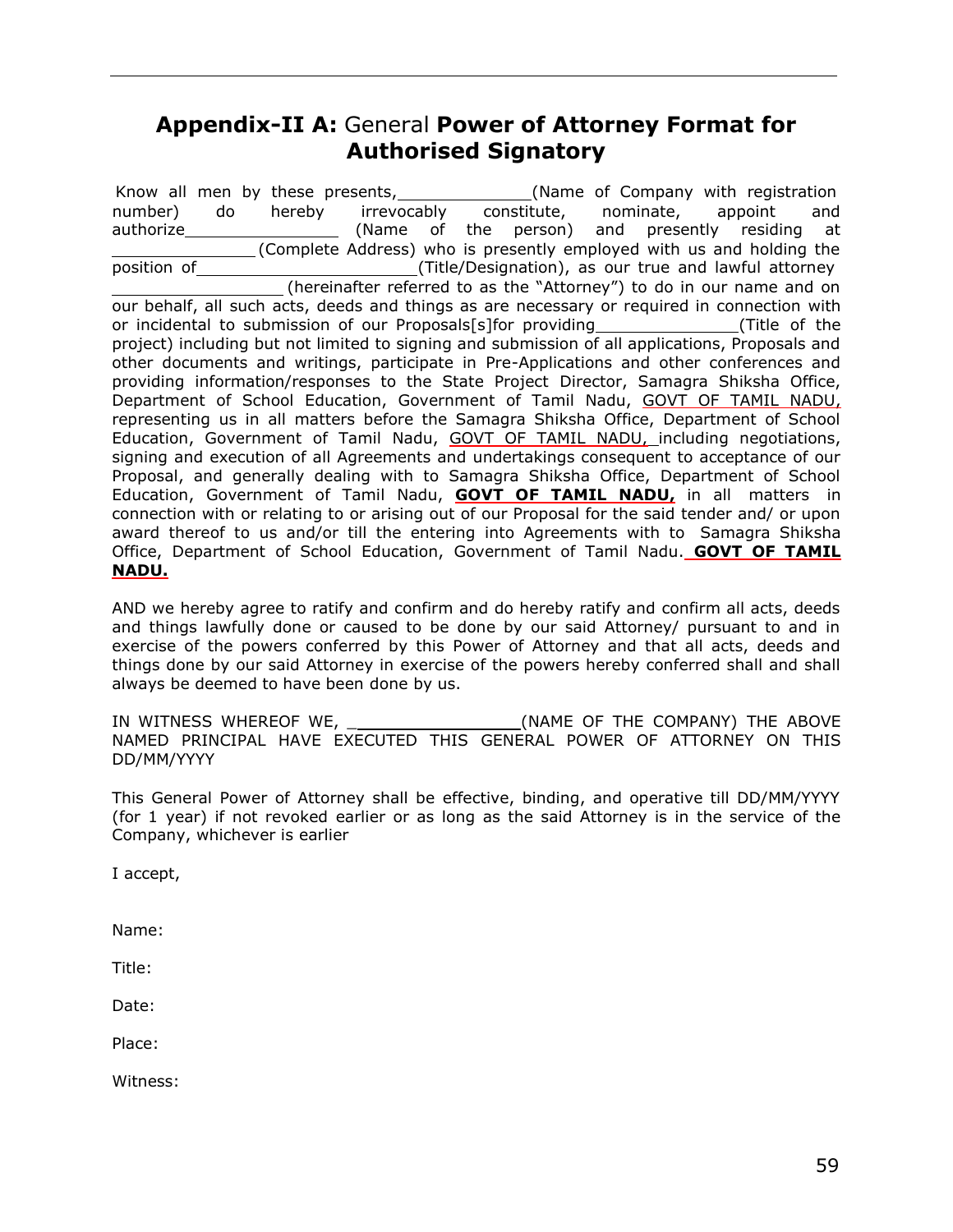# <span id="page-59-0"></span>**Appendix-III: Standard Form of Contract for Consultant**

**Project Name: <>**

CONTRACT FILE NO. **DATE** 

BETWEEN

THE PROJECT DIRECTOR

State Project Director, Samagra Shiksha Office, DPI Campus, College Road, Nungambakkam, Chennai, Tamil Nadu 600006.

AND

(Name of the Consultant)

Dated:

#### **Form of Contract**

This CONTRACT (hereinafter called the "Contract for Consultant") is made the *[number]* day of the month of *[month]*, *[year]*, between, on the one hand, State Project Director, Samagra Shiksha Office, Department of School Education, Government of Tamil Nadu. (Hereinafter called the "Authority") and, on the other hand, *[name of Consultant]* (hereinafter called the "Consultant").

#### **WHEREAS**

- (a) The Authority has requested the Consultant to provide certain consulting services as defined in this Contract (hereinafter called the "Services");
- (b) The Consultant, having represented to the Authority that it has the required professional skills, expertise and technical resources, has agreed to provide the Services on the terms and conditions set forth in this Contract.

NOW THEREFORE the parties hereto hereby agree as follows:

- 1. The following documents attached hereto shall be deemed to form an integral part of this Contract:
	- a. The Instructions to Bidders (As per the Section 1 of RfP)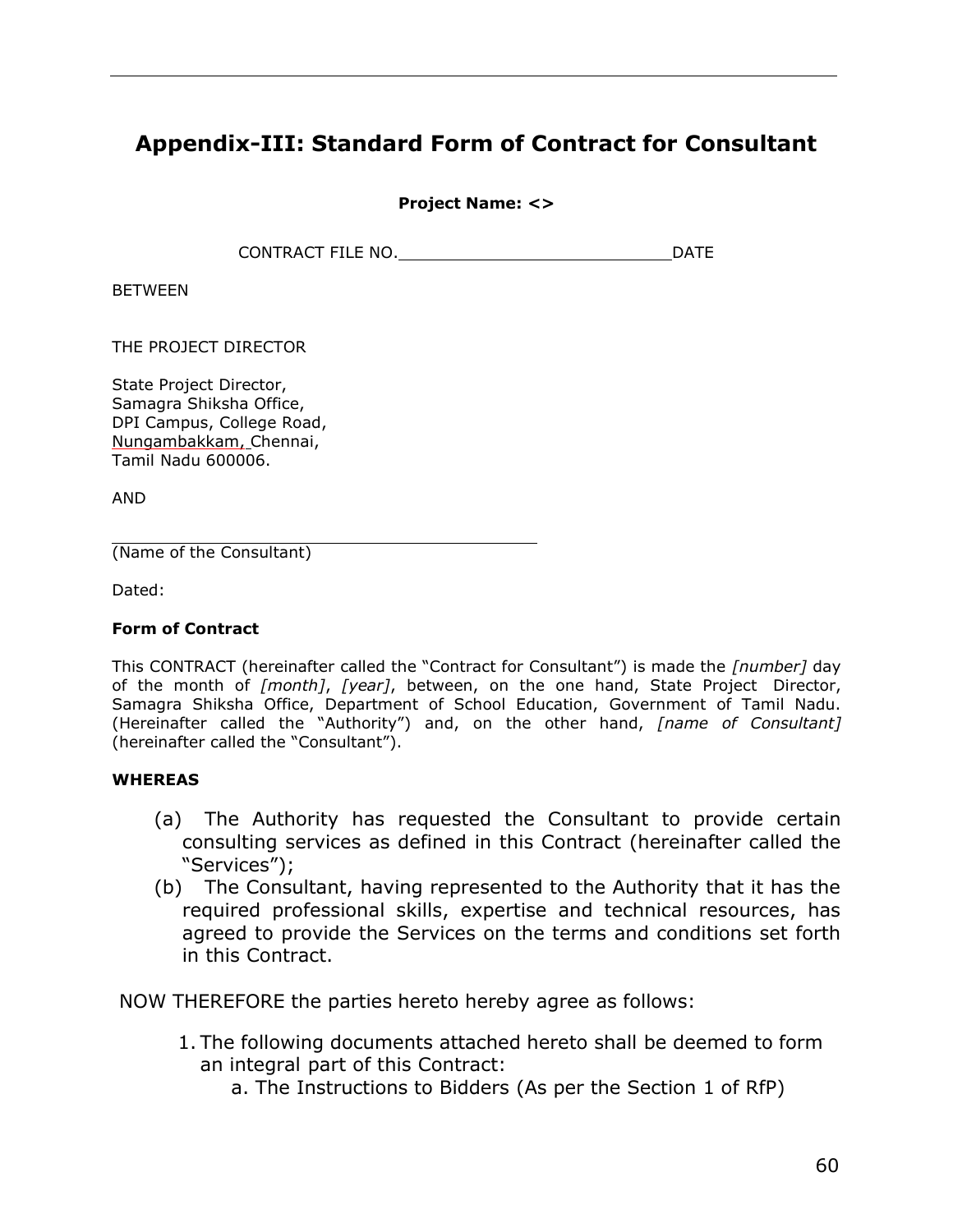- b. The Payment Terms (As per Section 4 of RfP)
- c. Appendices:

Appendix-I: EMD and Performance Bank Guarantee Format Appendix–IA: Details of EMD Appendix-II A: Power of Attorney Format for Authorised Signatory Appendix-III: Standard Form of Contract for Consultant Appendix-IV: Integrity and Avoidance of Conflict of Interest Pact

- 2. The mutual rights and obligations of the Client and the Consultant shall be as set forth in the Contract, in particular:
	- a. The Consultant shall carry out the Services in accordance with the provisions of the Contract; and
	- b. The Authority shall make payments to the Consultant in accordance with the provisions of the Contract.

IN WITNESS WHEREOF, the Parties hereto have caused this Contract to be signed in their respective names on the day, month and year first above written.

For and on behalf of

Name:

Signature:

State Project Director, Samagra Shiksha Office, Department of School Education, Government of Tamil Nadu

For and behalf of the Consultant

Name:

(Only authorized representative of Consultant should sign) Signature:

Name of the Consultant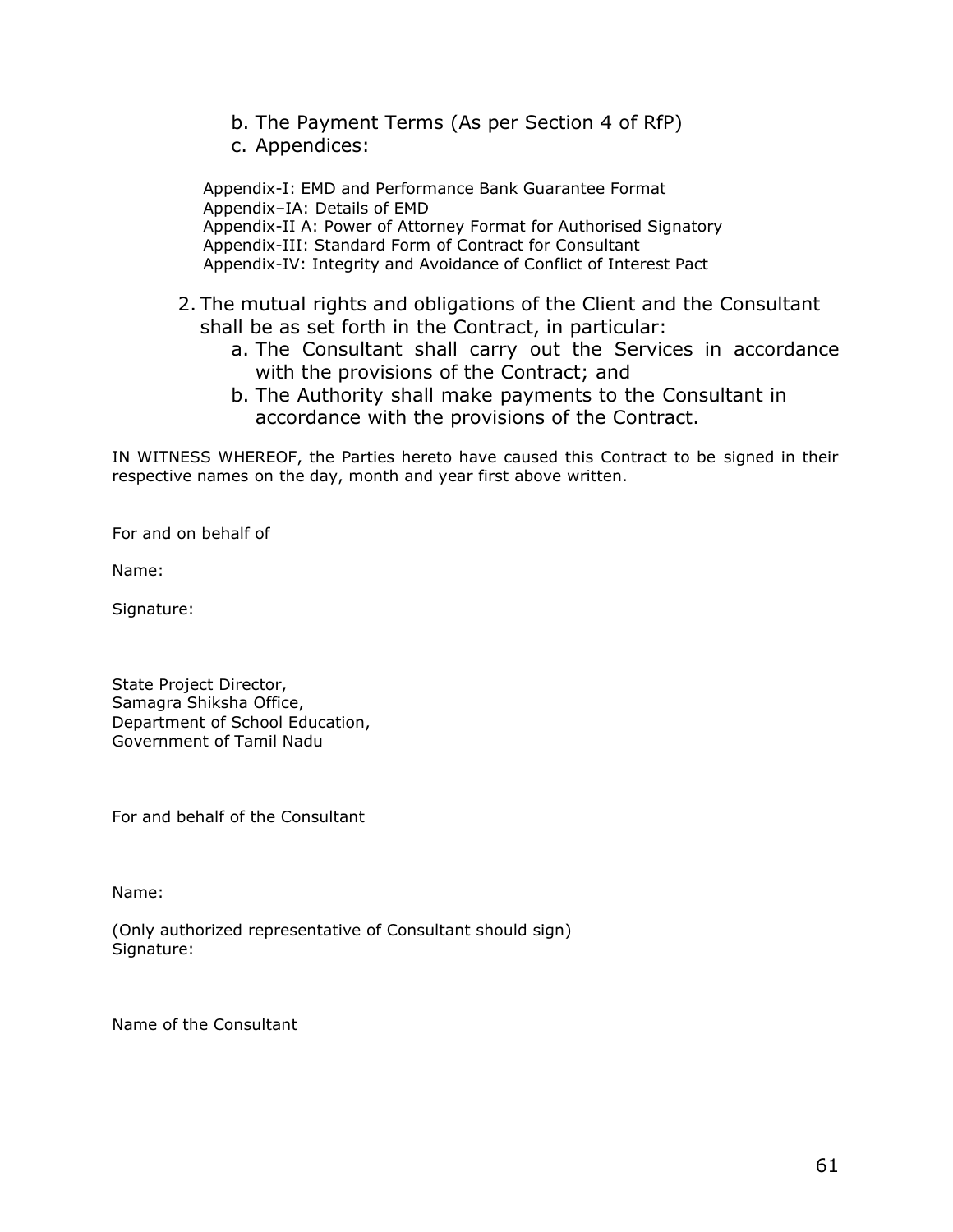# <span id="page-61-0"></span>**Appendix-IV: Integrity and Avoidance of Conflict of Interest Pact**

A bidder and/ or selected bidder must at all times abide by the terms and conditions of this "Integrity and Avoidance of Conflict of Interest Pact".

A. The Authority requires that the bidder/ entities bidding in a consortium/ selected bidder/ Consultant (hereafter called "the relevant parties" which is defined in detail below) provides professional, objective and impartial advice and at all times hold the Authority's and the State Government's interests' paramount, avoid conflicts with other assignments or its own interests and acts with integrity and without any consideration for future work. "The relevant parties" shall not accept or engage in any assignment that may place it/them in a position of not being able to carry out the assignment in the best interests of the Authority and the Project.

#### **Definition of "Relevant Parties" and Applicability of this Pact.**

The principles for the determinants of Conflict of Interest and breach of integrity shall apply to the following "relevant parties" and the following work/ decisions/ issues:

- B. Relevant parties:
	- (a) every individual functioning under the banner of the bidder and its constituent entities irrespective of whether salaried/ paid by them or working pro bono and
	- (b) every funder/ promoter/partner of the bidder and its constituent entities.
	- (c) In particular, these principles apply to everyone who works at or with the bidder/ and its constituent entities and associates, including staff and managers (regardless of appointment type), short and extended term consultants and all temporary, casual, contractual, special and coterminous appointments such as research assistants and professionals etc., affiliates, associates, officers, employers or consultants who are working with the bidder and its constituent entities either in their individual capacity or from other organizations for the purpose of this RfP, even though they do not belong to (a) or (b) above.

Provided that for (a), (b), (c) above, legal/ natural persons will be affiliates if either one party effectively controls (has more than 25% shareholding in) the other or both effectively control (have more than 25% shareholding in) each other or who are being effectively controlled by a common third legal person/ natural person (having more than 25% shareholding in both or either).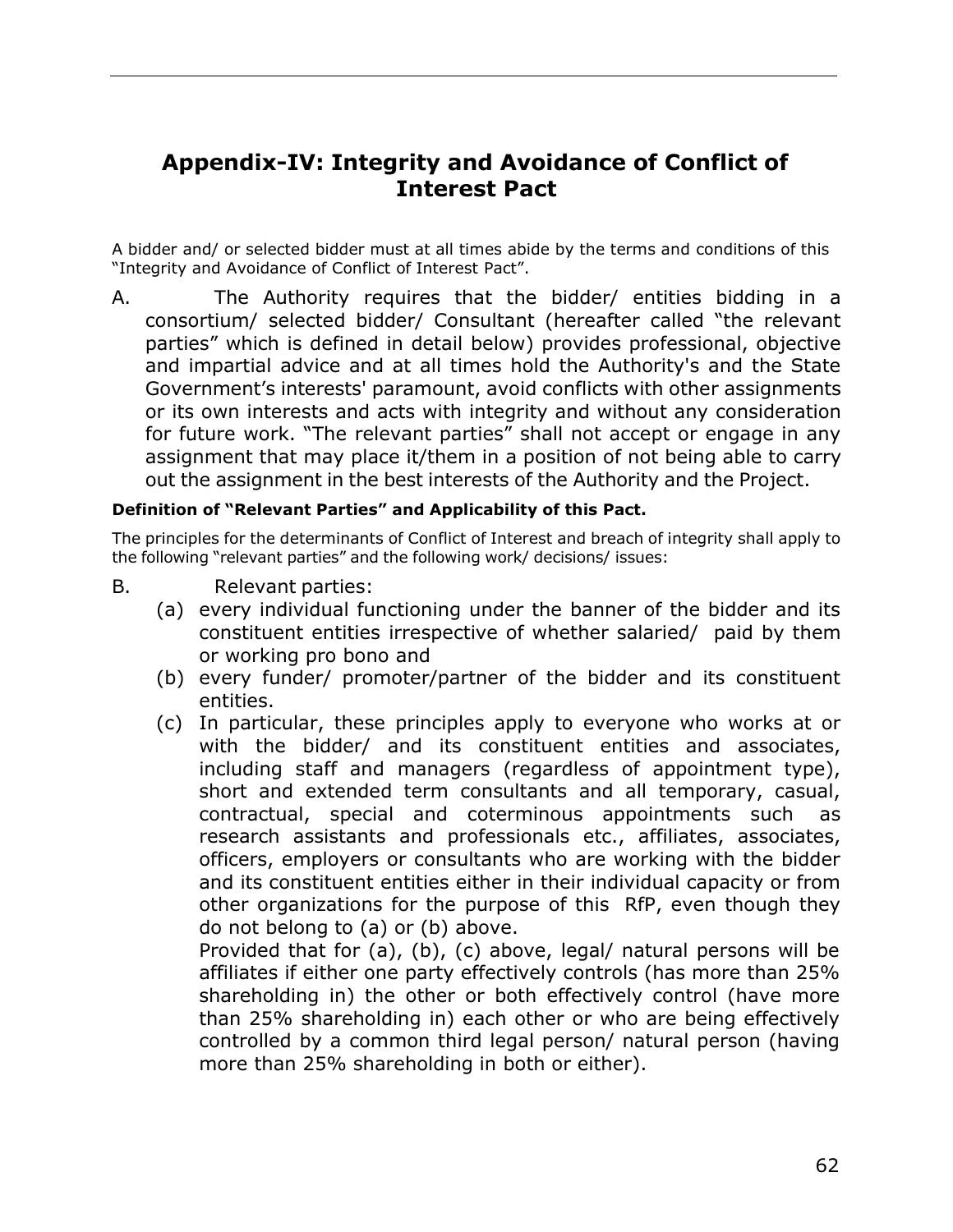Provided further that for (a), (b), (c) above, legal/ Natural persons will be associates if either one party directly or indirectly employs the other or both are being directly or indirectly employed by a common third legal person/ natural person.

C. Work/decisions/issues

- (d) All types of evaluative work done related to the RfP and project by the bidder and its constituent entities and all such work done by the government to which the bidder and its constituent entities is privy to during the process.
- (e) All decisions which pertain to current and future functioning of the Authority, records and related projects drawn out of work done under the RfP and this Project by the bidder and its constituent entities.
- (f) Any conflict of interest found to be of substance and materiality raised by persons with respect to (a) to (e) above or by other stakeholders, civil society organizations or other external stakeholders.

### **Conflict of Interest**

D. Definition of Conflict of Interest

"The relevant parties" shall be deemed to have a Conflict of Interest affecting the Selection Process or execution of Contract, if:

(g) The bidder, its consortium member (the "Member") or Associate (or any constituent thereof) and any other bidder, its consortium member or Associate (or any constituent thereof) have common controlling shareholders or other ownership interest; provided that this disqualification shall not apply in cases where the direct or indirect shareholding or ownership interest of a bidder, its Member or Associate (or any shareholder thereof having a shareholding of more than 5 percent of the paid up and subscribed share capital of such Bidder, Member or Associate, as the case may be) in the other Bidder, its consortium member or Associate is less than 5 percent of the subscribed and paid up equity share capital thereof; provided further that this disqualification shall not apply to any ownership by a bank, insurance company, pension fund or a public financial institution referred to in section 4A of the Companies Act, 1956. For the purposes of this clause, indirect shareholding held through one or more intermediate persons shall be computed as follows:

(aa) where any intermediary is controlled by a person through management control or otherwise, the entire shareholding held by such controlled intermediary in any other person (the "Subject Person") shall be taken into account for computing the shareholding of such controlling person in the Subject Person; and (bb) subject always to sub-clause (aa) above, where a person does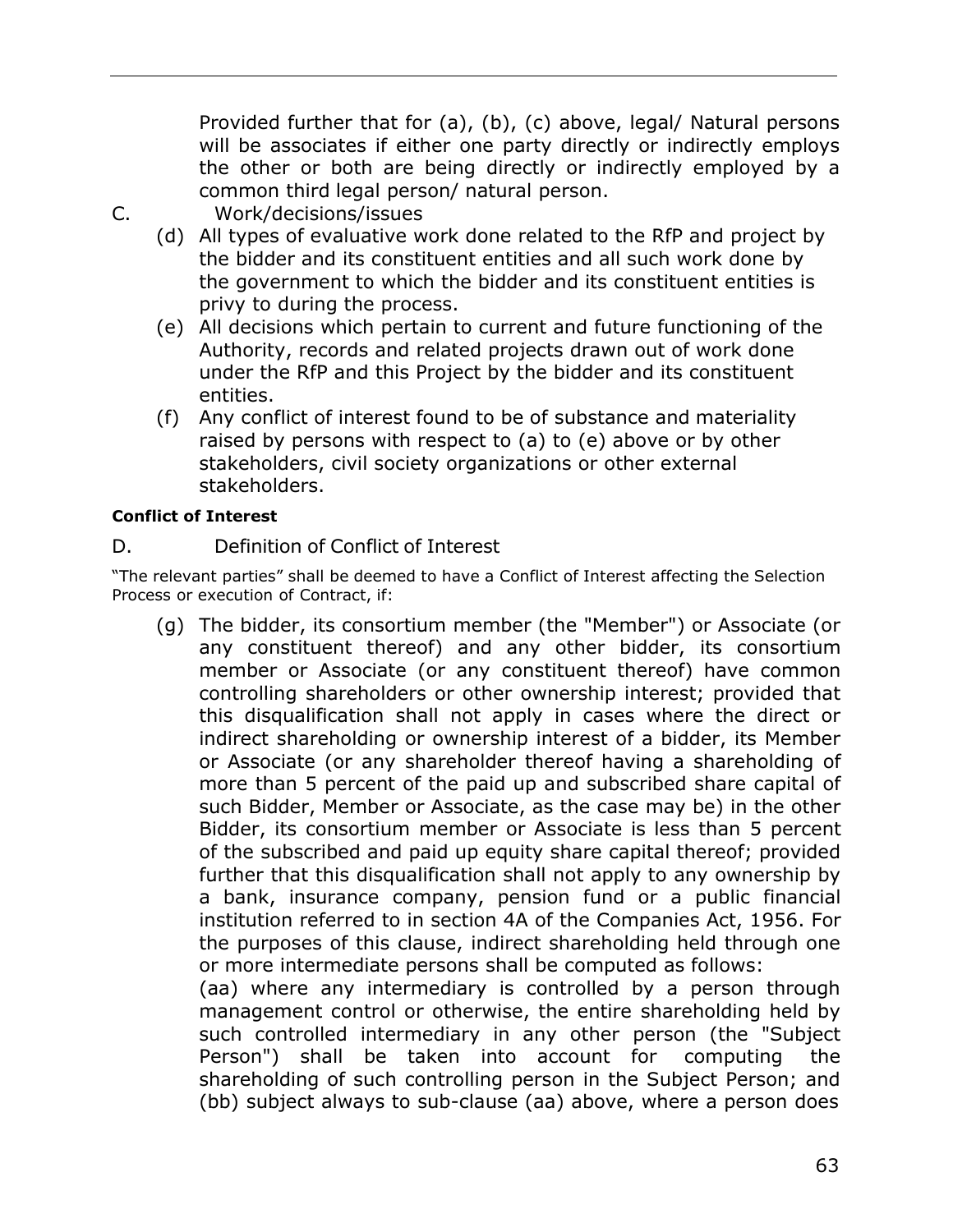not exercise control over an intermediary, which has shareholding in the Subject Person, the computation of indirect shareholding of such person in the Subject Person shall be undertaken on a proportionate basis; provided, however, that no such shareholding shall be reckoned under this sub-clause (bb) if the shareholding of such person in the intermediary is less than 26 percent ofthe subscribed and paid up equity shareholding of such intermediary; or

- (h) a constituent of such Bidder is also a constituent of another Bidder; or
- (i) such Bidder or its Associate receives or has received any direct or indirect subsidy or grant from any other Bidder or its Associate; or
- (j) such Bidder has the same legal representative for purposes of this Application as any other Bidder; or
- (k) such Bidder has a relationship with another Bidder, directly or through common third parties that puts them in a position to have access to each other's information about or to influence the Application of either or each of the other Bidders; or
- (l) there is a conflict among this and other consulting assignments of the Bidder (including its personnel and their sub-consultants) and any Associates/ Affiliates. While providing consultancy services to the Authority for this particular assignment, the Consultant shall not take up any assignment that by its nature will result in conflict with the present assignment; or
- (m) a firm which has been engaged by the Authority to provide goods or works or services for a project, and its Affiliates/Associates, will be disqualified from providing consulting services for the same project save and except as per provisions of this RfP, conversely, a firm hired to provide consulting services for the preparation or implementation of a project, and its Members or Associates, will be disqualified from subsequently providing goods or works or services related to the same project, save and except as per provisions of this or the relevant RfP; or the Bidder, its Member or Associate (or any constituent thereof), and the Bidder or Concessionaire, if any, for the Project, its contractor or sub-contractor(s) (or any constituent thereof) have common controlling shareholders or other ownership interest; provided that this disqualification shall not apply in cases where the direct or indirect shareholding or ownership interest of a Bidder, its Member or Associate (or any shareholder thereof having a shareholding of more than 5 percent of the paid up and subscribed share capital of such Bidder, Member or Associate, as the case may be,) in the Bidder or Concessionaire, if any, or its contractor(s) or sub-contractor(s) is less than 5 percent of the paid up and subscribed share capital of such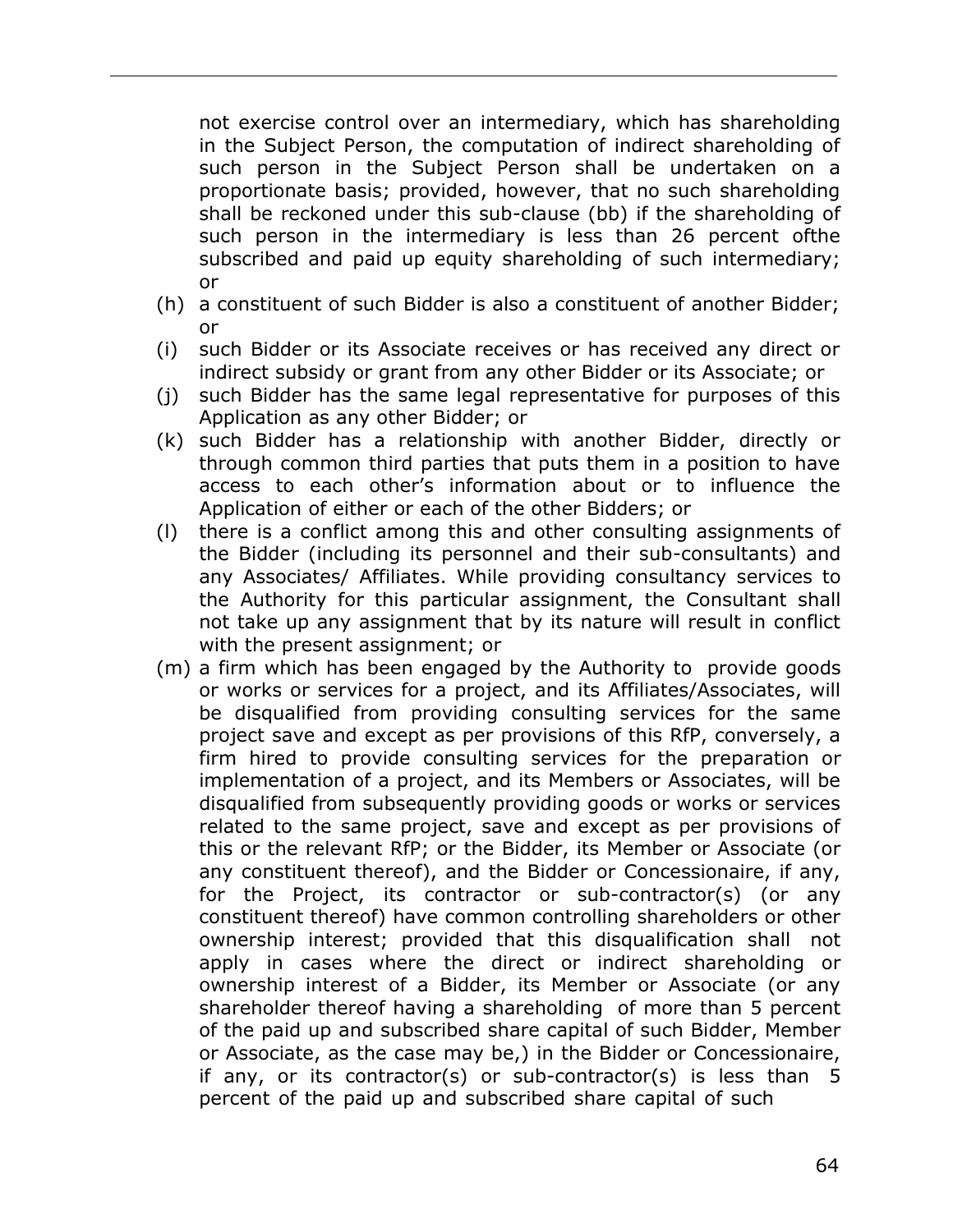concessionaire or its contractors or sub-contractor(s); provided further that this disqualification shall not apply to ownership by a bank, insurance company, pension fund or a Public Financial Institution referred to in section 4A of the Companies Act, 1956. For the purposes of this sub-clause, indirect shareholding shall be computed in accordance with the provisions of sub-clause (i) above.

(n) during the execution of the Terms of Reference/Contract, a situation arises in which interests other than those associated with the duty of providing balanced advice, conducting an objective evaluation of data and other material available or taking related decisions, materially interfere with the fulfilment of the Bidder/ Selected Bidder's duty or may give the appearance of interfering materially with this fulfilment.

Such interest may, *inter alia*, include a personal interest OR an existing/ past professional engagement of any nature/ in any capacity, with direct/ indirect financial/ professional gains; OR employment currently or in future directly or indirectly OR receipt of a full briefing of the merits or procedural aspect of the advice/ decision/ evaluation from an interested party or/ and indulgence in any activity in bad faith in this regard or otherwise, after the execution of the Contract OR publishing of a paper or speech or otherwise advocating publicly a specific position regarding a decision adverse to the interests of the Authority or Government of Tamil Nadu/ India, manifestly beyond the purview of general academic/ professional opinions concerning the issue; OR actions/ advice leading to unfair advantage to any party during the procurement of these services or its related programs and deliverables at any level of government.

Provided that materiality refers to the risk that the identified conflict is of such a magnitude that it is likely to affect the process, findings, conclusions or recommendations of an advice or evaluation/ a decision or a procedure thereof.

#### **Integrity Aspects**

- E. For the purposes of this RfP and Project, any of the following practices will be considered as practices which go against the integrity pact.
	- (o) corrupt practice means (i) the offering, giving, receiving, or soliciting, directly or indirectly, of anything of value to influence the action of any person connected with the Selection Process (for avoidance of doubt, offering of employment to or employing or engaging in any manner whatsoever, directly or indirectly, any official of the Authority who is or has been associated in any manner, directly or indirectly with the Selection Process or the Project or has dealt with matters concerning the Agreement or arising there from, before or after the execution thereof, at any time prior to the expiry of one year from the date such official resigns or retires from or otherwise ceases to be in the service of the Authority, shall be deemed to constitute influencing the actions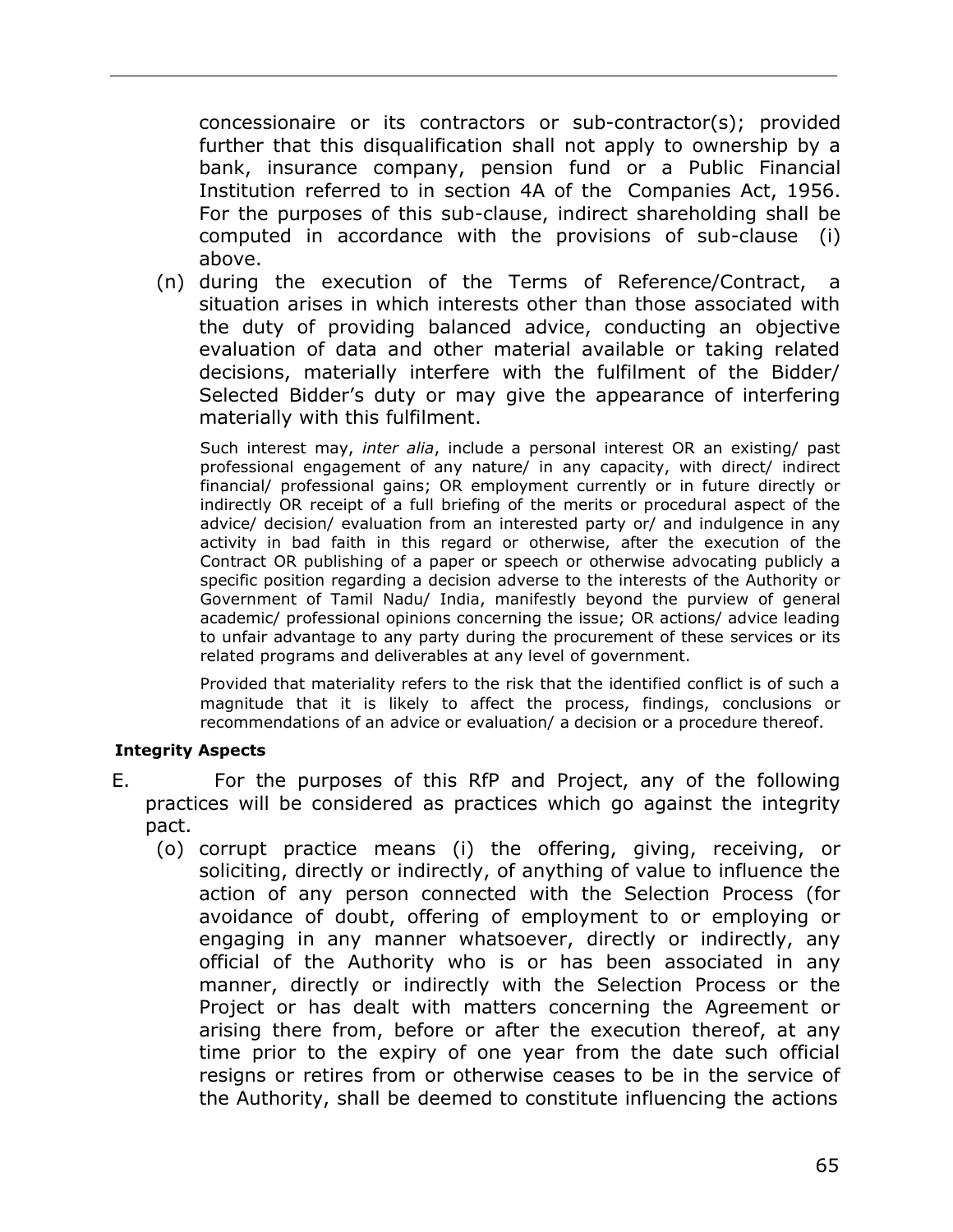of a person connected with the Selection Process; or (ii) save as provided herein, engaging in any manner whatsoever, whether during the Selection Process or after the issue of the Letter of Award (LoA) or after the execution of the contract Agreement, as the case may be, with any person in respect of any matter relating to the Project or the LoA or the contract Agreement, who at any time has been or is a legal, financial or technical consultant/ adviser of the Authority in relation to any matter concerning the Project;

- (p) fraudulent practice means a misrepresentation or omission or incomplete disclosure of facts in order to influence the selection process or the execution of a contract in a way which is detrimental to the Authority and includes collusive practices among consultants/bidders (prior to or after submission of proposals) designed to establish prices at artificial, non-competitive levels and to deprive the Authority of the benefits of free and open competition.
- (q) coercive practice means impairing or harming or threatening to impair or harm, directly or indirectly, any person or property to influence any person's participation or action in the Selection Process;
- (r) undesirable practice means (i) establishing contact with any person connected with or employed or engaged by the Authority with the objective of canvassing, lobbying or in any manner influencing or attempting to influence the Selection Process; or (ii) having a Conflict of Interest; and
- (s) restrictive practice means (i) forming a cartel or arriving at any understanding or arrangement among Bidders with the objective of restricting or (ii) manipulating a full and fair competition in the Selection Process.

Any of the above practices may be singularly referred to as a "Prohibitive Practice" or collectively referred to as "Prohibited Practices"

#### **The Policy and its Operation:**

- F. It is the Authority's policy to require that the Consultants observe the highest standard of ethics during the Selection Process and execute such contracts. In pursuance of this policy, the Authority:
	- a. will reject the Proposal for award if it determines that the Bidder has engaged in prohibited practices in competing for the contract in question;
	- b. will declare a Bidder ineligible, either indefinitely or for a stated period of time, to be awarded a contract if it at any time determines that the Bidder has engaged in prohibited practices in competing for and in executing the contract.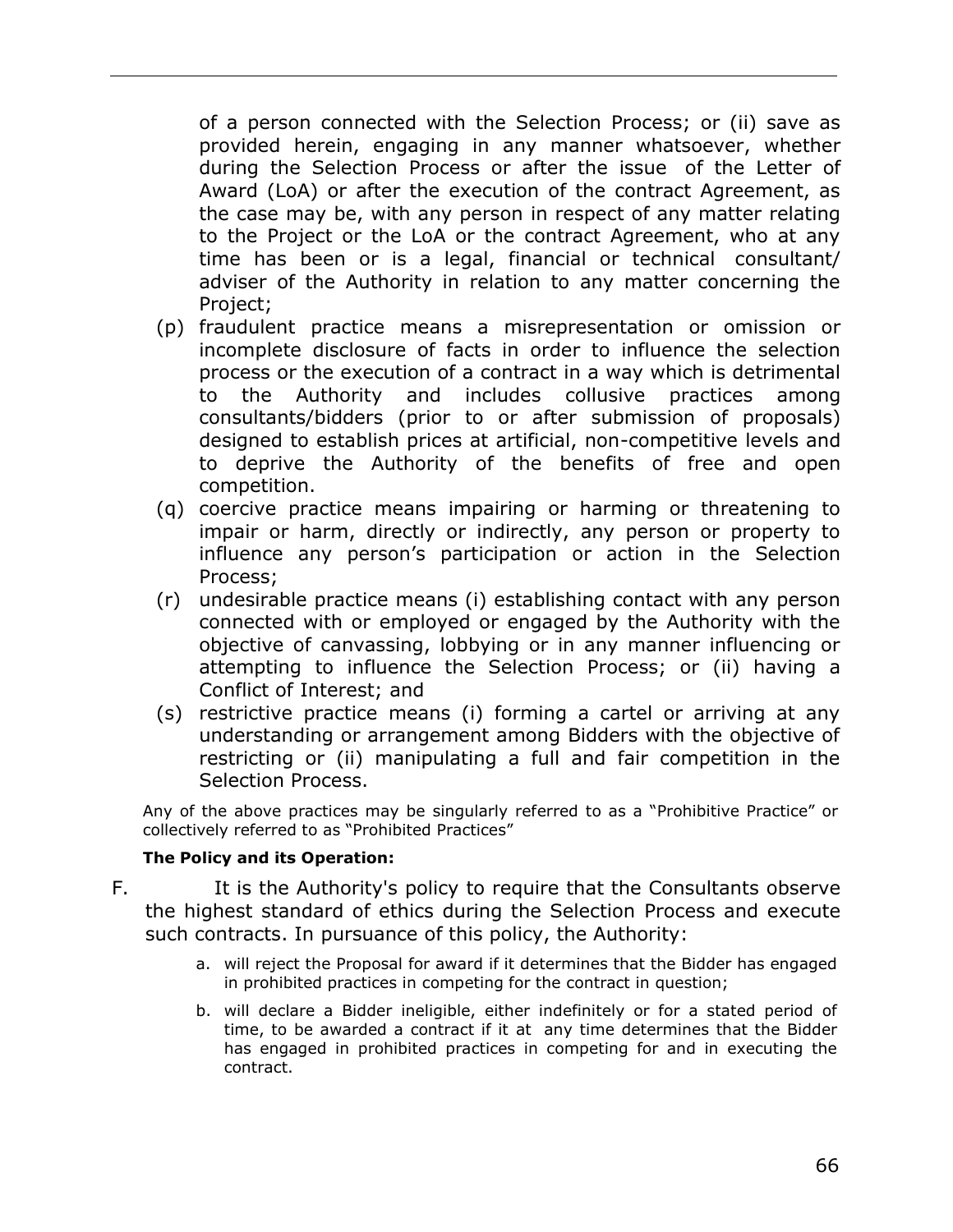- G. The Bidders and their respective officers, employees, agents and advisers shall observe the highest standard of ethics during the Selection Process and the Project execution. Notwithstanding anything to the contrary contained in this RfP, the Authority will reject a Proposal without being liable in any manner whatsoever to the Bidder, if it determines that the Bidder has, directly or indirectly or through an agent, engaged in prohibited practices in the Selection Process and the Project execution. In such an event, the Authority will, without prejudice to its any other rights or remedies, blacklist the relevant party for a time period decided by the competent Authority.
- H. Operation of the policy shall be as follows:
	- i. every entity or entities in a consortium shall be impartial, independent and free of any actual or potential conflict of interest and shall desist from any activity impeding the integrity pact. "The relevant parties" shall disclose at the earliest any actual/ potential adverse matter related to the conflict of interest or integrity to the Authority. (S)he may recuse herself/ himself from the proceedings voluntarily after such disclosure, if required, according to the decision of the Authority.
	- ii. Any party may challenge any person(s) under the applicability section in this Appendix to the RfP on account of breach/ non-disclosure/ non-recusal after disclosure related to matters of conflict of interest and integrity within 3 weeks of such party gaining such knowledge OR of joining duty/ service by the challenged person(s) for providing advice in the context of this RfP, whichever is later. The challenged person may voluntarily withdraw from the assignment under this RfP, if (s)he agrees to the challenge.
	- iii. A final and binding decision on such breach/ non-recusal/ non-withdrawal/ nonresignation following a relevant disclosure/ revelation of relevant fact or challenge shall be taken by the Authority. An adverse decision in this regard by the authority, shall result in the dismissal of the challenged person and the relevant entity/ bidder from the bid process and the project, debarment for 5 years of the relevant entities from engagements with any governments with the territory of Tamil Nadu and debarment of any related party from participating in any of the related government procurement procedure or if such information is received late, invalidation of the related party's such proposal as *void ab initio*; as decided by the authority. If otherwise, the person shall continue with his duties/ assignment.
	- iv. The advice/ decisions/ evaluations done by the Authority till such date of decision regarding breach/ recusal/ withdrawal/ dismissal shall be valid except for the fact that the advice/ decision/ evaluations or contribution towards advice/ decisions/ evaluations and the preparations and the interventions during the preparation of the decisions/ evaluations of such recused/ withdrawn/ challenged person shall not be valid.

#### **Competent Authority**

I. The Authority is competent to determine materiality and arrive a decision on whether a conflict of interest and the breach of integrity is proved or not.

#### **Certification**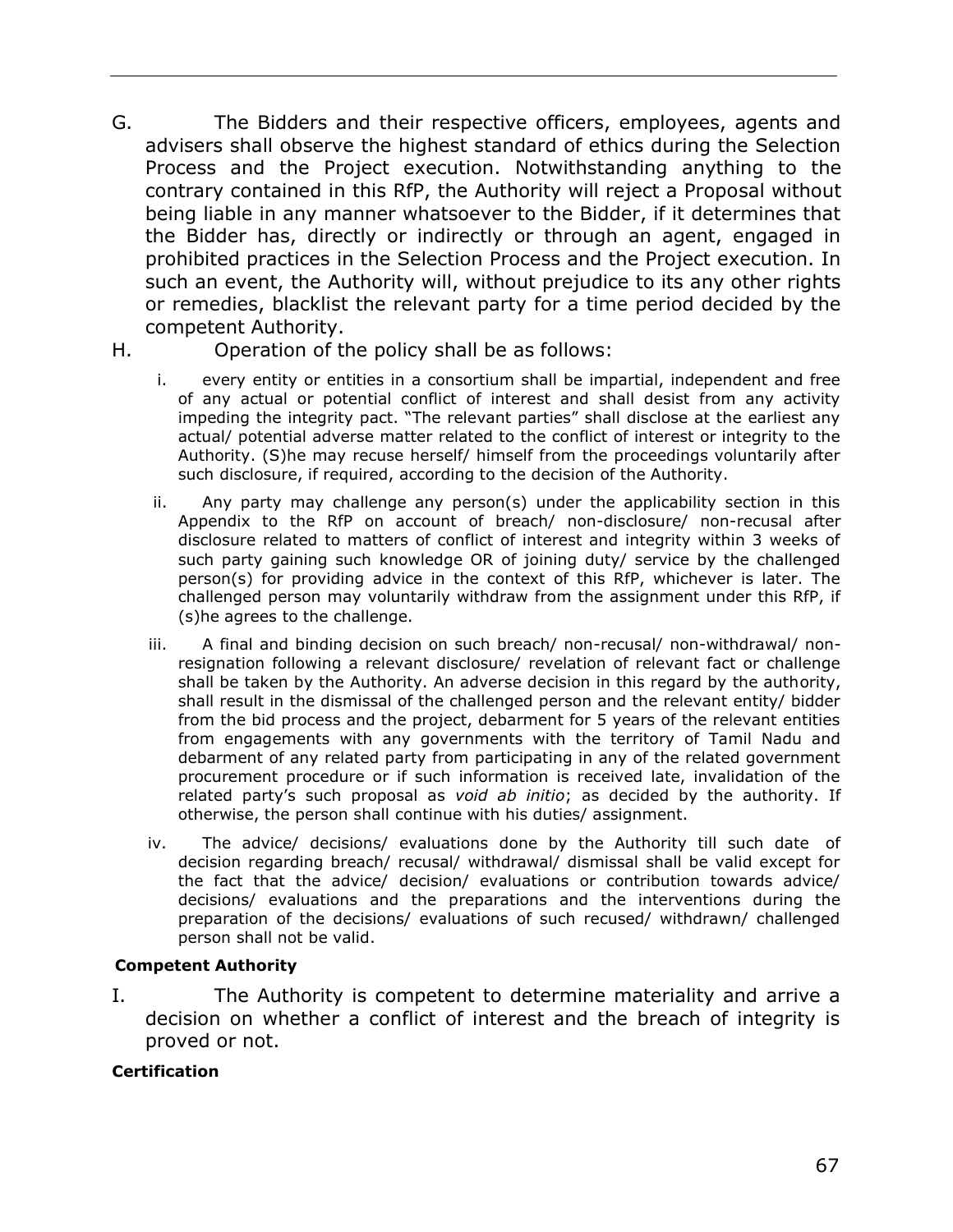- J. We hereby certify that our Entity/Entities have been funded from money earned through legitimate means from known sources and such funding has been verified for compliance with the applicable laws of India at all times and also that our international funding, if any, has been FCRA compliant. We shall continue with our due diligence regarding funding in a similar manner for this Project and all other Projects that we are and will be executing currently and in the future. We shall submit to any verification as required by the Authority or the Government of Tamil Nadu/India or its representatives in this regard.
- K. We hereby certify that all relevant parties related to this Application do not attract the provisions of this pact and all of us shall abide by all the terms and conditions as listed in this "Integrity and Avoidance of Conflict of Interest Pact" at all times.

IN WITNESS WHEREOF THE ENTITIES NAMED BELOW HAVE EXECUTED AND DELIVERED THIS PACT AND CERTIFICATION AS OF THE DATE GIVEN BELOW.

| <b>ENTITY 1's NAME</b> |  |
|------------------------|--|
|                        |  |
| Signature              |  |
|                        |  |
| Name                   |  |
|                        |  |
| Designation            |  |
|                        |  |
| Address                |  |
|                        |  |
| In Presence of:        |  |
| 1.                     |  |
|                        |  |
| 2.                     |  |
|                        |  |

SIGNED, SEALED AND DELIVERED For and on behalf of:

| Dated on | dav of | [insert date of signing] |
|----------|--------|--------------------------|
|----------|--------|--------------------------|

Place: